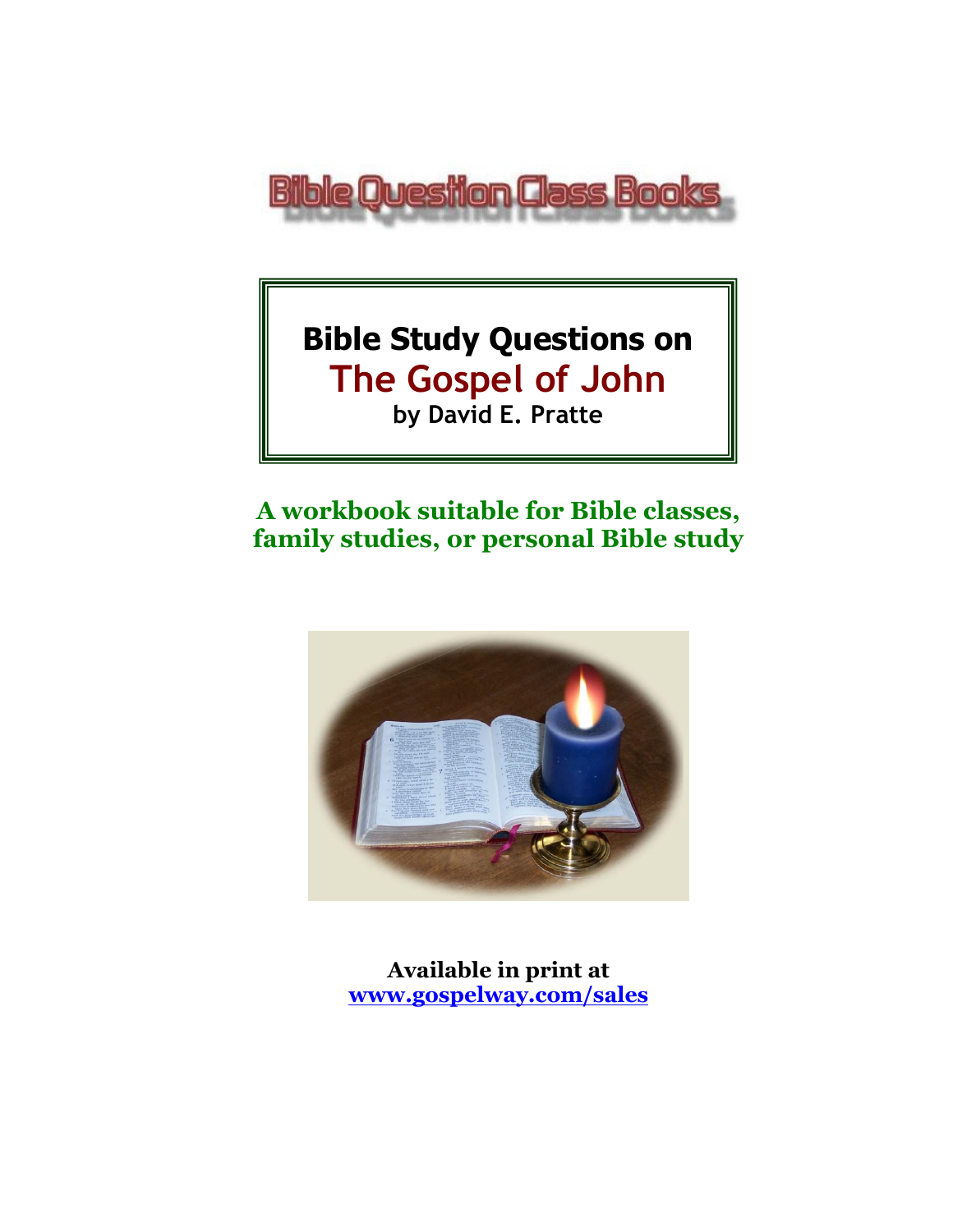#### *Bible Study Questions on the Gospel of John: A workbook suitable for Bible classes, family studies, or personal Bible study*

© Copyright David E. Pratte, 2013, 2014 Minor revisions 2016 All rights reserved

> ISBN-13: 978-1495959882 ISBN-10: 1495959880

#### **Printed books, booklets, and tracts available at [www.gospelway.com/sales](https://www.gospelway.com/sales) Free Bible study articles online at [www.gospelway.com](http://www.gospelway.com/) Free Bible courses online at [www.biblestudylessons.com](http://www.biblestudylessons.com/) Free class books at [www.biblestudylessons.com/classbooks](http://www.biblestudylessons.com/classbooks) Free commentaries on Bible books at [www.gospelway.com/commentary](http://www.gospelway.com/commentary) Contact the author at [www.gospelway.com/comments](http://www.gospelway.com/comments)**

**Note carefully: No teaching in any of our materials is intended or should ever be construed to justify or to in any way incite or encourage personal vengeance or physical violence against any person.**

### **"He who glories, let him glory in the Lord" – 1 Corinthians 1:31**

#### **Front Page Photo**

Sea of Galilee, also Kinneret, Lake of Gennesaret, or Lake Tiberias "So when they had rowed about three or four miles, they saw Jesus walking on the sea and drawing near the boat; and they were afraid. But He said to them, 'It is I; do not be afraid.'" – John 6:19,20 (NKJV)

Photo credit: israeltourism/Itamar Grinber distributed under Creative Commons license, via Wikimedia Commons

Scripture quotations are generally from the New King James Version (NKJV), copyright 1982, 1988 by Thomas Nelson, Inc. used by permission. All rights reserved.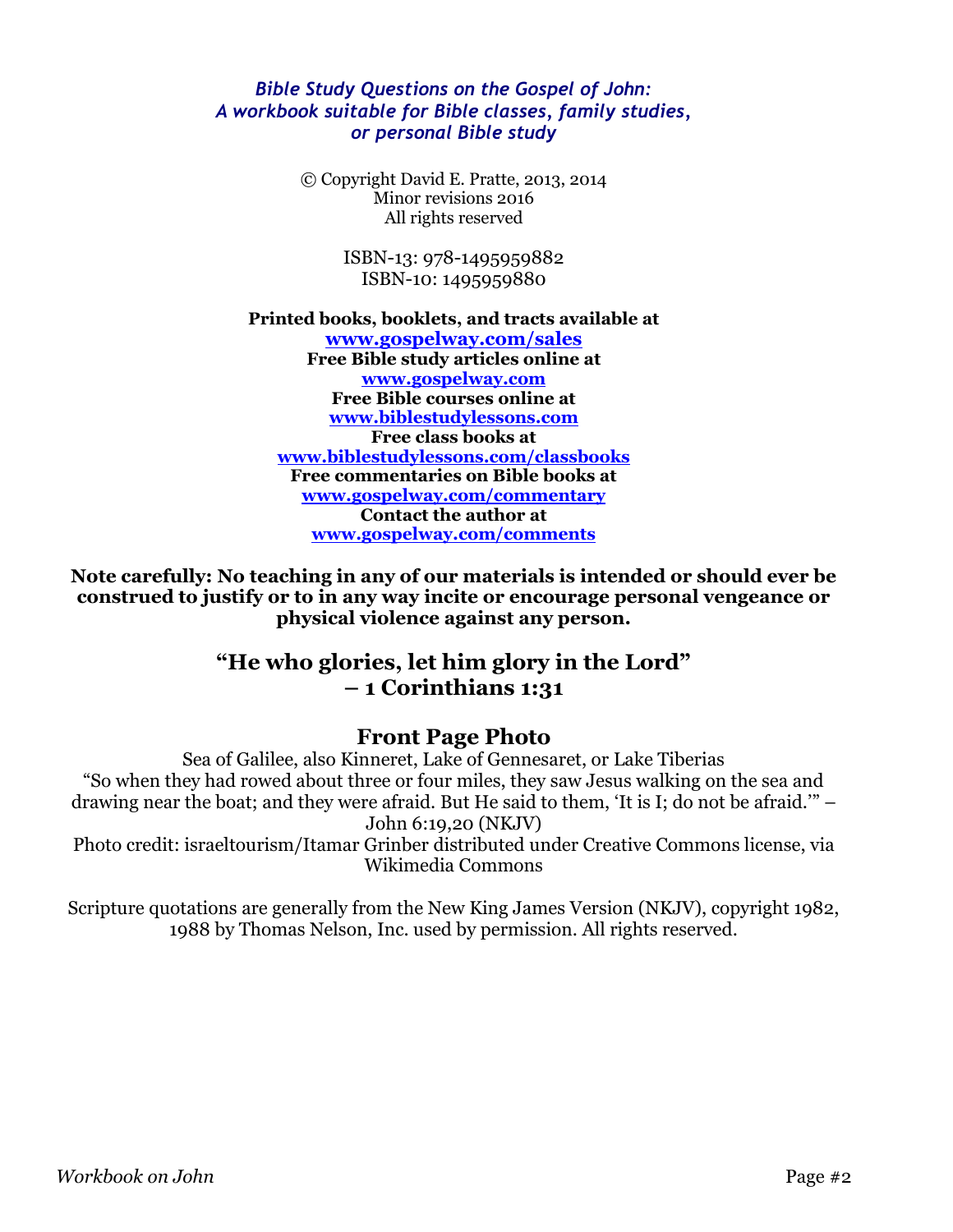#### **Other Books by the Author**

#### **Topical Bible Studies**

*Growing a Godly Marriage & Raising Godly Children Why Believe in God, Jesus, and the Bible? (evidences) The God of the Bible (study of the Father, Son, and Holy Spirit) Grace, Faith, and Obedience: The Gospel or Calvinism? Kingdom of Christ: Future Millennium or Present Spiritual Reign? Do Not Sin Against the Child: Abortion, Unborn Life, & the Bible True Words of God: Bible Inspiration and Preservation*

#### **Commentaries on Bible Books**

*Genesis Joshua and Ruth Judges 1 Samuel Ezra, Nehemiah, and Esther Job Proverbs*

*Gospel of Mark Gospel of John Acts Romans Ephesians Philippians and Colossians Hebrews 1 & 2 Peter*

#### **Bible Question Class Books**

*Genesis Joshua and Ruth Judges 1 Samuel Ezra, Nehemiah, and Esther Job Proverbs Ecclesiastes Isaiah Gospel of Matthew Gospel of Mark Gospel of Luke*

*Gospel of John Acts Romans 1 Corinthians 2 Corinthians and Galatians Ephesians and Philippians Colossians, 1&2 Thessalonians 1 & 2 Timothy, Titus, Philemon Hebrews General Epistles (James - Jude) Revelation*

#### **Workbooks with Study Notes**

*Jesus Is Lord: Workbook on the Fundamentals of the Gospel of Christ Following Jesus: Workbook on Discipleship God's Eternal Purpose in Christ: Workbook on the Theme of the Bible*

#### **Visit our website at [www.gospelway.com/sales](https://www.gospelway.com/sales) to see a current list of books in print.**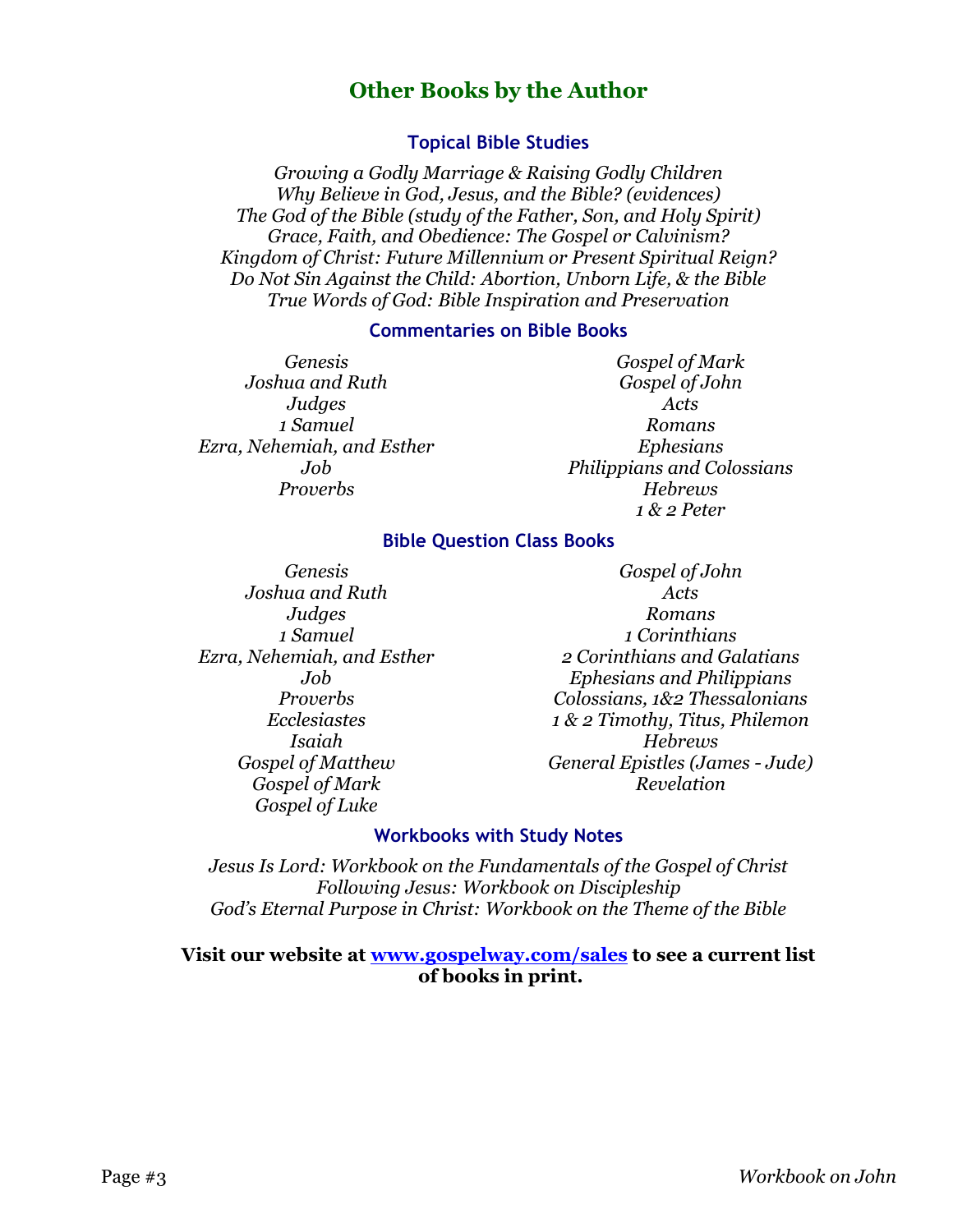### **Bible Study Questions on the Gospel of John**

Introduction:

This workbook was designed for Bible class study, family study, or personal study. The class book is suitable for teens and up. The questions contain minimal human commentary, but instead urge students to study to understand Scripture.

Enough questions are included for teachers to assign as many questions as they want for each study session. Studies may proceed at whatever speed and depth will best accomplish the needs of the students.

Questions labeled "think" are intended to encourage students to apply what they have learned. When questions refer to a map, students should consult maps in a Bible dictionary or similar reference work or in the back of their Bibles. (Note: My abbreviation "*b/c/v*" means "book, chapter, and verse.")

For class instruction, I urge teachers to assign the questions as homework so students come to class prepared. Then let class time consist of *discussion* that focuses on the Scriptures themselves. Let the teacher use other Scriptures, questions, applications, and comments to promote productive discussion, not just reading the questions to see whether they were answered "correctly." Please, do *not* let the class period consist primarily of the following: "Joe, will you answer number 1?" "Sue, what about number 2?" Etc.

I also urge students to emphasize the *Bible* teaching. Please, do not become bogged down over "What did the author mean by question #5?" My meaning is relatively unimportant. The issue is what the Bible says. Concentrate on the meaning and applications of Scripture. If a question helps promote Bible understanding, stay with it. If it becomes unproductive, move on.

The questions are not intended just to help students understand the Scriptures. They are also designed to help students learn good principles of Bible study. Good Bible study requires defining the meaning of keywords, studying parallel passages, explaining the meaning of the text clearly, making applications, and defending the truth as well as exposing religious error. I have included questions to encourage students to practice all these study principles.

Finally, I encourage plain applications of the principles studied. God's word is written so souls may please God and have eternal life. Please study it with the respect and devotion it deserves!

For whatever good this material achieves, to God be the glory.

#### **You can find Bible study commentary and notes to accompany these questions at [www.gospelway.com/sales](https://www.gospelway.com/sales)**

© David E. Pratte, June 21, 2017

**Workbooks, commentaries, and topical studies for sale in print at [www.gospelway.com/sales](https://www.gospelway.com/sales)**

**To join our mailing list to be informed of new books or special sales, contact the author at [www.gospelway.com/comments](http://www.gospelway.com/comments)**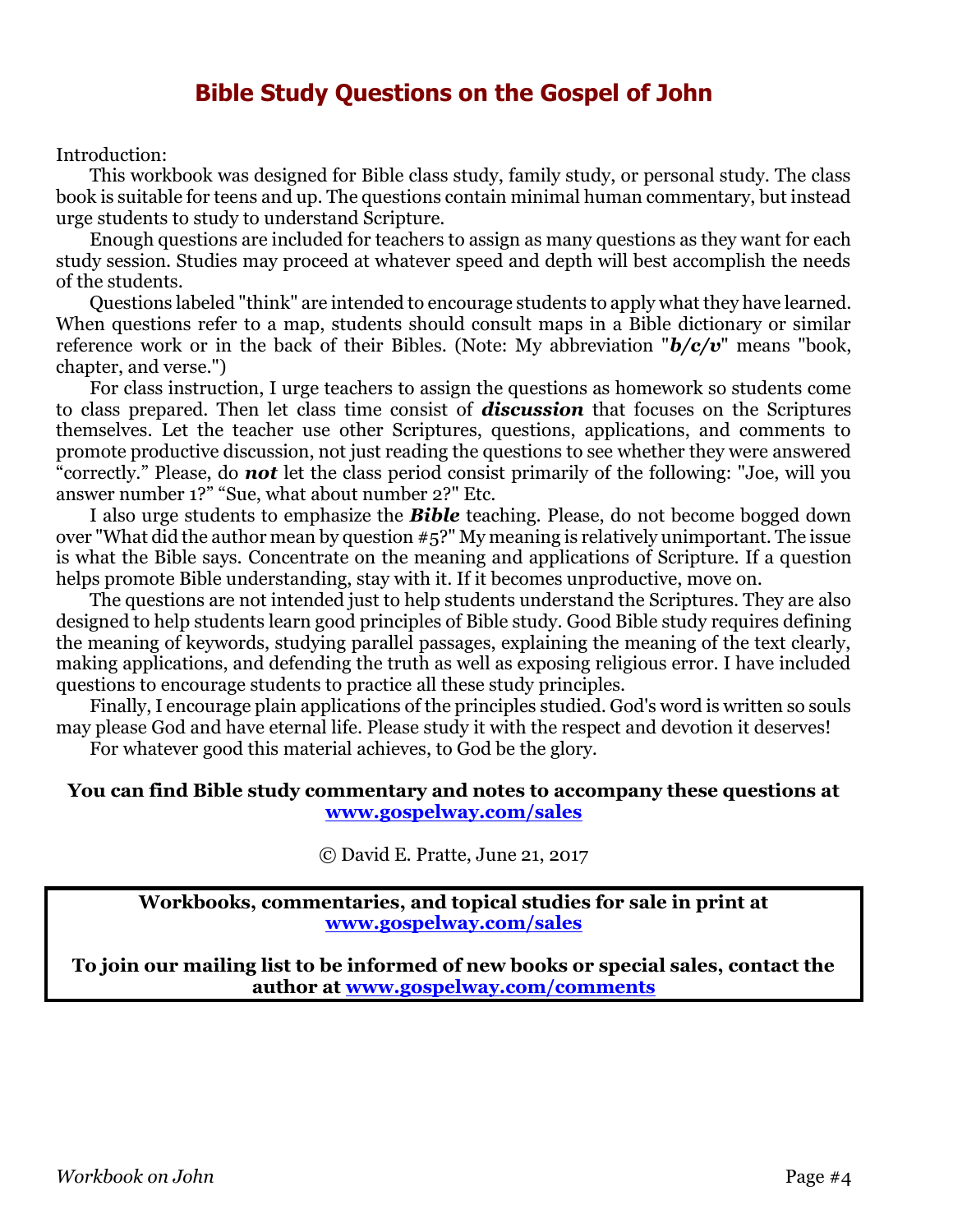# **Assignments on John 1**

Please read John 1 and answer the following questions: 1. List 4 things you know about the apostle John.

2. Who is "the Word" (cf. v14), and what does 1:1,2 tell us about Him?

3. List and explain two *passages* elsewhere that express the Divine nature of Jesus (that He is called "God" or possesses Deity).

4. Find and list two *passages* that show the Son is a separate individual from the Father (i.e., the Father and Son are two separate beings).

5. *Special Assignment:* Explain how the Son could be with God and still *be* God.

6. What did "the Word" make  $-1:3$ ?

7. List other *passages* showing the Universe was made through Jesus.

8. *Case Study:* Suppose a friend asks whether Jesus was eternal or was a created being. How could you use John 1 to answer the question?

9. What two characteristics did the Word have according to 1:4,5?

10. For each of these characteristics, find another *passage* showing Jesus possessed it. (Think: In what sense did Jesus possess these qualities?)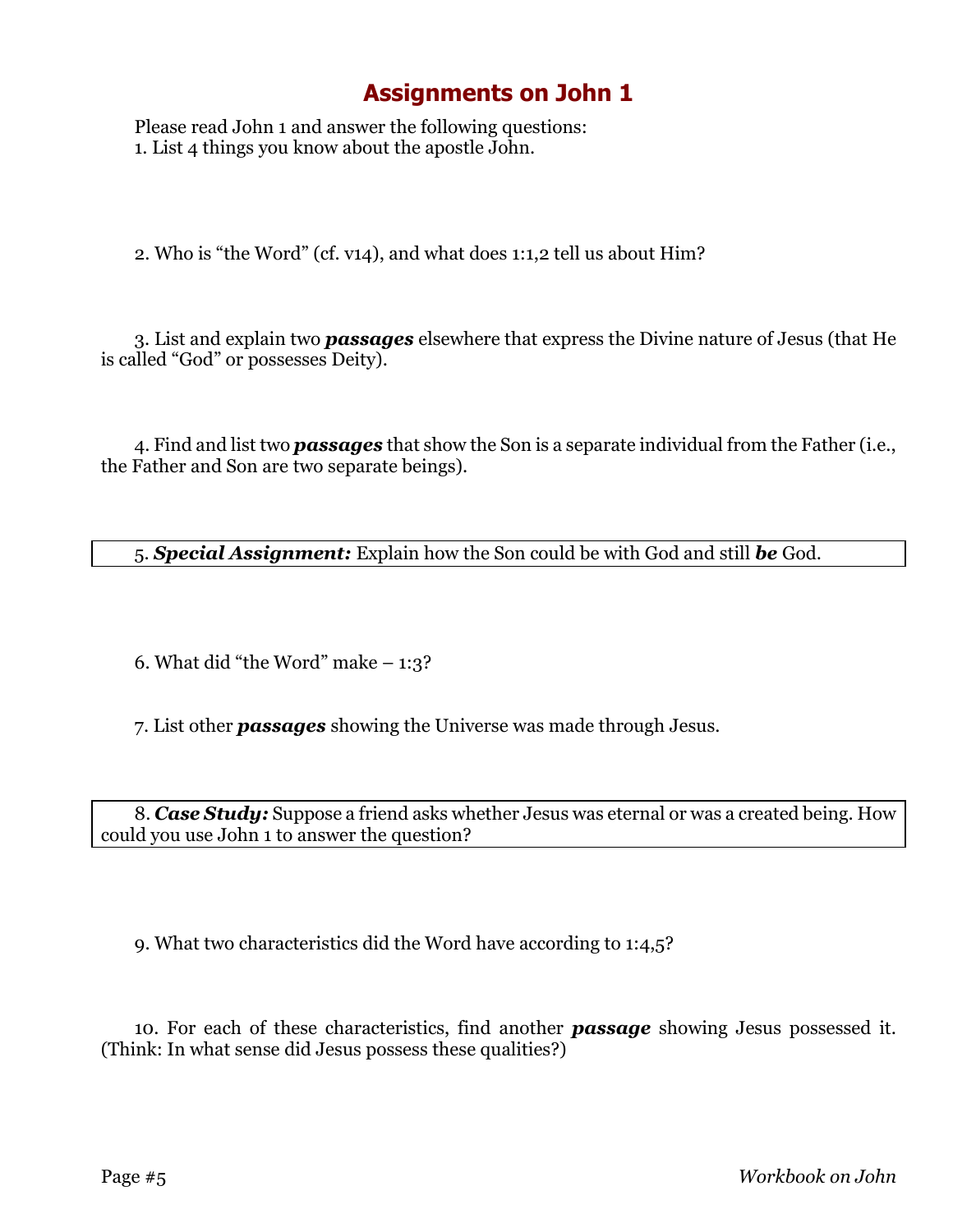11. *Define* "witness." Who bore witness in 1:6-8? (Think: Note words like "witness," "testimony," etc., throughout John. What does this tell about the purpose of John's book?)

12. Why did this witness give his testimony?

13. How did the world react to "the light" – 1:9,10? Why was this improper?

14. How did "his own" treat Him – 1:11? (Think: Who were "his own," and how should they have treated Him?)

15. What blessing did He give to those who believe on Him – 1:12?

16. *Case Study:* Suppose a friend claims that whenever anyone believes, he immediately becomes a child of God. Is this what the passage actually says? Explain.

17. What information does 1:13 add about being born to become a child of God?

18. List and explain two other *passages* showing how people become children of God or are born again.

19. 1:14 identifies the "Word" as being who? (Think: What does it mean that He is the "only begotten of the Father"?)

20. What did the Word do according to v14? (Think: According to other gospel accounts, how and when did the only begotten of the Father become flesh?)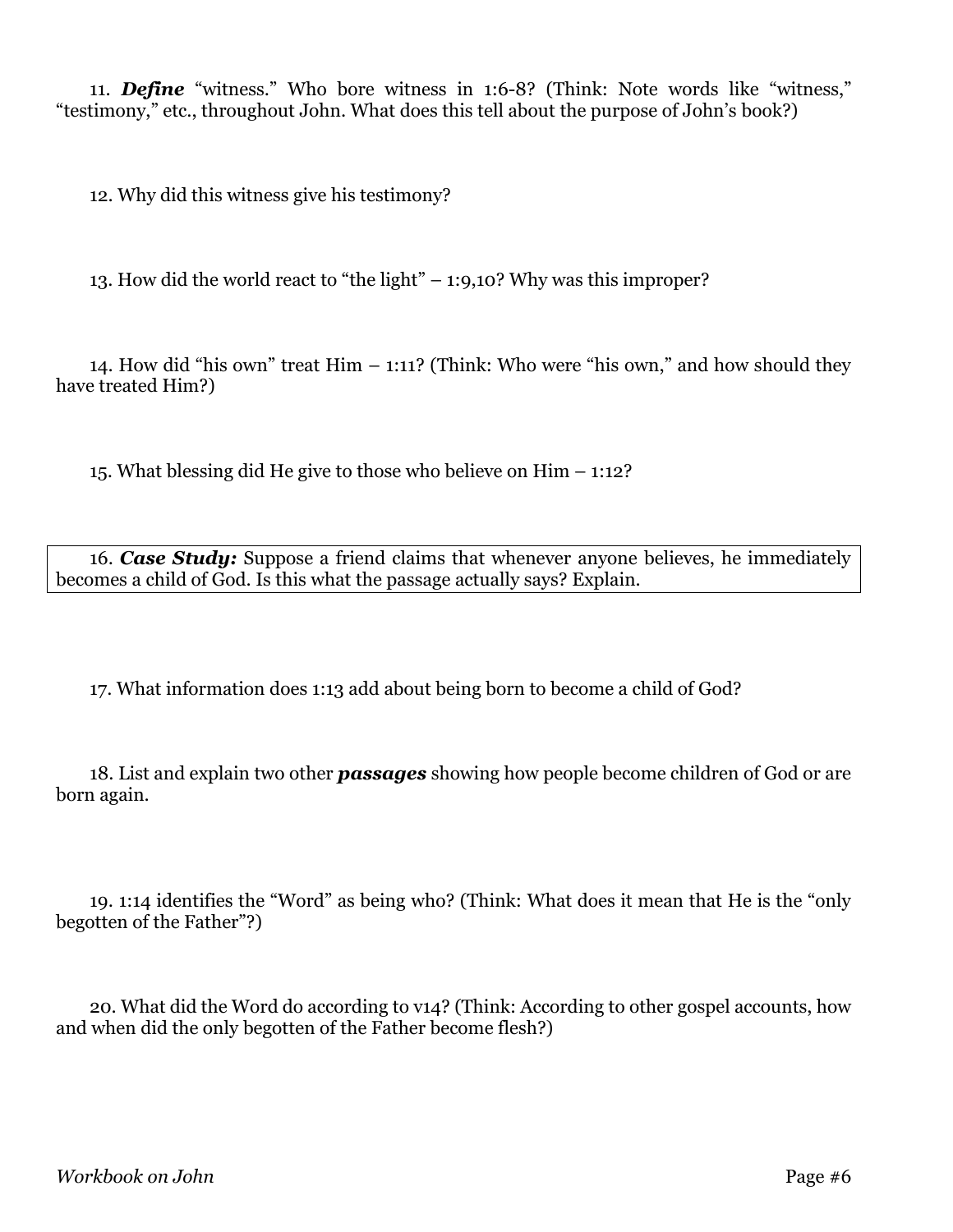21. What did John (the Baptist) say about Jesus – 1:15? Explain. (Think: How could the "Word" have been both before and after John  $-$  cf. v1?)

22. What have we received from Jesus – 1:16?

23. What contrast is made between Moses and Jesus – 1:17?

24. List other *passages* showing the gospel offers men grace.

25. List other *passages* showing the gospel requires obedience to commands or law.

26. *Case Study:* Suppose a preacher says Jesus brought grace and truth, so we don't have to obey commands. How would you respond? Did Moses reveal any truth? Does the gospel include any laws? In what sense did Jesus reveal grace and truth, in contrast to Moses?

27. In what way can we *not* know about God? Then how can we know about God – 1:18? (Think: Why is Jesus qualified to declare God to us?)

28. Who questioned John the Baptist, and what did they ask – 1:19?

29. Who did John say that he was not – 1:20? (Think: What does this show about John?)

30. Who else did John deny that he was – 1:21? (Think: Was there any sense in which John was Elijah? Who was "the prophet"?)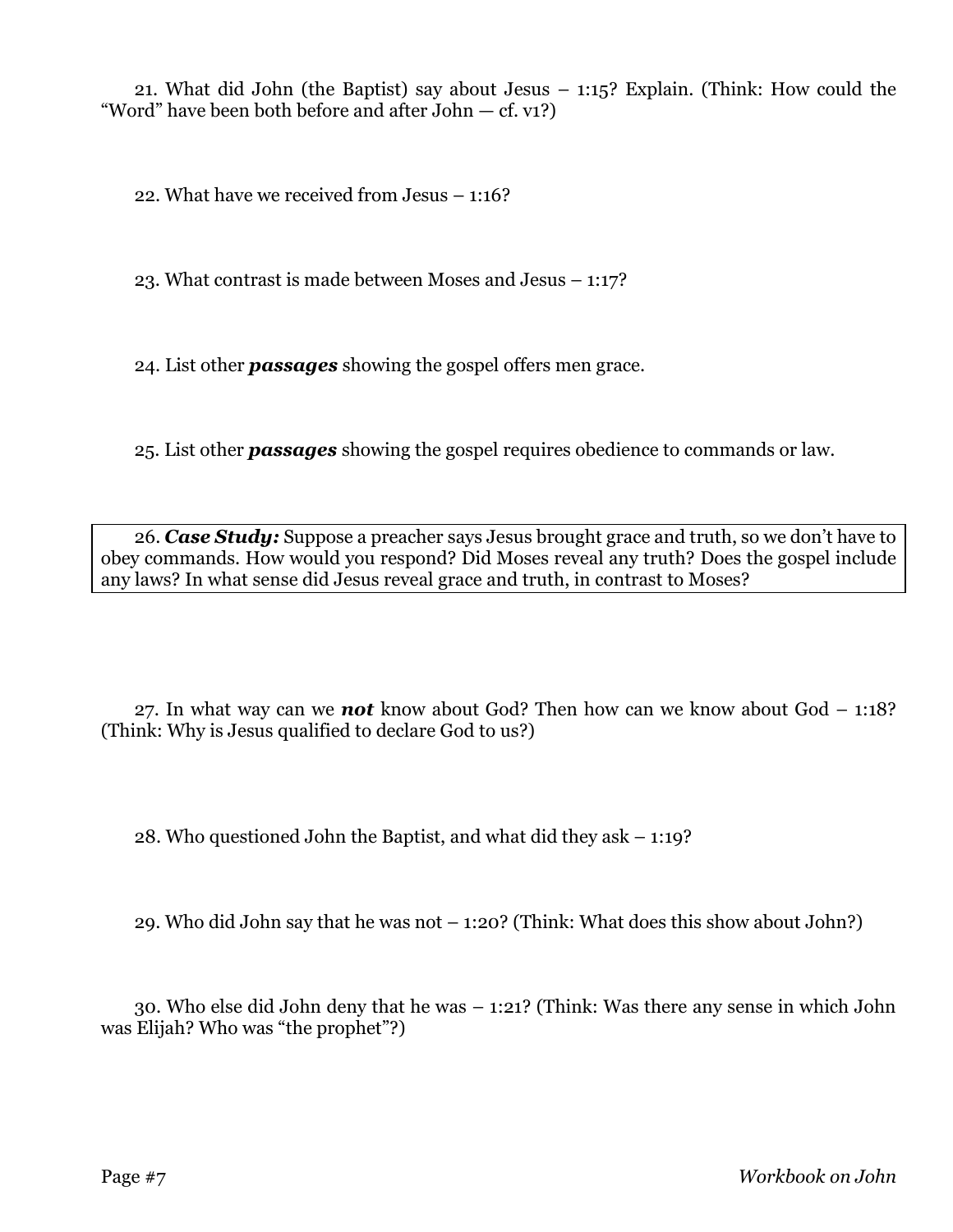31. What further question was asked of John, and how did he reply – 1:22,23?

32. What passage was the basis of John's statement, and what does it mean?

33. What question did the agents of the Pharisees ask next – 1:24,25?

34. How did John compare himself to the one to come after him, and what does this mean – 1:26,27?

35. Where was John baptizing, and what is meant by "beyond Jordan" – 1:28?

36. How did John describe Jesus in 1:29? Where else is Jesus called a lamb?

37. What Old Testament practice does John's expression refer to, and what does it mean as applied to Jesus?

38. What statement, previously made by John, is applied directly to Jesus in 1:30?

39. What sign was used by God to identify to John the one for whom he was preparing the way – 1:31-33? According to other accounts, when did this sign occur (give  $b/c/v$ )?

40. In what would Jesus baptize people? List other *passages* about this practice.

41. *Special Assignment:* Explain at least three facts you know about Holy Spirit baptism.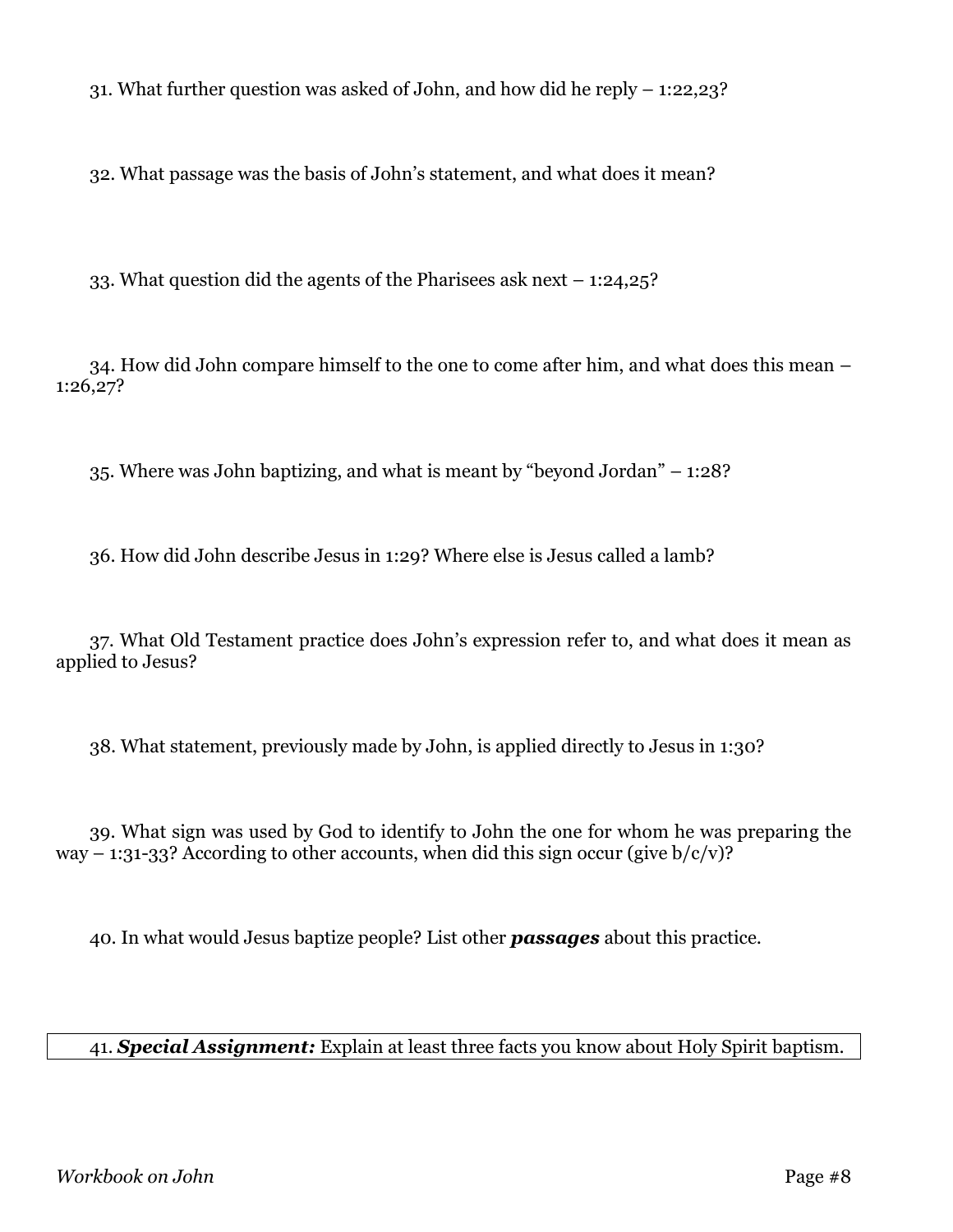42. In 1:34, who did John say Jesus was, and what does this term mean?

43. On the next day, who did John again identify Jesus to be – 1:35,36? Where else had John said this about Jesus?

44. What happened as a result  $-1:37$ ?

45. What did John's disciples request and what happened as a result – 1:38,39?

46. Who was one of John's disciples who followed Jesus? Who was his brother – 1:40? (Think: Since the other one of the disciples who followed Jesus is not named, who might he be?)

47. List some other things you know about these two brothers.

48. What did Andrew do for Peter in John 1:41,42?

49. Who did he say Jesus was? Explain the significance of this term.

50. What name did Jesus give Simon, and what does this name mean?

51. *Case Study:* Catholics claim Jesus gave Peter this name because the church would be built on Peter — Matt. 16:18. How would you respond? Note 1 Corinthians 3:11.

#### 52. *Application:* What can we learn from observing what Andrew did for Peter in this story?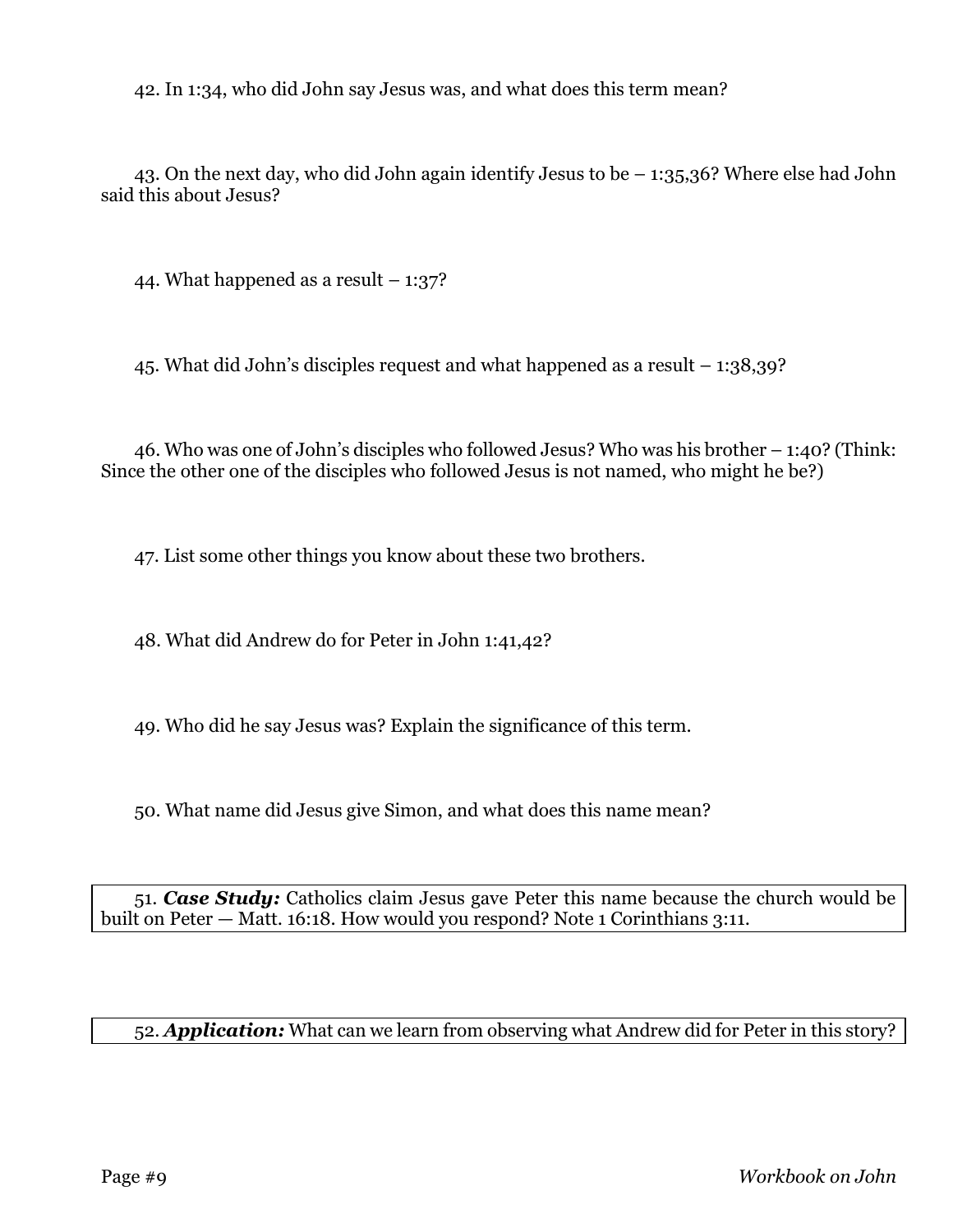53. On the next day, whom did Jesus call  $-1:43$ ? What did He say to him?

54. Where was this man from? Who also lived there – 1:44? (Note: See a *map*.)

55. Whom did Philip find, and what did he say regarding Jesus – 1:45?

56. What attitude was expressed toward Nazareth – 1:46? How did Philip respond? (Think: What does this tell us about Jesus' hometown?)

57. How did Jesus describe Nathanael – 1:47? What does this tell you about him?

58. What question did Nathanael ask Jesus, and what was Jesus' answer – 1:48? (Think: What ability of Jesus does this demonstrate?)

59. What did Nathanael then call Jesus – 1:49?

60. Explain the meaning of the terms Nathanael used for Jesus.

61. What did Jesus say Nathanael would see – 1:50,51? (Think: Explain this.)

62. *Application:* What can we learn about personal evangelism from these stories? (Think: Four people became disciples of Jesus in John 1:35-51. What did they later have in common?)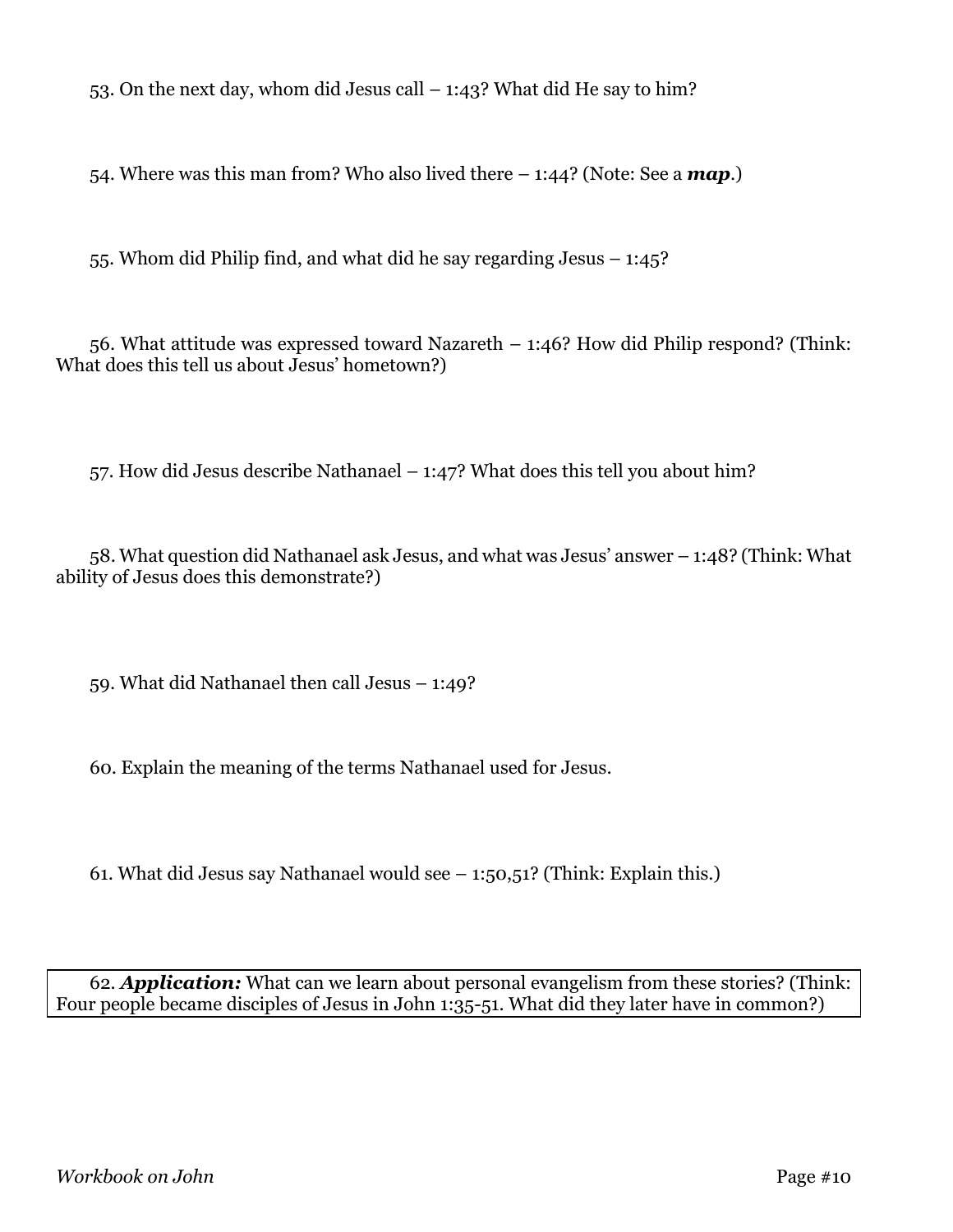### **Assignments on John 2**

Please read John 2 and answer the following questions: 1. What event occurred (2:1), and where was it (see *map*)

2. Who was present – 2:1,2?

3. What problem occurred, and what request did Jesus' mother make – 2:3?

4. What did Jesus tell His mother, but how did she respond – 2:4,5?

5. How many water pots were present, and how large was each – 2:6?

6. Look up the size of the pots, and calculate the total amount of liquid involved. (Think: What lessons can we learn from the amount of wine Jesus made?)

7. What did Jesus say to do with the water? What happened then – 2:7-9?

8. What observation did the ruler of the feast make about the wine – 2:10? What does this prove?

9. What effect did this event have – 2:11?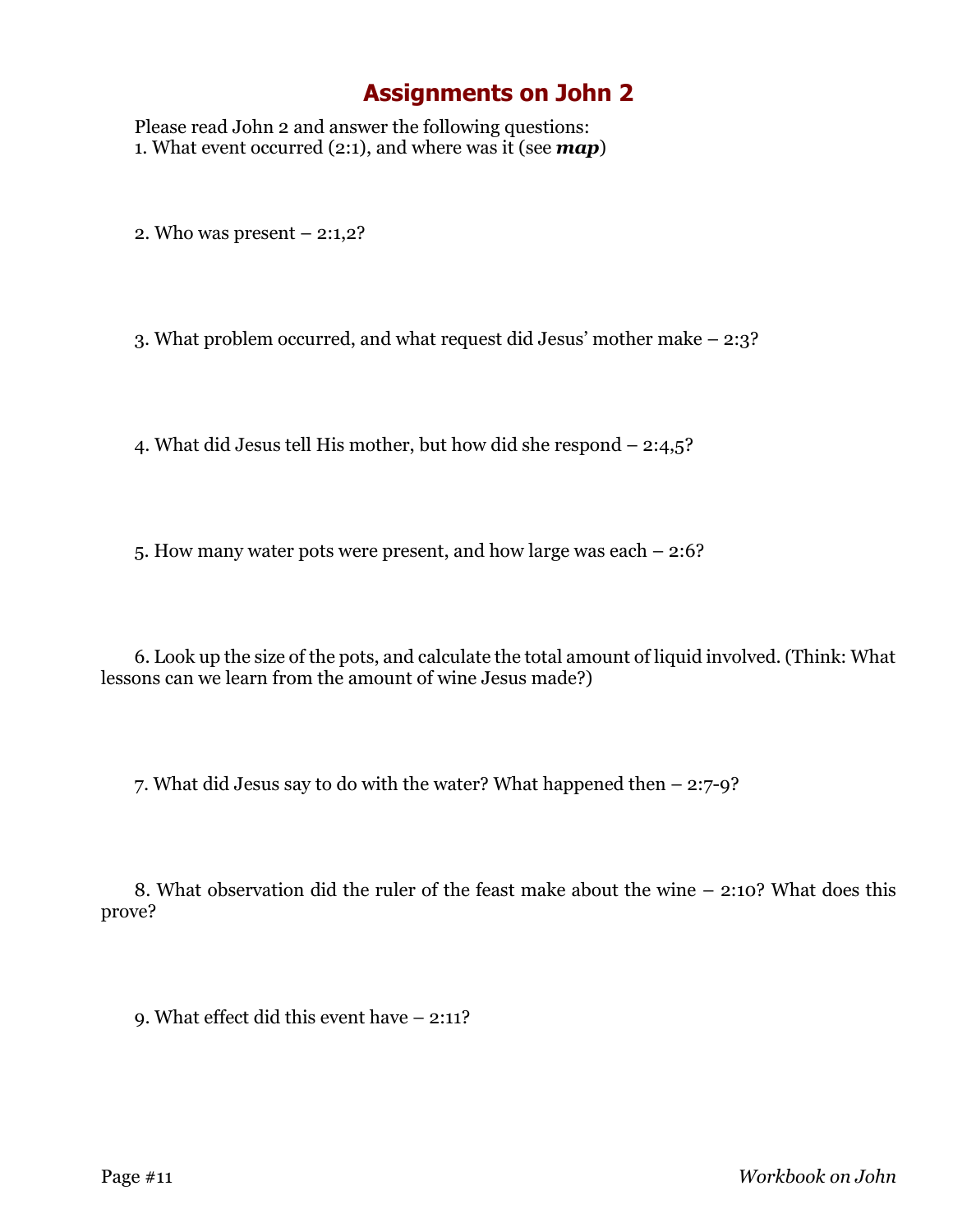10. For each of the following passages, indicate whether the "wine" was alcoholic or not: Isa. 16:10

Isa. 65:8

Jer. 48:33

Rev. 19:15

11. List at least 3 Bible *passages* about drunkenness or the danger of alcoholic wine.

12. *Application:* Considering the above information, what can you conclude about the alcoholic content of the wine Jesus made? Would He have made this much alcoholic wine (like we have today) for people who had already drunk all the wine available? Explain.

13. Where did Jesus go next, and who else went there too – 2:12? (See *map*.)

14. List other *passages* showing that Jesus had brothers (and/or sisters) in the flesh.

15. *Case Study:* Catholic teaching says that Mary was a perpetual virgin, even after Jesus was born. Explain the significance of the above information for this doctrine.

16. Where did Jesus go next and for what purpose – 2:13?

17. List other *passages* about this feast and explain the purpose of it.

18. What did Jesus find happening in the temple – 2:14?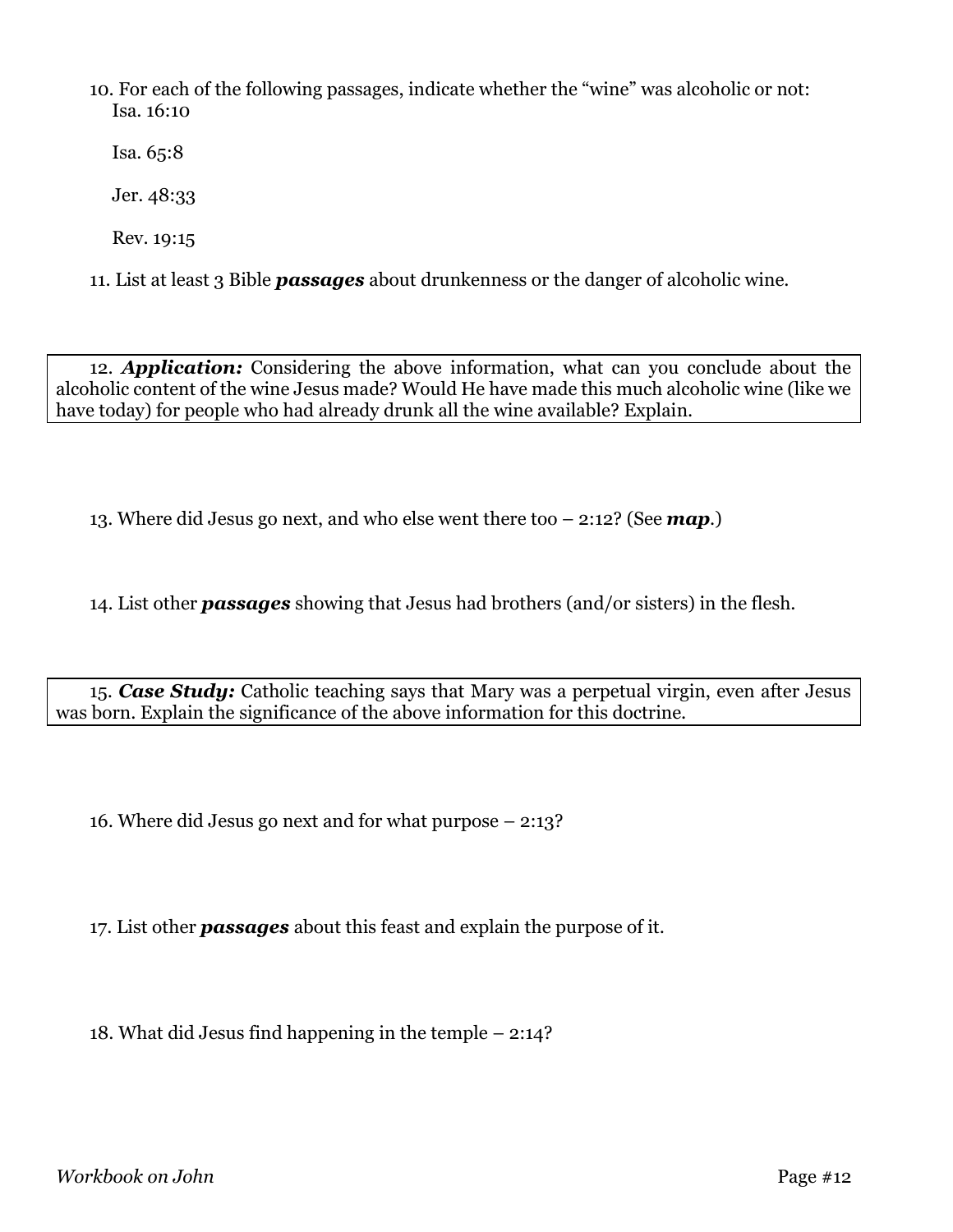19. Describe what He did about this – 2:15.

20. List at least 2 other *passages* describing Jesus doing a similar act. (Think: Do all these passages refer to the same event? What do you make of this?)

21. What reason did Jesus give for His action – 2:16?

22. What Scripture did Jesus' act remind His disciples of – 2:17? Explain the application to Jesus' act.

23. *Application:* What lessons can we learn from this event about worship? What can we learn about spiritual vs. material interests? List applications regarding the church and denominational practices today.

24. What question did the Jews ask Jesus regarding the cleansing of the temple – 2:18? (Think: Why would they ask such a question?)

25. What response did Jesus give – 2:19?

26. What did the Jews think Jesus' statement meant – 2:20?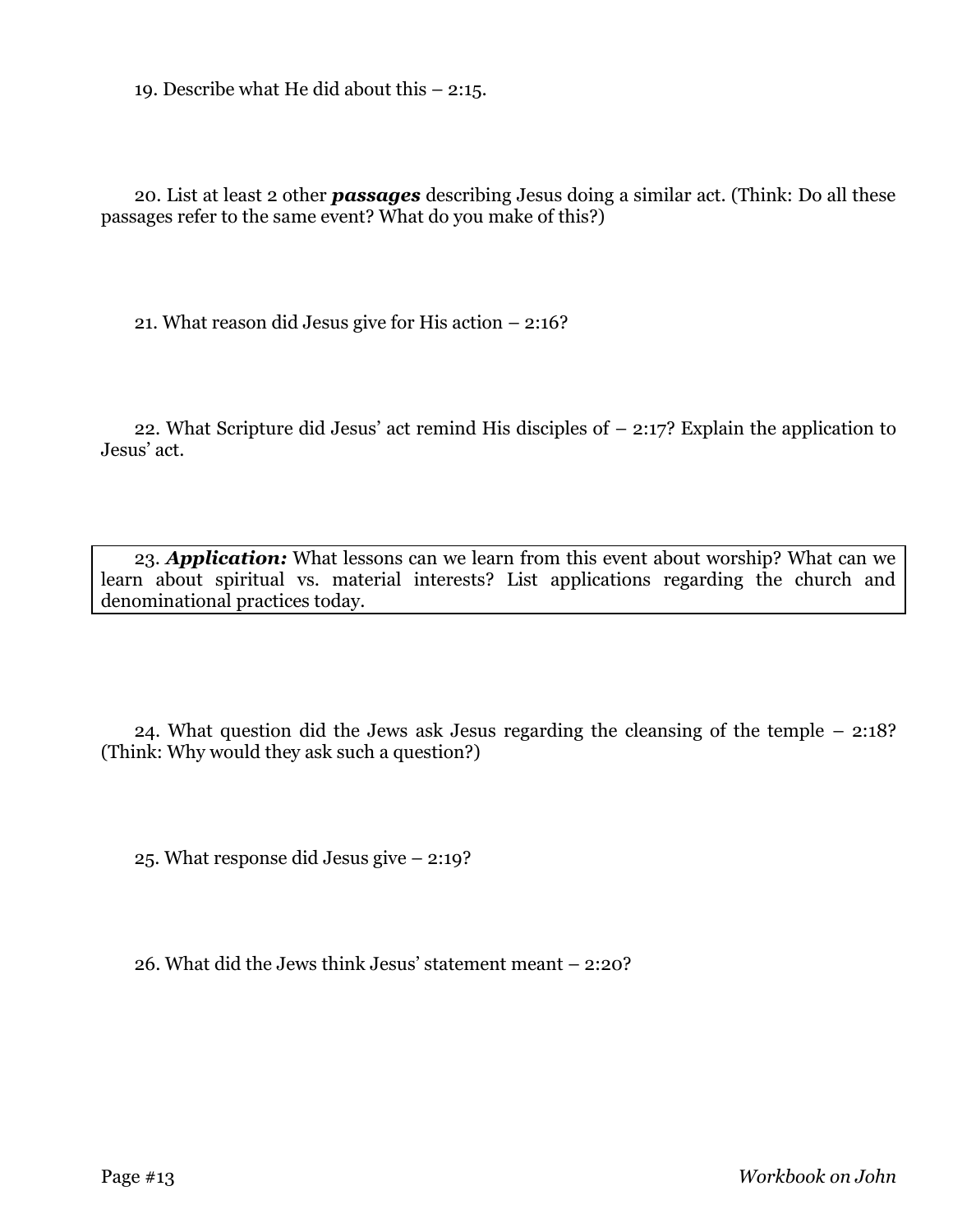27. How did Jesus' enemies later use this statement against Him (see cross-references)?

28. What did Jesus' statement really mean – 2:21? Explain.

29. *Case Study:* Premillennial folks say that Jesus did not know, when He began His ministry, that He would have to die. How can you use this passage to help such people?

30. What effect did Jesus' statement have on the disciples later – 2:22?

31. *Application:* What does this show regarding the purpose of prophecy and the resurrection?

32. What else did Jesus do at the feast, and what was the result – 2:23?

33. What power did Jesus have according to – 2:24,25?

34. Who else has such power (see 1 Kings 8:39)? Since Jesus had this power, what does this prove about Jesus?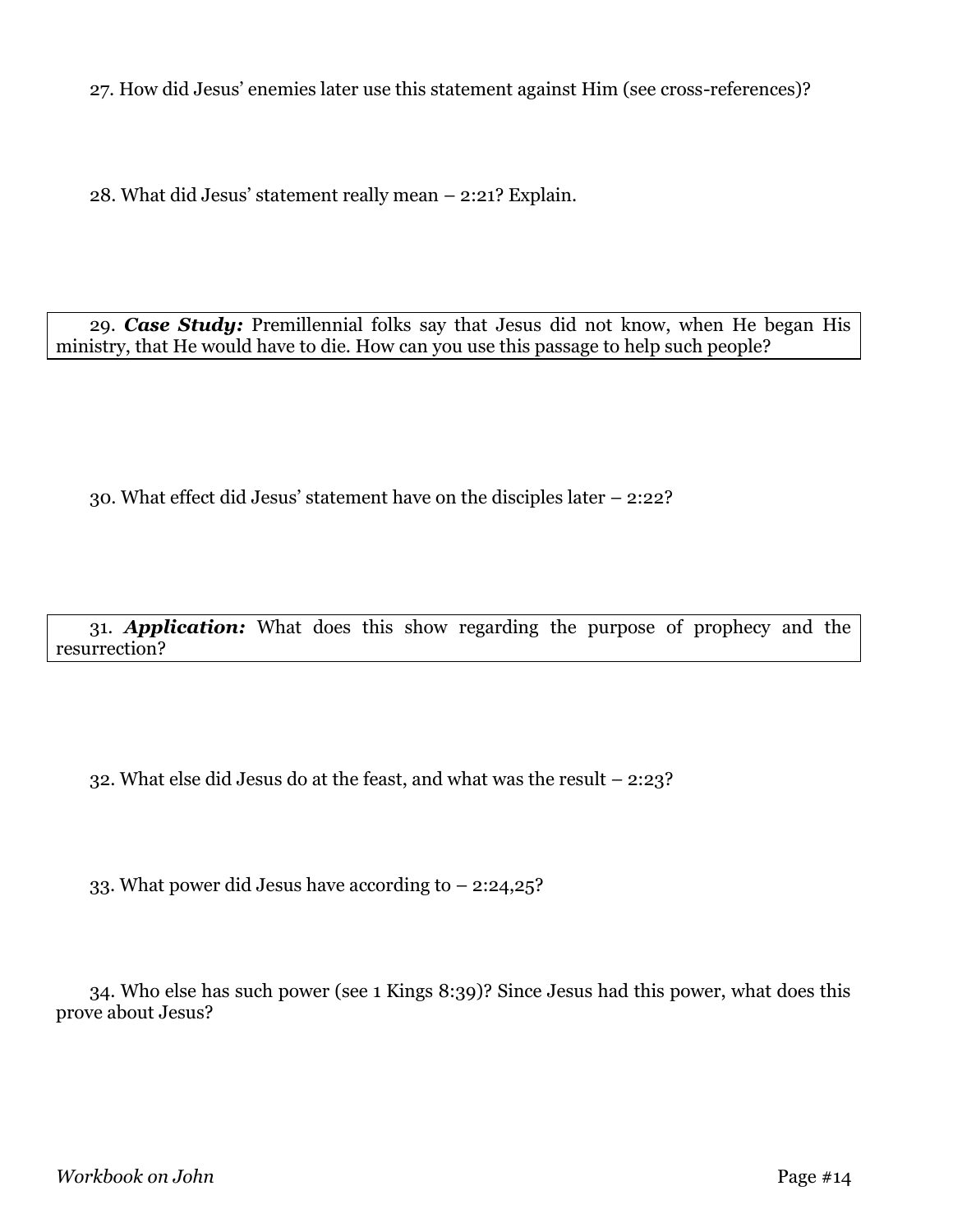# **Assignments on John 3**

Please read John 3 and answer the following questions: 1. Who came to Jesus by night? What conclusion had he reached about Jesus – 3:1,2?

2. What did Jesus say one must do to enter the kingdom of God – 3:3?

3. What did Nicodemus say in response that showed he misunderstood – 3:4?

4. List and explain at least 3 other *passages* about being born again, becoming a child of God, or receiving a new life.

5. What two aspects of the new birth did Jesus identify in  $-$  3:5? (Think: What role does the "Spirit" play in the new birth?)

6. List 3 other *passages* showing that water baptism is essential to salvation.

7. *Case Study:* Some people say the "water" in v5 refers to physical birth. How would you respond? How did the subject of physical birth enter this discussion? Does any other command of God require water besides baptism?

8. What two births did Jesus contrast in 3:6? (Think: What does v8 mean?)

9. How did Nicodemus show his confusion (3:9)? How did Jesus respond (v10)?

10. What was the source of Jesus' information, and how did people respond to it – 3:11-13?

11. *Special Assignment:* List other *passages* showing Jesus came from heaven. Explain the significance of this claim.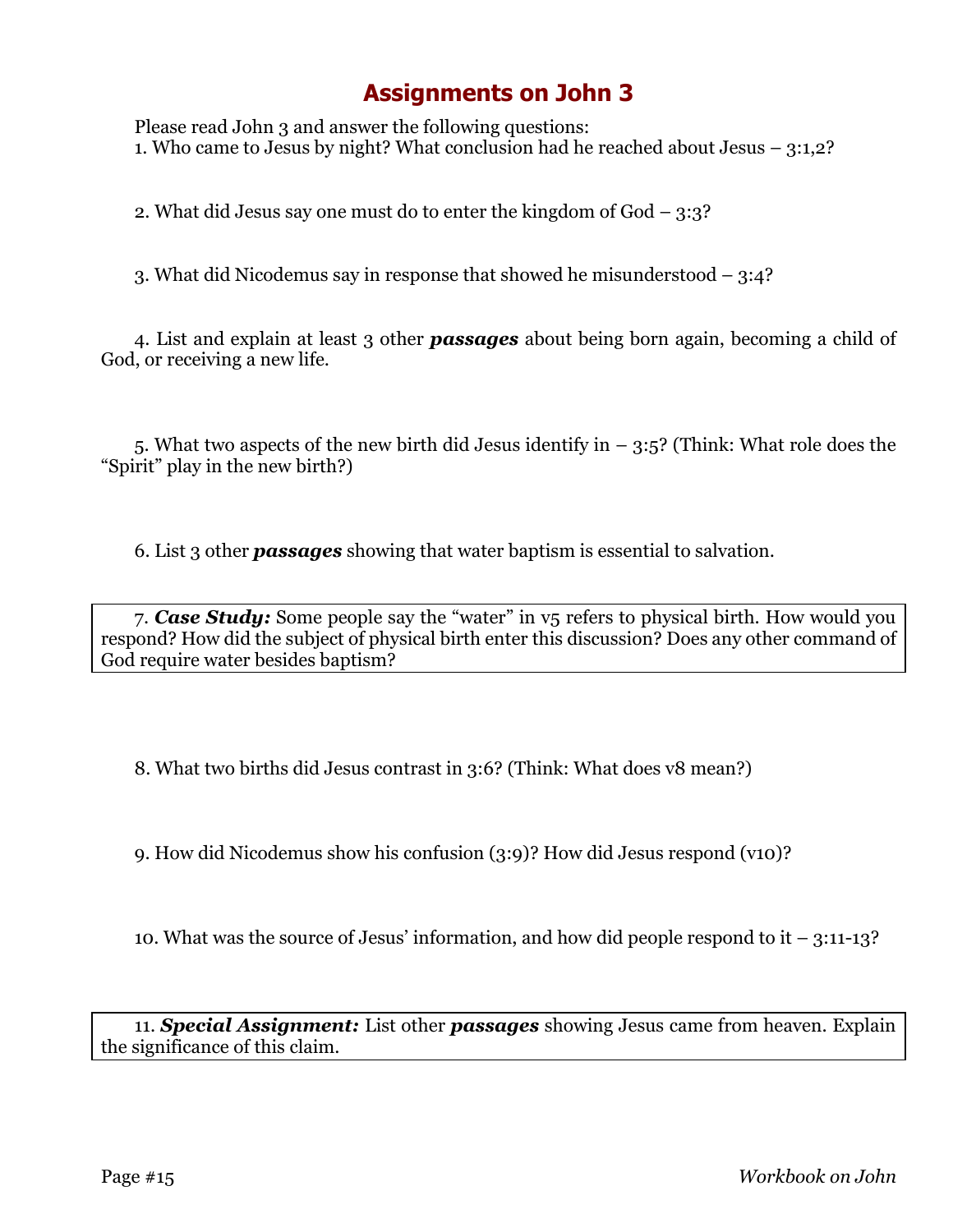12. Describe the Old Testament event mentioned in 3:14 and give b/c/v for it.

13. Explain how Jesus was lifted up in a way similar to this Old Testament event.

14. What gift did God give to the world, and what motivated the gift – 3:15,16? (Think: What need did man have that made this gift necessary?)

15. As a result, what blessing can we receive, and what must we do to receive it?

16. List other *passages* showing what Jesus did so we can be forgiven.

17. *Case Study:* Suppose someone claims John 3:16 shows we are saved by faith; baptism is not mentioned, so it is not necessary to salvation. How would you respond?

18. What was *not* the purpose for which Jesus came – 3:17? (Think: In what sense was it not necessary for Him to come for that purpose?)

19. Why do some men hate light (truth), but other men love it  $-3:19-21$ ?

20. *Application:* Give some examples that illustrate the principle of vv 19-21

21. Where was John the Baptist baptizing now, and why was he there – 3:23? (Note: locate on a *map*.)

22. *Special Assignment:* What can we learn from v23 about the action of baptism?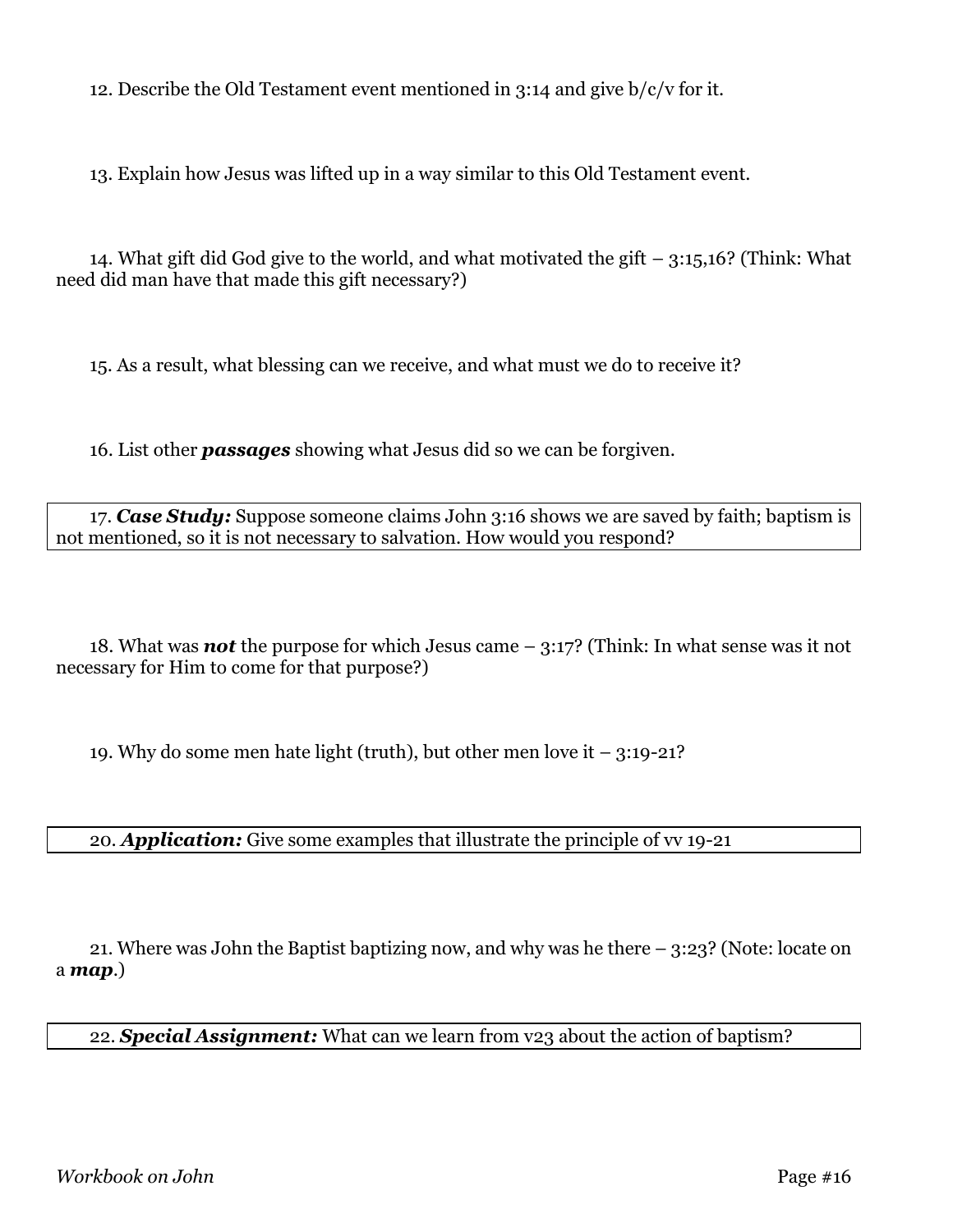23. What problem did John's disciples have – 3:26? (Think: What does v27 mean?)

24. What did John remind his disciples in 3:28 that he had previously taught? Give *b/c/v* where he taught this.

25. Explain John's parable in 3:29.

26. *Case Study:* Some people say they are members of the church begun by John and wearing His name. What application can be made to such people from the teaching of John?

27. Who came from heaven? What is His position  $-$  3:31? (Think: To whom does this refer?)

28. What reception did people in general give His testimony – 3:32?

29. When people did receive His testimony? What did that prove – 3:33? Explain.

30. What is the relationship between the Father and the Son  $-$  3:34,35? (Think: What is meant by "He gives not the Spirit by measure"?)

31. What is the consequence of believing or not believing – 3:36?

32. List other *passages* that show whether or not a child of God can so sin as to fall from grace or be eternally lost.

33. *Case Study:* Some people claim that v36 proves one who believes "has everlasting life." If we "have" it, then we can never be lost. How would you respond?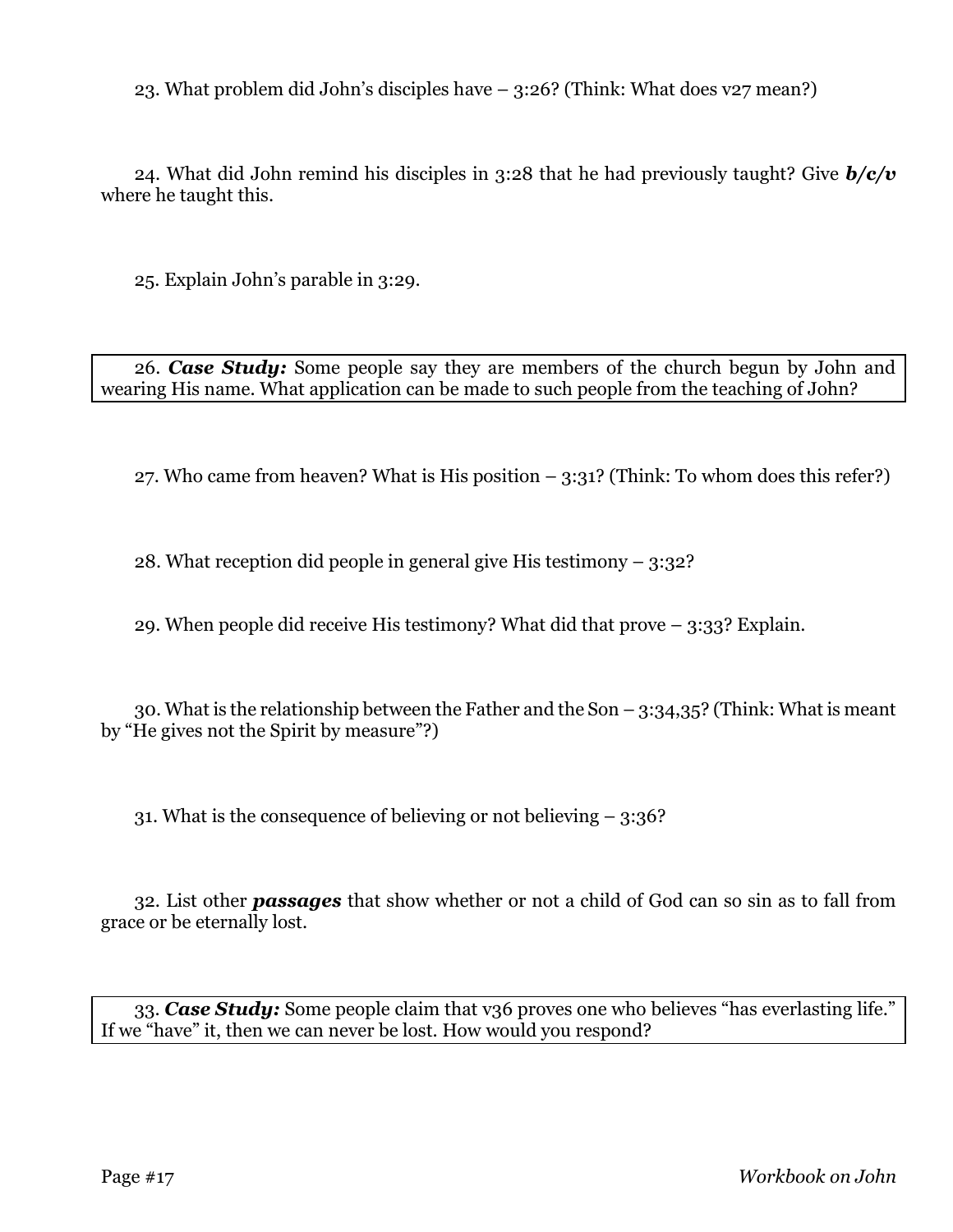### **Assignments on John 4**

Please read John 4 and answer the following questions:

1. Where did Jesus go and why  $-$  4:1,2? (Think: Why would Jesus act this way under these circumstances?)

2. Who did the actual baptizing of Jesus' followers?

3. *Application:* What can we learn from this event about the importance of who actually baptizes a person?

4. What area and what city did Jesus pass through (see *map*) – 4:3-5?

5. What Old Testament event related to this region? What landmark was there – 4:6?

6. What time was it, how did Jesus feel, and what did He do? (Think: What lessons can we learn from the way Jesus felt and yet what He did in this story?)

7. Who came, and why did she come – 4:7?

8. What request did Jesus make? Where were His disciples at this time – 4:7,8?

9. Why did Jesus' request seem strange to the woman – 4:9?

10. *Application:* What does this show about Jesus' attitude toward other races?

11. List other *passages* showing Jesus wants people of all races and nations to be saved.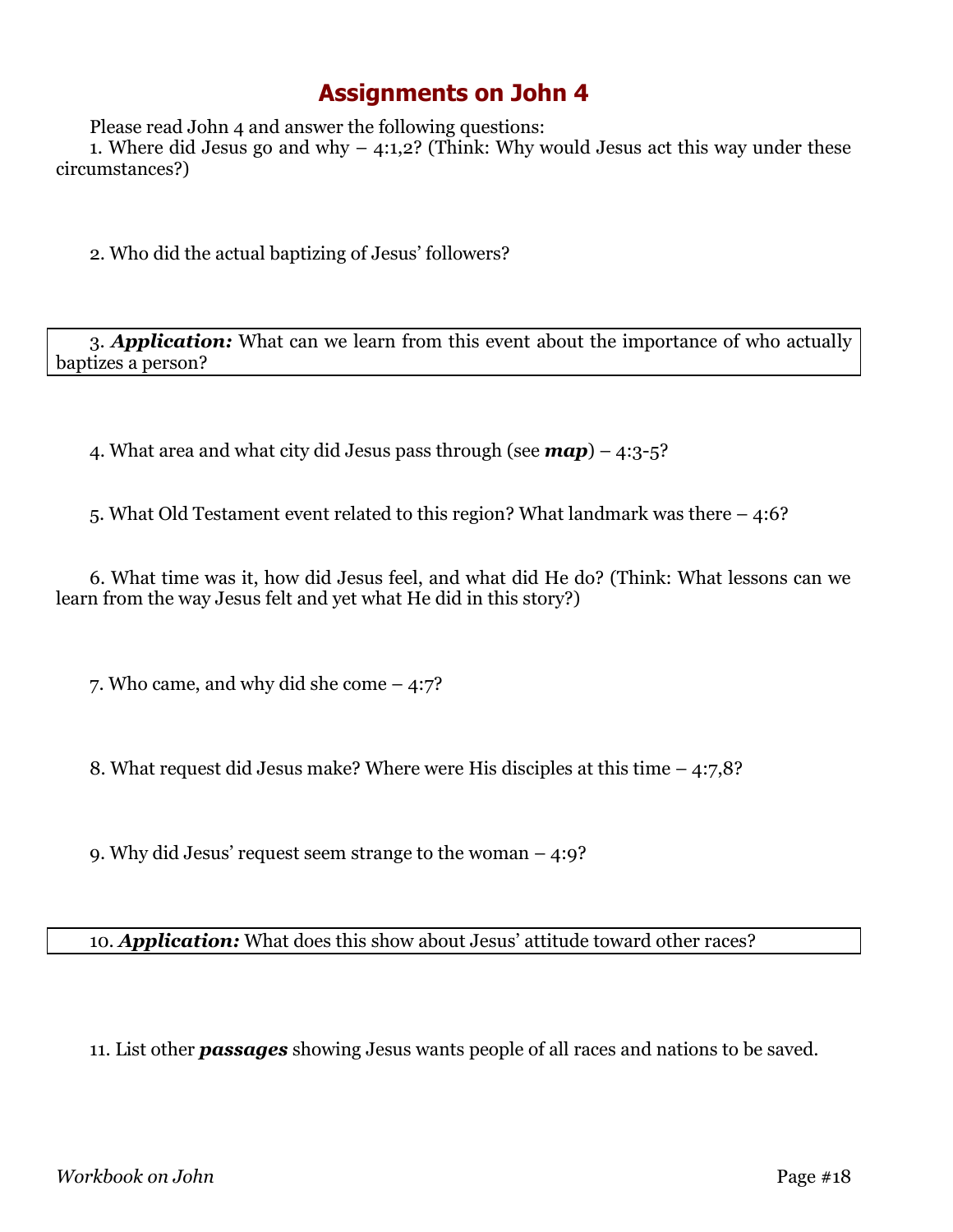12. What offer did Jesus make to the woman – 4:10?

13. What objections did the woman raise – 4:11,12?

14. What results would come from drinking this water – 4:13,14? (Think: What was the living water that Jesus offered?)

15. What request did the woman make, and what shows that she was still confused about Jesus' meaning  $-4:15$ ?

16. What request did Jesus make next, and what did the woman answer – 4:16,17

17. What did Jesus tell her about her husbands and how did she respond – 4:18,19? (Think: What were Jesus' purposes for bringing up her husbands?)

18. What issue did the woman raise next, and how did Jesus answer – 4:20-23? (Think: Who really had the truth regarding the woman's original question?)

19. How does God want us to worship Him, and how does this relate to His own character – 4:23,24?

20. *Application:* List examples of worship that is not in spirit or not in truth.

21. Who did the woman suspect that Jesus was, why did she suspect this, and what did Jesus say about it  $-4:25,26?$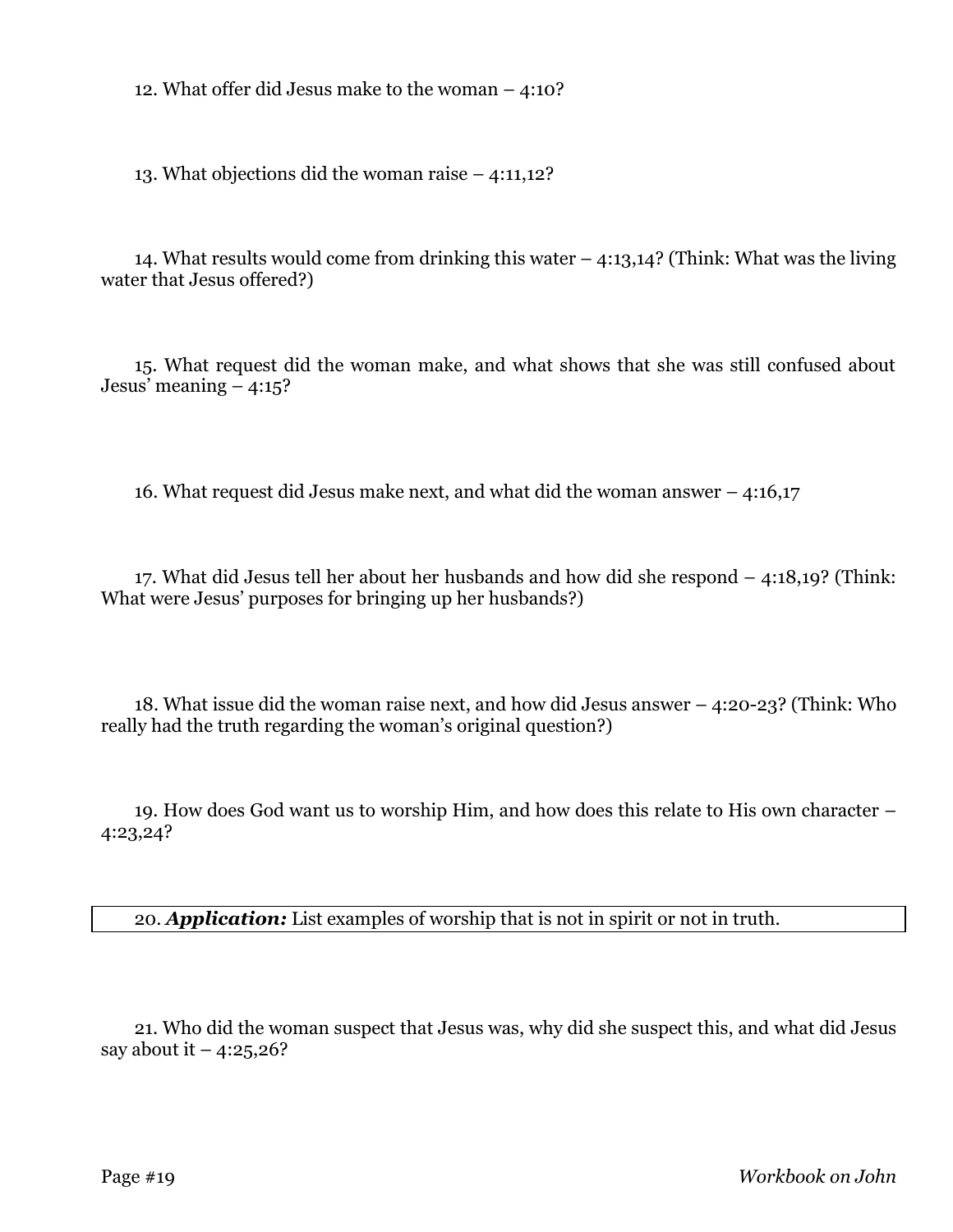22. *Special Assignment:* Trace the progression of the woman's opinion of Jesus. Who did she think He was at first, then who, etc.?

23. *Application:* List lessons we can learn about teaching methods from this story.

24. What did the woman say to the people of the city, and what did the people do as a result  $-4:28-30?$ 

25. What did Jesus tell the disciples? What did they think – 4:31-33?

26. What kind of meat had Jesus referred to? What did His statement mean – 4:34?

27. What illustration did Jesus use in 4:35 and what does it mean?

28. What fruit or harvest was He referring to, and why would it cause joy  $-4:36$ ?

29. Who were the sowers and who were the reapers in 4:36-38? (Think: What does v38 mean?)

30. What happened as a result of the Samaritan woman's words – 4:39?

31. What did the Samaritans want Jesus to do, and what did He do – 4:40?

32. Who did they believe Jesus was, and what convinced them – 4:41,42?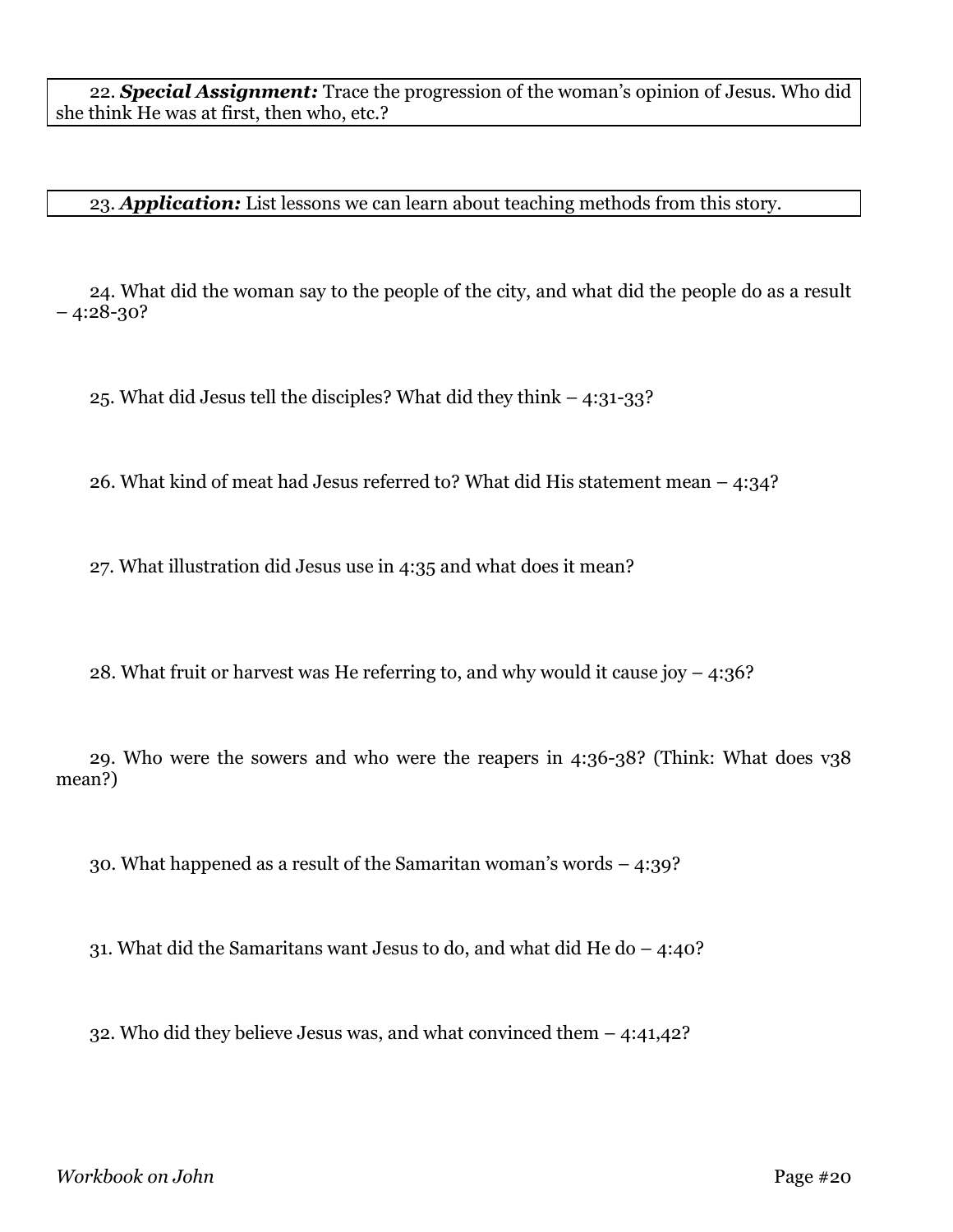34. Where did Jesus go? What did people there know about His miracles – 4:43-45?

35. Explain 4:44 (study cross-references).

36. To what town did Jesus return? What miracle had He done there – 4:46?

37. What man made request of Jesus, and where was the man from?

38. What problem did the man have, and how serious was the problem – 4:47?

39. What observation did Jesus make in 4:48?

40. Describe what Jesus said and did to bring about the requested healing – 4:49,50? (Think: Why do the miracle this way? How did this strengthen the impact of the miracle?)

41. How did the nobleman confirm that the healing was the result of what Jesus did– 4:51- 53?

42. What effect did this have on the man and his family?

43. List two other *passages* regarding the purpose of miracles.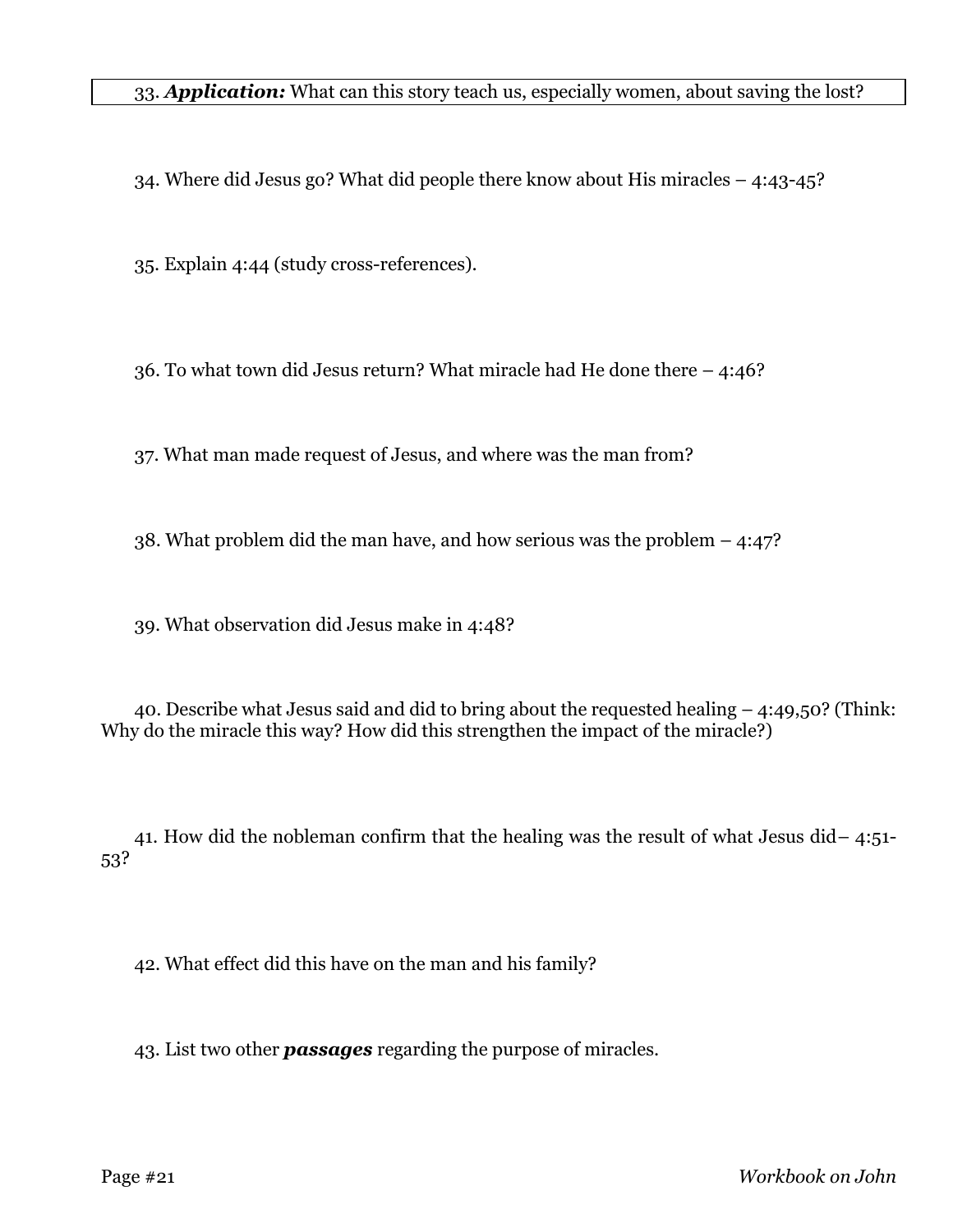# **Assignments on John 5**

Please read John 5 and answer the following questions: 1. Where did the events beginning in 5:1 occur (be specific)?

2. Why had people gathered at this pool – 5:2-4?

3. Describe the difficulty confronting the man Jesus met there – 5:5-7.

4. What did Jesus ask him?

5. Describe what Jesus did for the man – 5:8,9.

6. List 3 characteristics of this miracle that characterize all miraculous healings.

7. On what day did this healing occur? Why did some Jews object – 5:10?

8. What answer did the healed man give the Jews – 5:11?

9. Why could the man not identify Jesus to them – 5:12,13?

10. What did Jesus do that identified Him to the healed man – 5:14?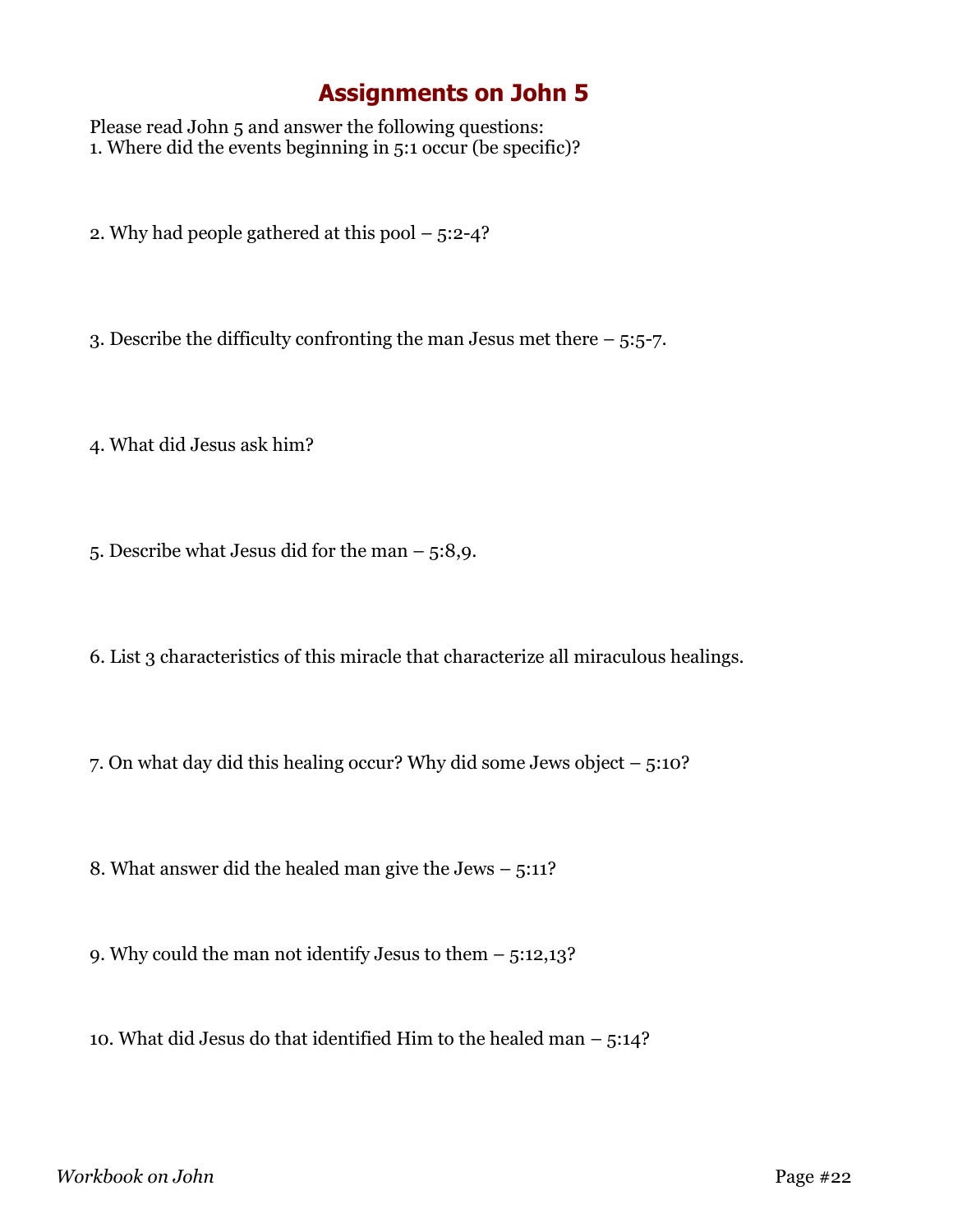11. How did the Jews treat Jesus as a result  $-5:15,16$ ?

12. What should Jesus' miracle have taught these men? (Think: What does this tell you about their intentions?)

13. Did Jesus ever violate God's law? Give Scripture for your answer.

14. List other *passages* where Jews claimed Jesus violated the Sabbath.

15. *Special Assignment:* Study the passages in which Jesus was accused of violating the Sabbath. Did Jesus violate the Sabbath here? Explain and prove your answer.

16. What answer did Jesus give them – 5:17?

17. Explain what Jesus' statement demonstrates about His Deity.

18. Note that open conflict had begun between Jesus and the Jewish leaders. What can we learn from this example about Christians' involvement in conflict?

19. What did the Jews think of Jesus' answer – 5:18?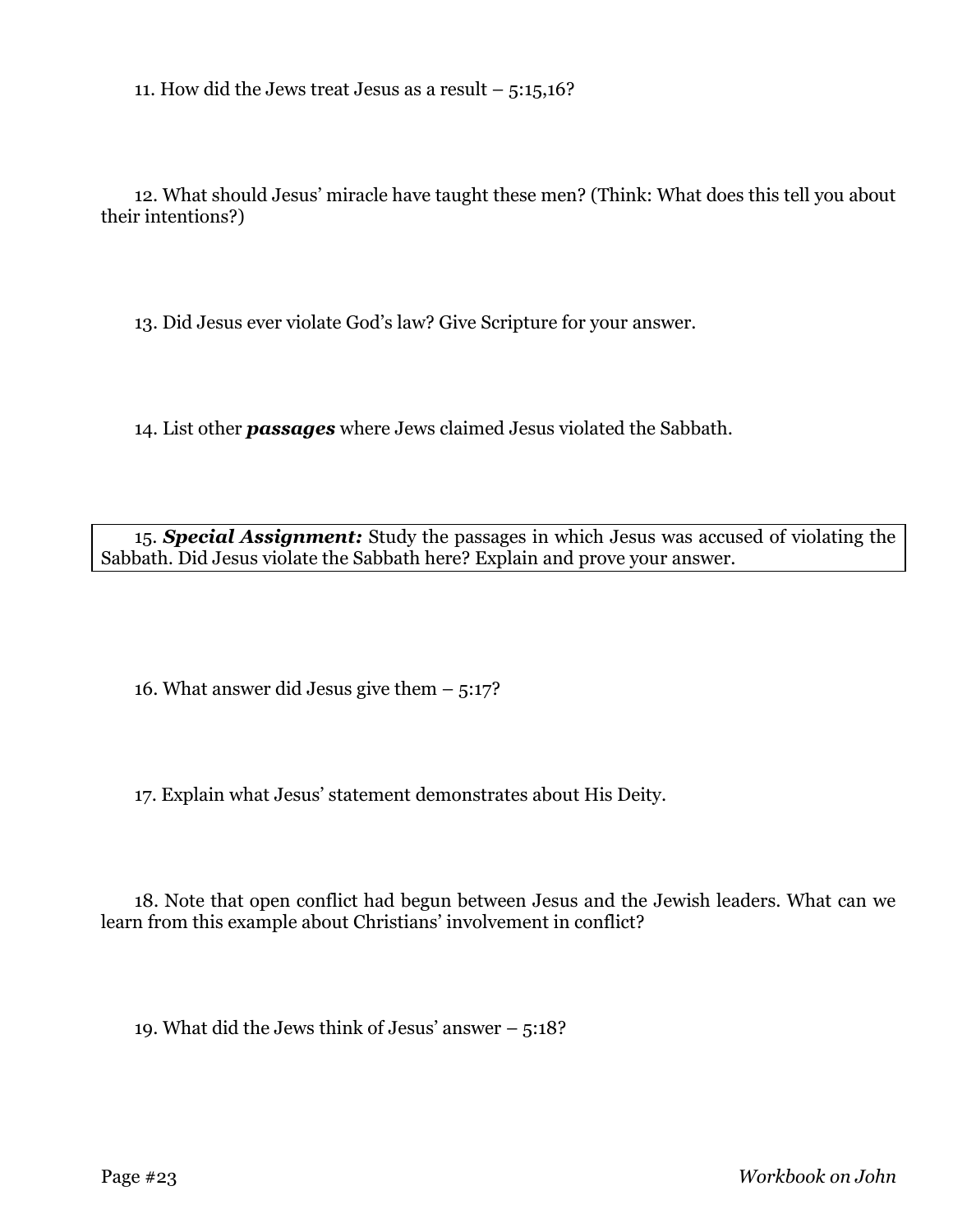20. Where did Jesus learn and get authority for His works – 5:19?

21. What would this prove regarding His miracles, including the miracle that began this discussion with the Jews?

22. What did Jesus promise they would see in the future – 5:20?

23. Name two specific works the Son has power to do – 5:21,22.

24. List other *passages* regarding those works.

25. Study the context and parallel passages and explain how and when Jesus does/will use these powers.

26. How should men honor Jesus? What happens if they refuse to do so – 5:23?

27. What does this teach about Jesus' deity?

28. What blessings do believers in Jesus have – 5:24?

29. What power does Jesus have? Describe how He will use this power – 5:25-29.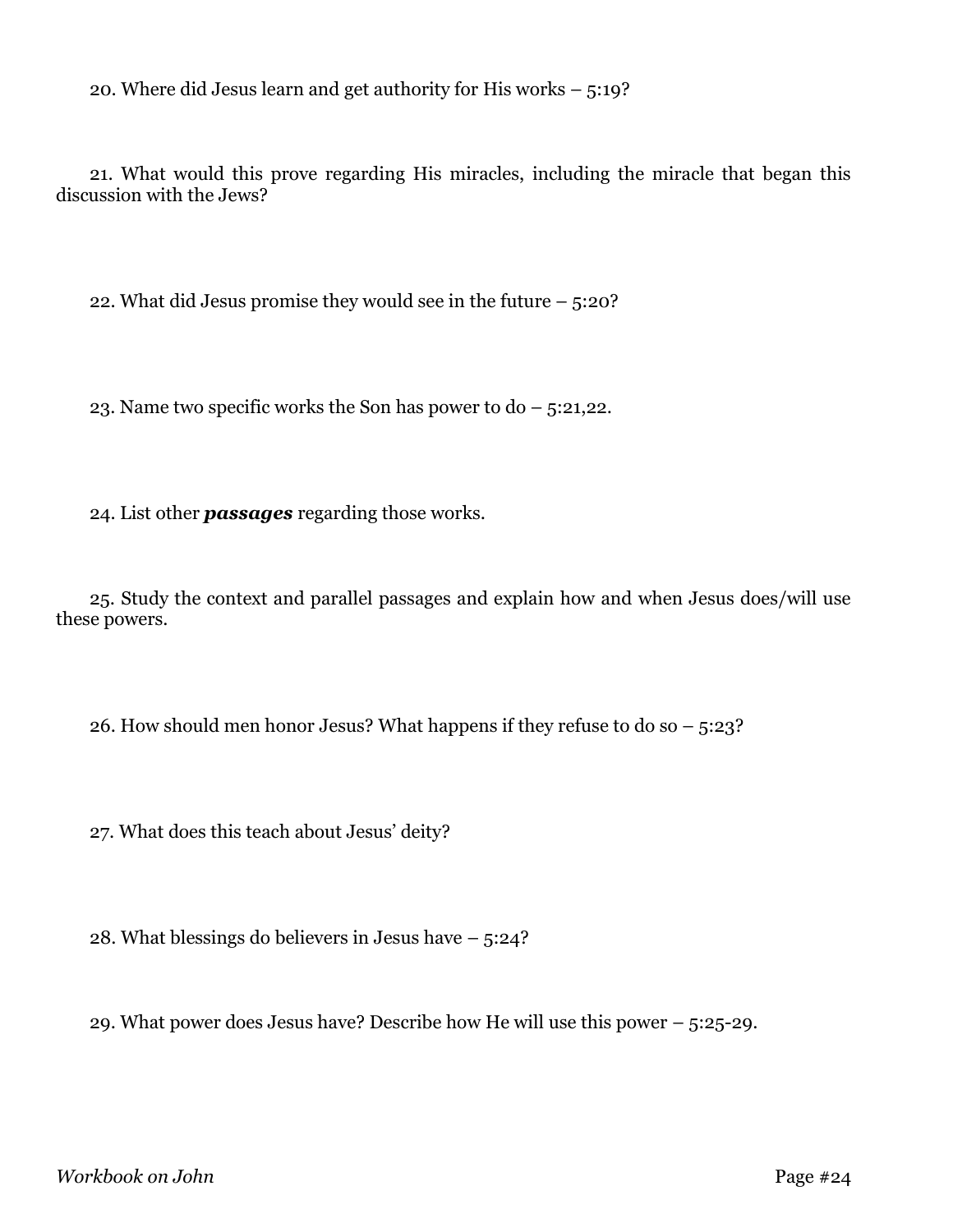30. Name two different destinies in the resurrection, and tell what determines the destiny each person receives.

31. *Case Study:* Premillennialists say there will be two separate resurrections, one for the righteous and another 1000 years later for the wicked. Is this correct, and how do you know?

32. Whose will did Jesus seek to accomplish – 5:30? What does this show?

33. Should Jesus' claims be accepted as valid just because He made them – 5:31,32? Does He have other witnesses?

34. Who gave witness to Jesus, and to what did Jesus compare him (5:33-35)?

35. What witness did Jesus call in 5:36, and what does it prove?

36. To what works did Jesus refer, and how do they bear witness of Him?

37. Who else bore witness of Jesus – 5:37,38?

38. Explain how this Witness gave His testimony.

39. Why did the people not accept this testimony? What proved this to be true?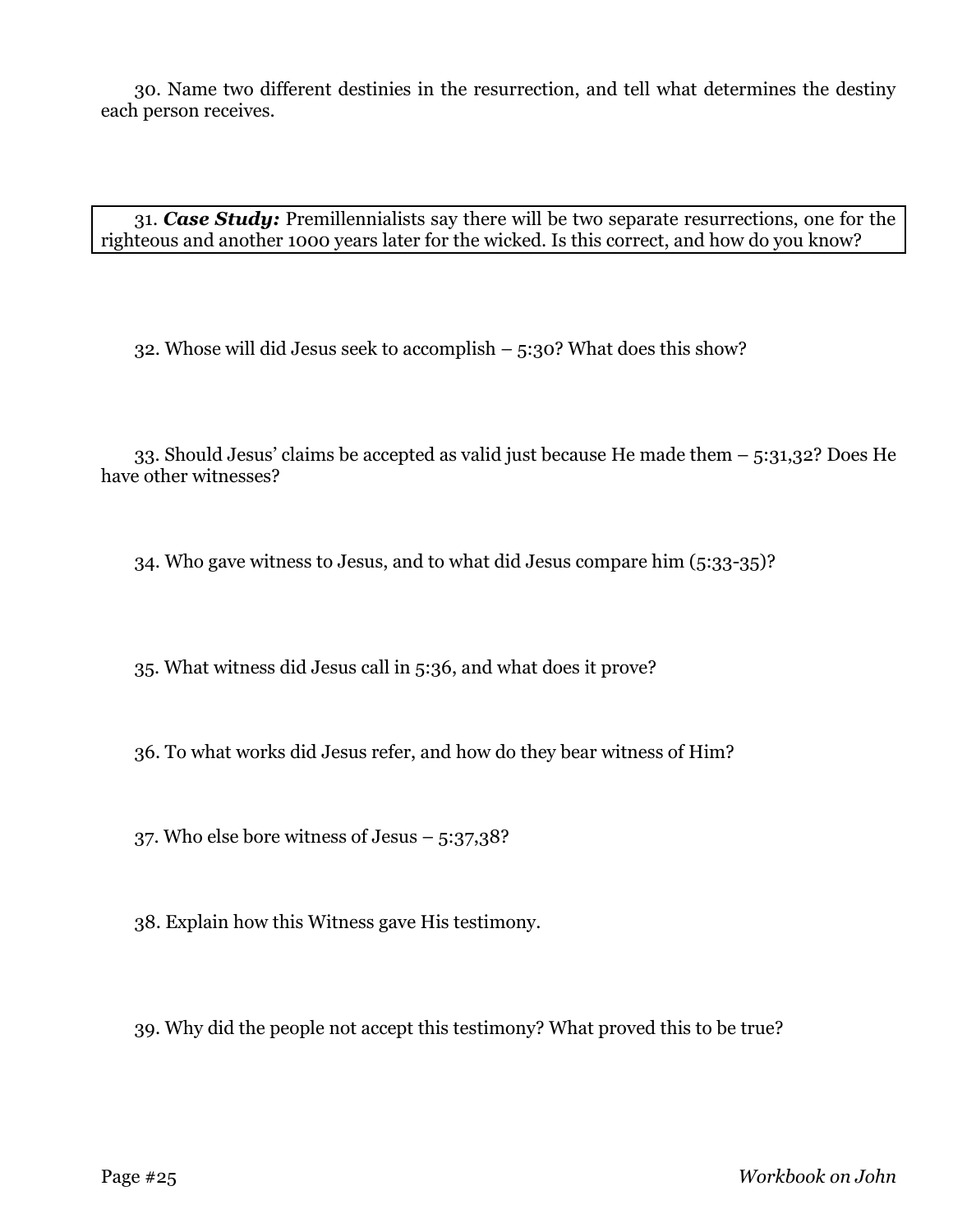40. What witness testified to Jesus according to 5:39? How did this witness bear testimony for Jesus?

41. What consequences follow if we do not come to Jesus – 5:40?

42. What problem did the Jews have that explained why they rejected Jesus – 5:42?

43. In whose name did Jesus come, and how did the people react – 5:43?

44. What does it mean to act in the name of God? What lesson can we learn?

45. In 5:44, what other problem kept the Jews from believing in Jesus?

46 List other *passages* confirming that this was a problem the Jews had. (Think: How does v44 help explain the sense in which Jesus did not receive glory from men (v41)?)

47. Who would accuse the Jews of their errors, and what does this mean – 5:45-47?

48. *Special Assignment:* Explain the connection between believing (or not believing) in Moses and believing (or not believing) in Jesus.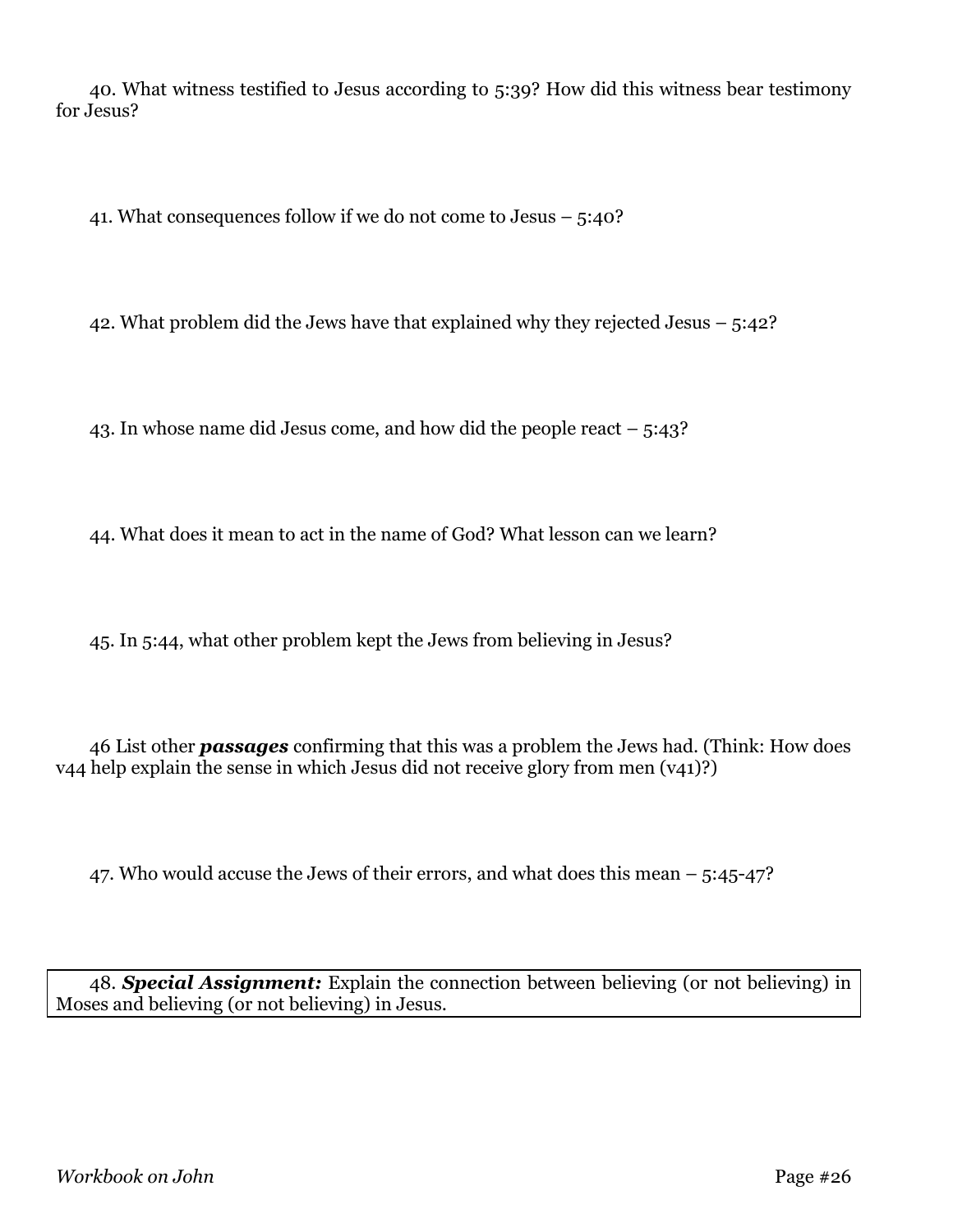### **Assignments on John 6**

Please read John 6 and answer the following questions: 1. Where did Jesus go? Who followed? Why  $-6:1-3$ ? (Note the names used for the sea.)

2. List two other *passages* that record the same event as in 6:1-13.

3. What question did Jesus ask Philip? Why did Jesus ask this question – 6:5,6?

4. What answer did Philip give – 6:7? (Think: What does this show?)

5. What food did Andrew say was available – 6:8,9?

6. Describe the arrangements for feeding the people – 6:10,11.

7. How many people were fed?

8. What was done with the remaining food? How much was left over – 6:12,13?

9. *Special Assignment:* Describe how the details that are given prove this event was impossible by natural law.

10. What effect did this have on the people (6:14), and how does this again demonstrate the nature and purpose of Bible miracles?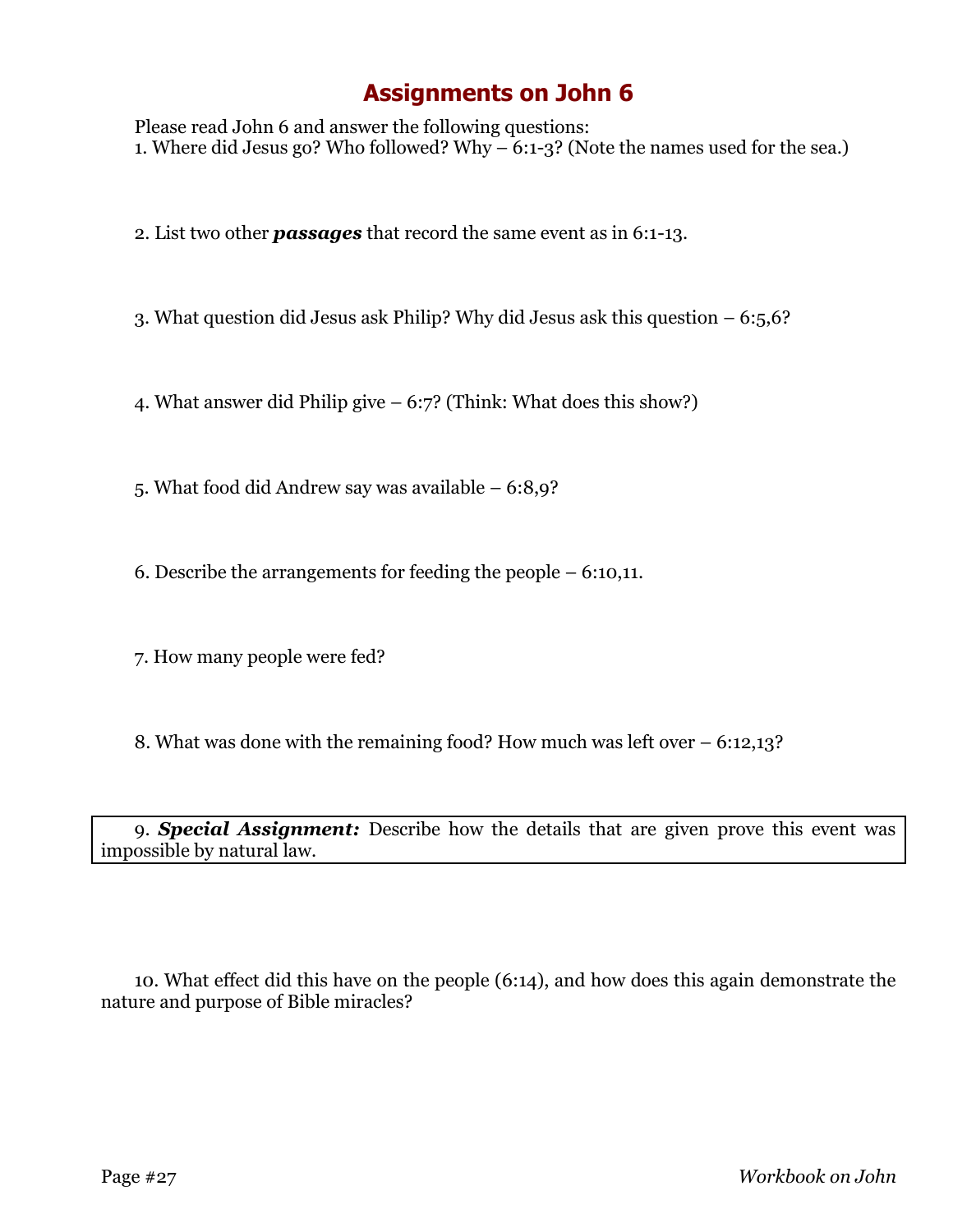12. *Case Study:* Premillennialists teach that Jesus came to earth the first time intending to establish an earthly kingdom but failed because the people rejected Him. What application would v15 have to this view?

13. Name two other *passages* that record the same event as 6:16-21.

14. Where were the disciples going, and how were they going there?

15. Describe how Jesus met them.

16. What details are given here and in the other accounts that demonstrate the miraculous nature of this event?

17. *Application:* What lessons can we learn from this event?

18. On the next day, what did the multitudes realize had happened – 6:22-24?

19. What did they do and where did they go?

20. What question did the multitudes ask Jesus and what events occasioned the question – 6:22-25?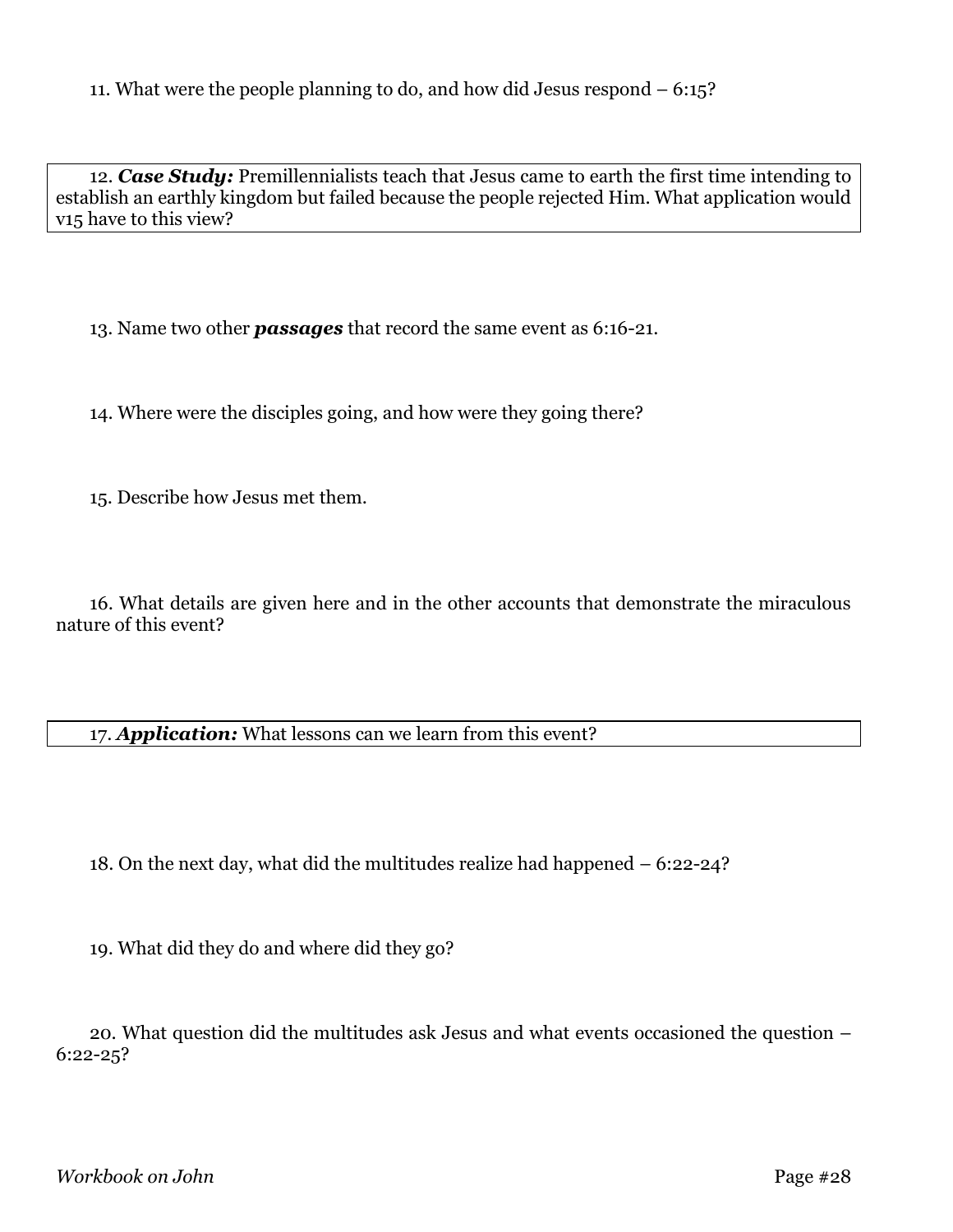21. What did Jesus say was the people's motive for seeking Him – 6:25,26?

22. What did He say they should do instead of seeking physical food – 6:27? Explain.

23. What lesson can we learn from this about the purpose of the feeding of the 5000?

24. List other *passages* that discuss the importance of spiritual matters compared to physical.

25. *Case Study:* Some churches use carnal appeals - such as meals, entertainment, or recreation – to attract people to attend church activities. What application would Jesus' statements here have to such a practice?

26. What question did the people ask next? What answer did Jesus give – 6:28,29?

27. *Case Study:* Some churches teach that we are saved by "faith alone," so "works" are not necessary to salvation. What application would these verses have to that doctrine?

28. What Old Testament miracle did the people remind Jesus about? What did they still want Jesus to do  $-6:30-34$ ?

29. How did Jesus respond? (Think: What is the bread of God that Jesus refers to? Cf. 6:35- 40.

30. What is the "bread of life," and how do we partake of it?

31. What is the benefit of partaking of this bread? (Think: How is Jesus like bread? Notice this theme as it continues through the chapter.)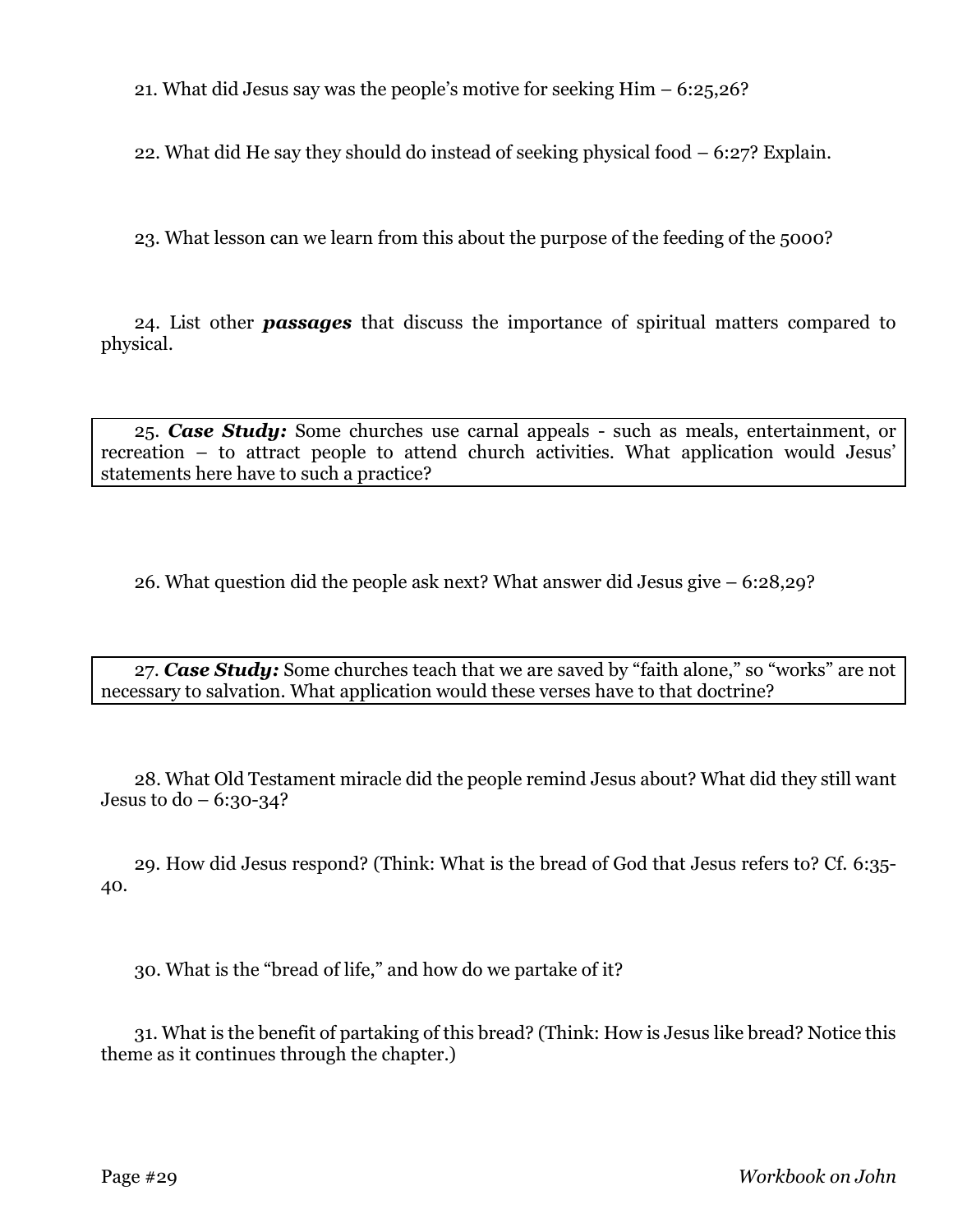32. What promise did Jesus give in 6:37?

33. Where did Jesus come from, and for what purpose did He come – 6:38?

34. What was the Father's will for Jesus, and what was His will for those who believe in Him  $-6:39,40?$ 

35. What complaint did the people raise against Jesus – 6:41,42?

36. Based on what we have learned, what mistake did the people make that led them to make this complaint?

37. What must happen in order for a person to come to Jesus – 6:44,45?

38. List two other *passages* showing that people need to learn and understand God's will to be saved.

39. *Case Study:* Calvinism teaches that people can only come to Jesus to be saved if the Holy Spirit directly calls them and compels them to believe and be saved. What can we learn about this doctrine from this context?

40. From this study, what can we conclude about the practice of infant baptism?

41. Who has and has not seen the Father – 6:46? Explain.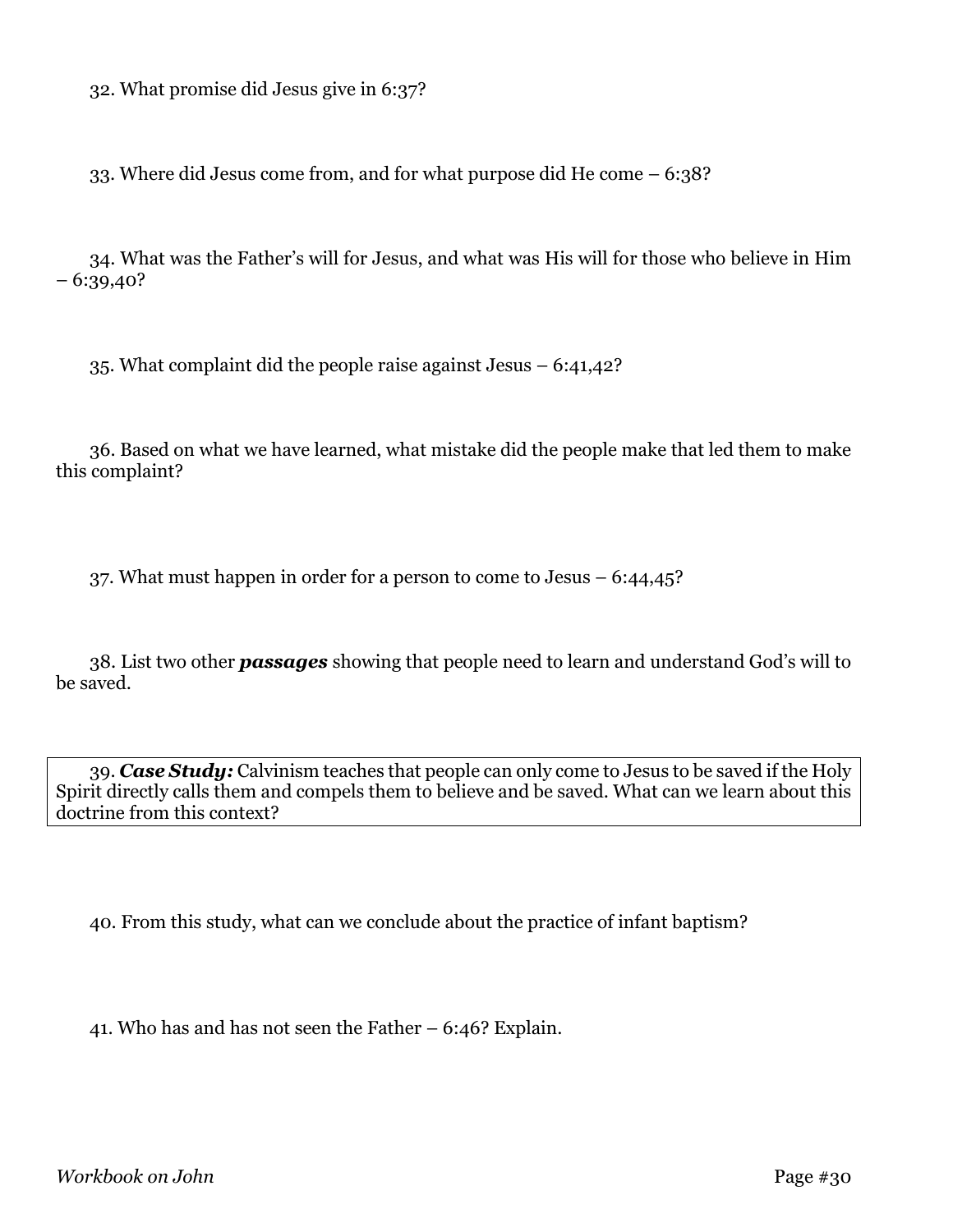42. What is the bread of life? Who can have eternal life – 6:47,48?

43. How did Jesus' "bread of life" differ from the manna Moses gave – 6:47-51?

44. What did Jesus do so we could have life?

45. What problem did the Jews have with Jesus' statement, and what response did Jesus make  $-6:52,53$ ?

46. *Special Assignment:* Explain how we can eat Jesus' flesh and drink His blood. Keep it in context! Note 6:27,35,40-51.

47. What blessing may we have if we eat and drink of Jesus  $-6:54,55$ ? (Think: Is this talking *primarily* about partaking of the Lord's Supper? What problems might we face if we misunderstood this point?)

48. What other blessing do we receive if we eat and drink of Jesus in 6:56?

49. List a few other *verses* about abiding in Jesus.

50. *Application:* Explain what it means to abide in Jesus? In what sense are we in Him?

51. In what sense did Jesus live because of the Father – 6:57,58? (Did the Father create Jesus? In what way did Jesus receive life because of the Father? Note Hebrews 10:5.)

52. Where did this discussion occur  $-6:59$ ?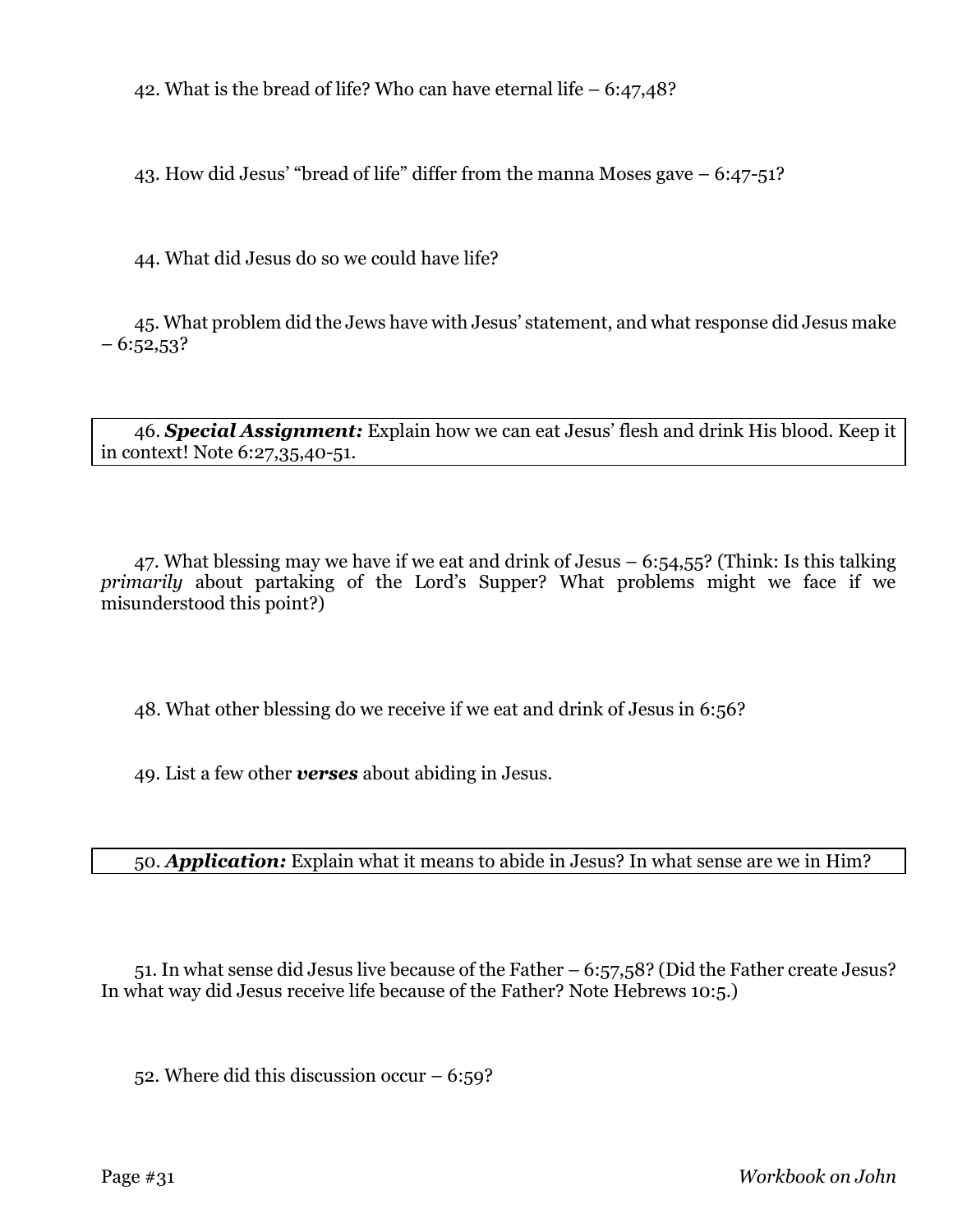53. What did the disciples think at this point – 6:60?

54. What else did Jesus say might offend them – 6:61,62? (Think: Why might this also offend them?)

55. Explain the contrast in 6:63. How do Jesus' words related to this (note v68)?

56. What did Jesus already know – 6:64?

57. Where else did Jesus say what He says in 6:65?

58. What finally happened to many of these people – 6:66?

59. *Application:* What lessons and applications can we learn from this?

60. What reason did Peter give why the apostles would not leave Jesus – 6:68,69?

61. List a few other *passages* about the value or importance of the gospel.

62. What problem did one of the apostles have? To whom did this refer – 6:70,71?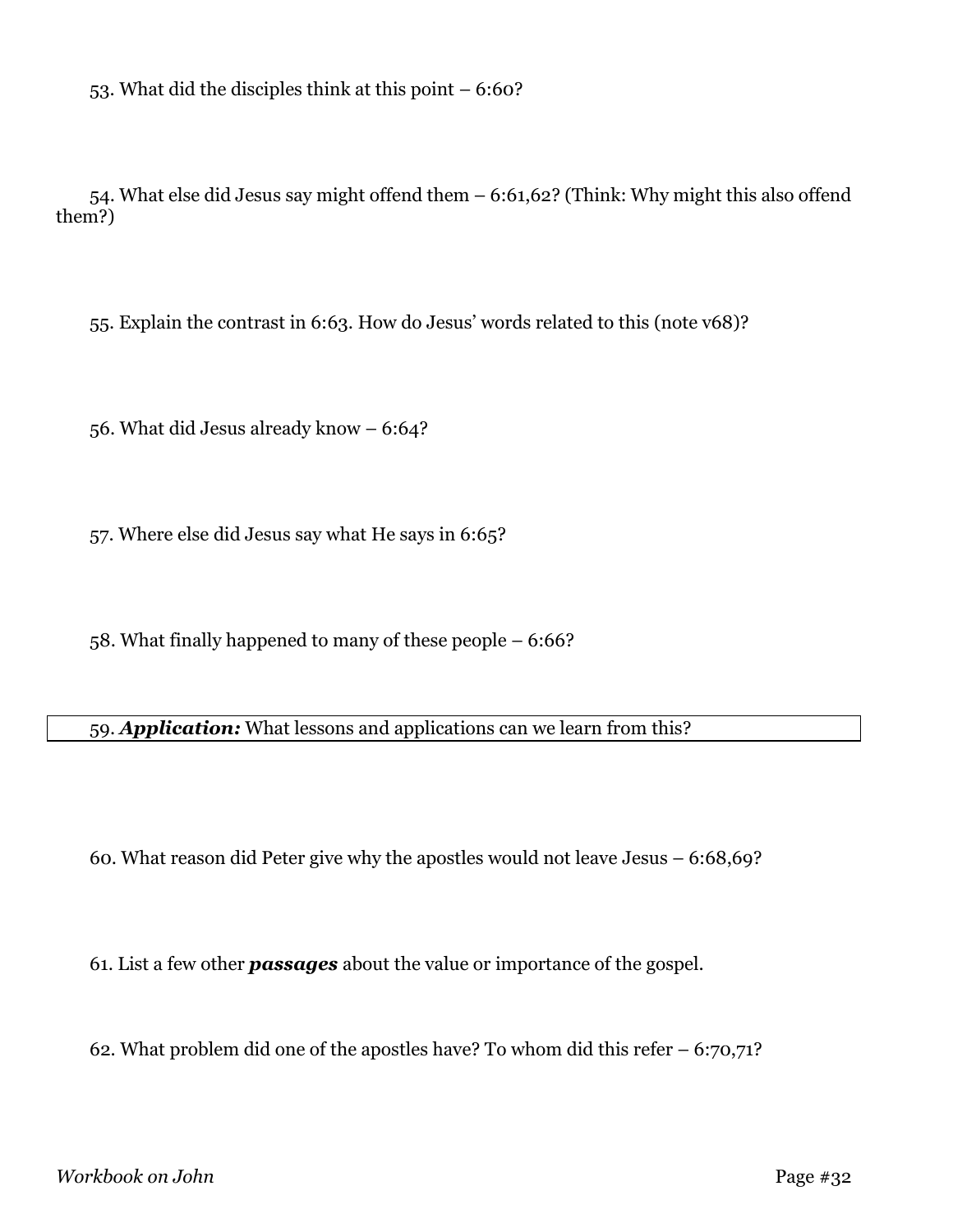# **Assignments on John 7**

Please read John 7 and answer the following questions: 1. What feast was approaching, and where was Jesus at this time  $-7:1,2$ ?

2. Explain what this feast was about (check Old Testament references).

3. What did Jesus' brothers want Him to do – 7:3,4? (Think: Where else have we studied about Jesus' brothers?)

4. What did Jesus' brothers think about His claims – 7:5?

5. What reason did Jesus give why the world hated Him – 7:6,7?

6. List two other *passages* that mention Jesus and/or His disciples rebuking people for their sins. (Think: What reaction may we expect when we do this?)

7. In what way did Jesus go to the feast – 7:8-10?

8. What did the Jews at the feast wonder about Jesus – 7:11?

9. What different views about Jesus did the people at the feast express – 7:12?

10. What amazed the people about Jesus' teaching? Why did this amaze them – 7:14-16?

11. Besides the things said here about Jesus, similar statements were made about whom?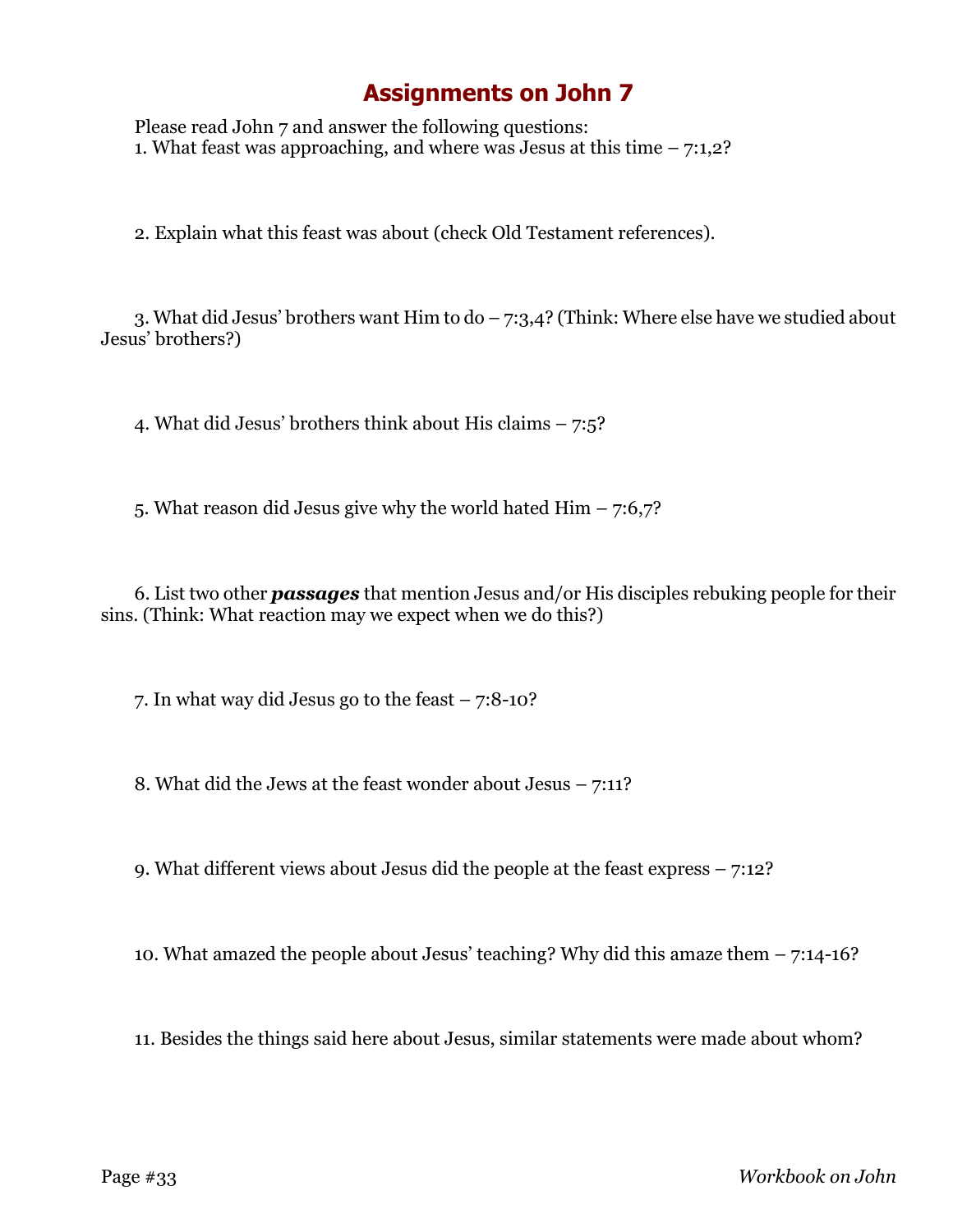12. *Application:* What can we learn from these statements about Jesus and others?

13. How can we know whether Jesus' teaching was from God – 7:17? Why is this true?

14. *Application:* Explain the importance of v17, and tell what lessons we can learn.

15. If one wants to be true to God, what must he do and what must he avoid – 7:18?

16. What questions did Jesus ask, and how did people respond – 7:19,20?

17. What work had Jesus done that caused them to marvel  $-$  7:21? How had this led them to seek to kill Him?

18. Explain in your own words Jesus' argument in 7:22,23.

19. Where else had Jesus discussed the Sabbath with the Jews? How does His argument here compare to His arguments elsewhere?

20. What kind of judging is forbidden in 7:24, and what kind is commanded?

21. *Application:* Explain and give examples to show the difference between these two kinds of judging.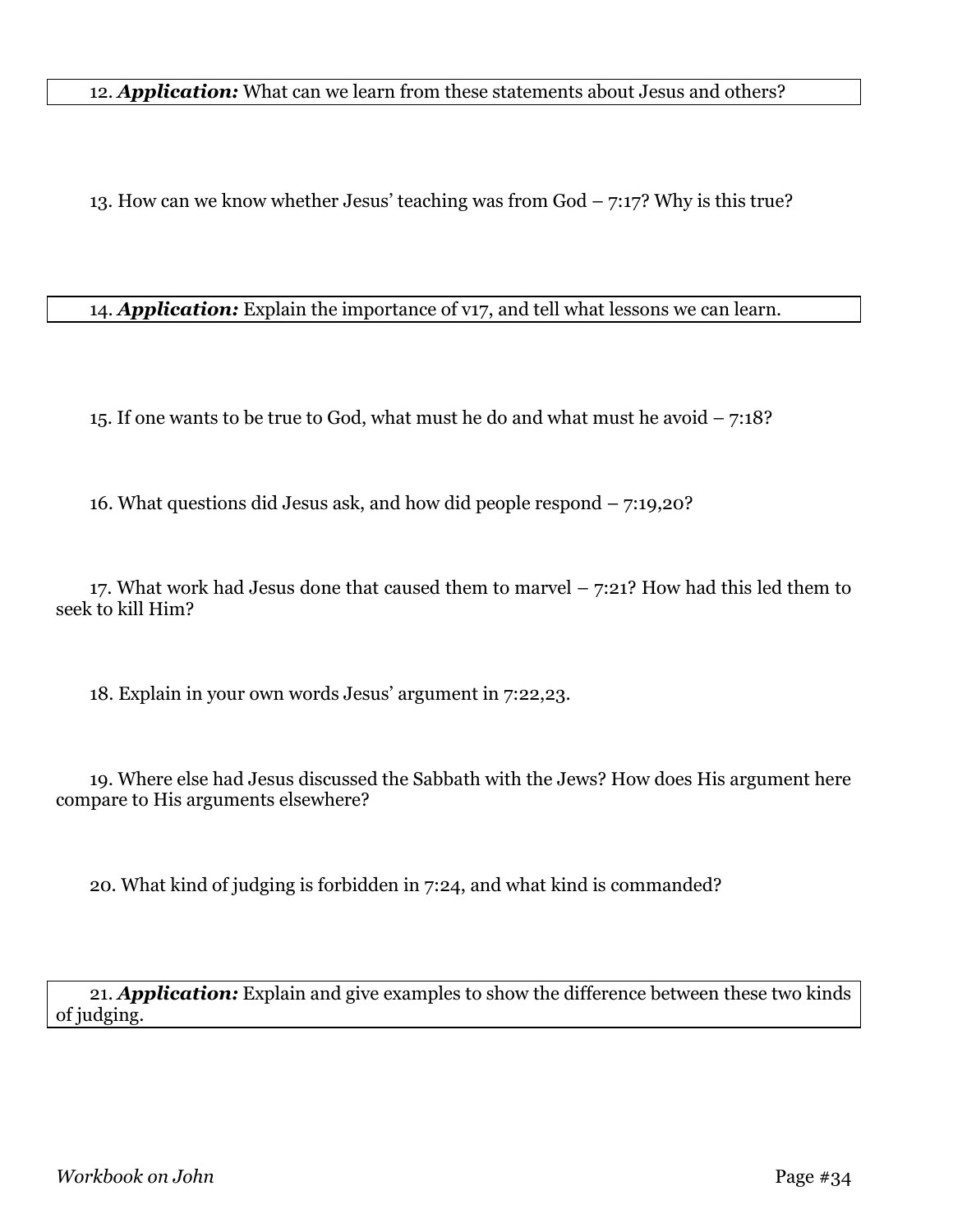22. List other *passages* that talk about proper or improper judging.

23. *Case Study:* Whenever anyone uses the Bible to prove someone else is wrong spiritually, some people object saying Jesus said, "Judge not." How should we respond? (Note 7.7.)

24. What did the people wonder about in 7:25,26?

25. Why did some think Jesus could not be the Christ – 7:27?

26. How did Jesus respond? (Think: Where else were similar issues raised?)

27. What did some want to do  $-7:30$ ? Why did they fail?

28. What had convinced many people to believe in Jesus  $-7:31$ ?

29. What did the rulers do about this  $-7:32?$ 

30. Where did Jesus say He was going, and what did He mean by this – 7:33,34?

31. How did the Jews react to this, and what did they think Jesus meant  $-7:35,36?$ 

32. What did Jesus say on the last day of the feast – 7:37,38?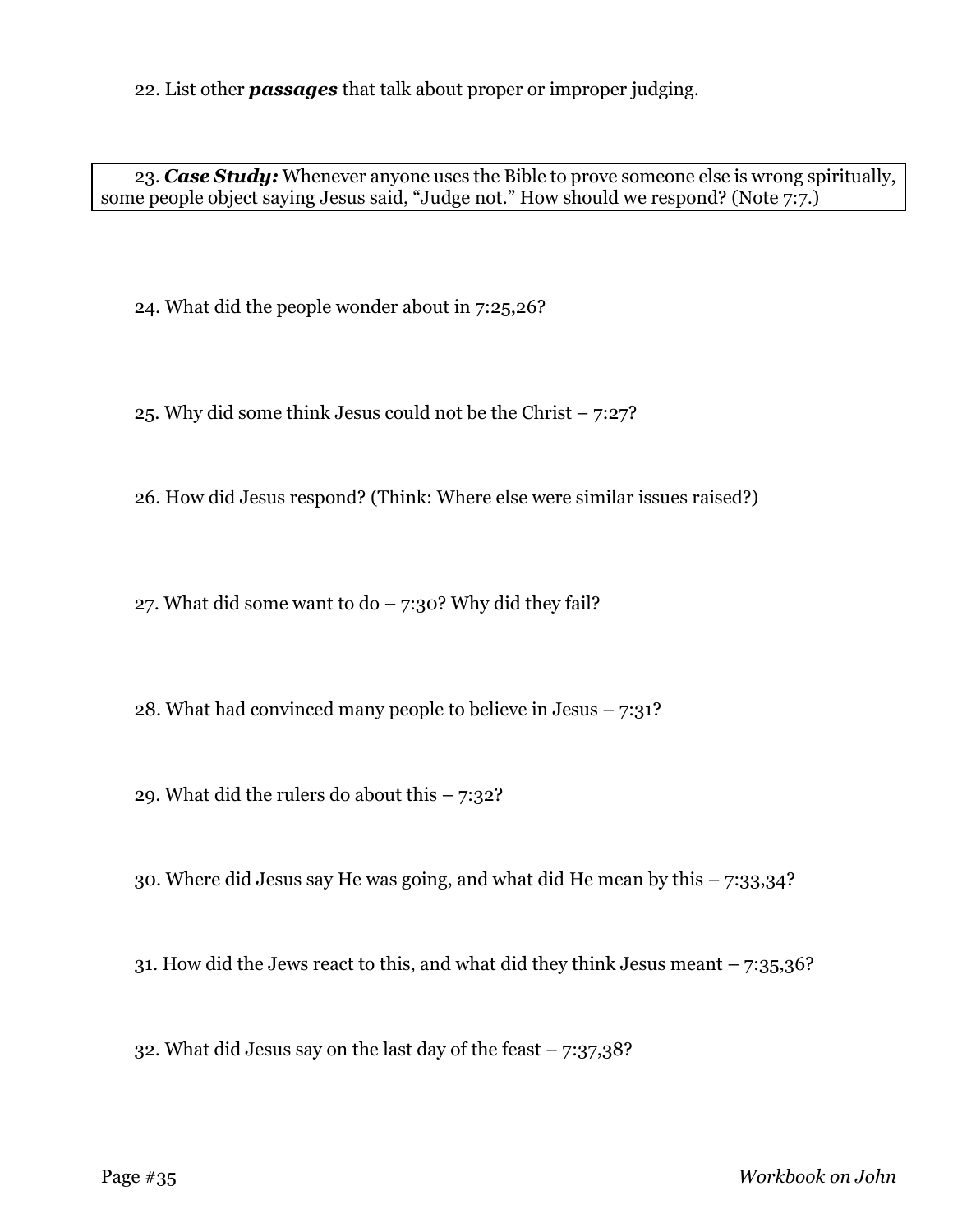33. Where else in John did He make similar statements? (Think: To what was Jesus referring with this statement  $-7:39$ ?

34. Who did some people think Jesus was – 7:40,41? (Think: Where else have similar questions be raised?)

35. Why did some reject Jesus as Christ? What facts were they missing – 7:42?

36. What condition existed among the crowd because of Jesus? What can we learn  $-7:43$ ?

37. What did some want to do to Him, and what was the result  $-7:44$ ?

38. What reasons did the officers give why they did not capture Jesus – 7:45,46? (Think: What does this tell us about Jesus' teaching?)

39. Why did the rulers say others should not believe in Jesus in 7:47,48?

40. What did they say about those who did believe in Him  $-7:49$ ?

41. *Application:* Name examples in which people today use similar "reasoning."

42. Who tried to get Jesus a fair hearing, and what argument did he make – 7:50,51? (Think: Where else have we discussed this man?)

43. How did the Pharisees respond to him, and what was wrong with their "argument" –  $7:52$ ?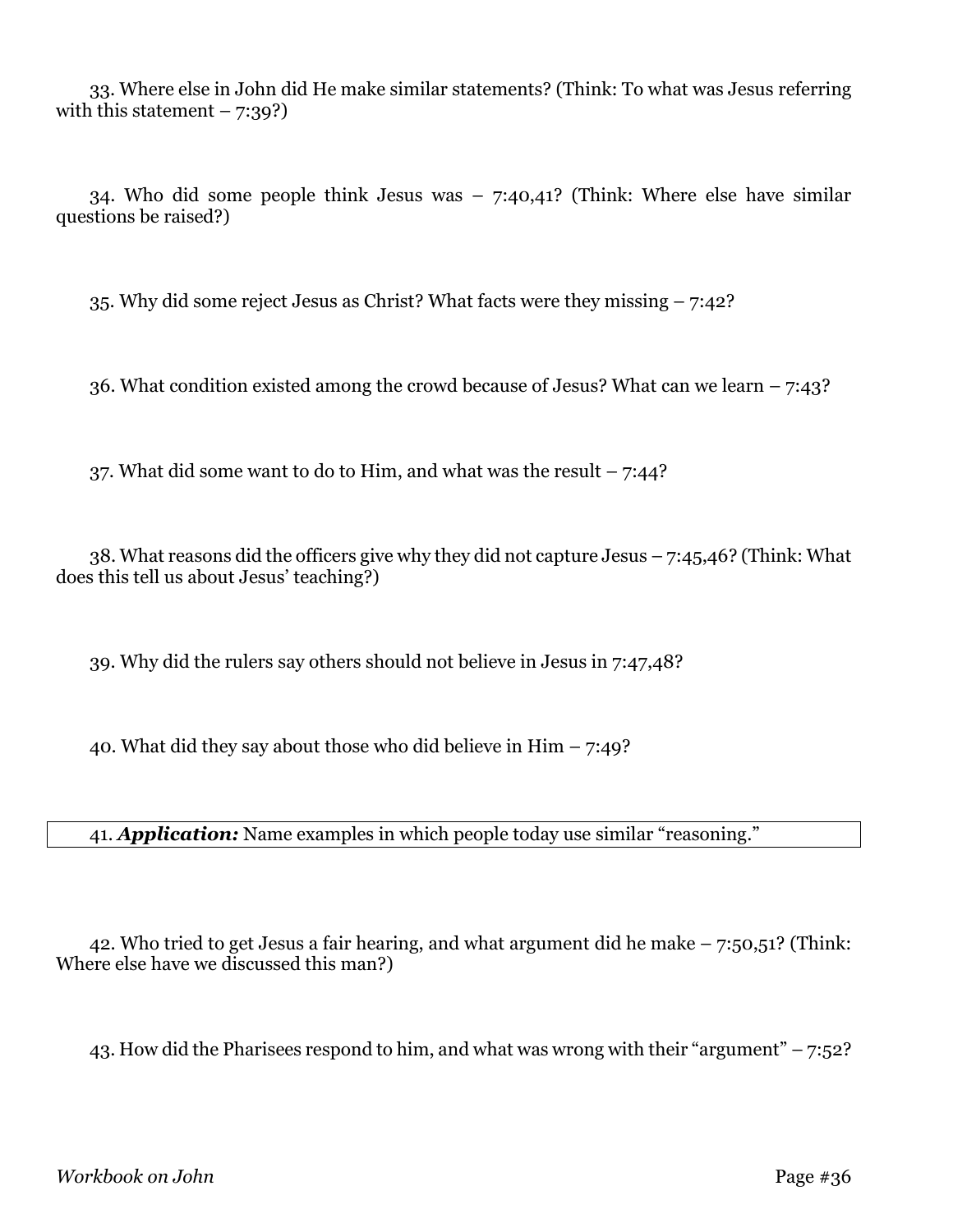Please read John 8 and answer the following questions: 1. What problem did the scribes and Pharisees present to Jesus in 8:1-6?

2. What did Moses' law say should be done in such a case (give *b/c/v*)?

3. *Special Assignment:* Explain why this question would be difficult for Jesus.

4. What answer did Jesus give – 8:7?

5. What Old Testament passages did Jesus' answer harmonize with? Explain.

6. How did the woman's accusers respond – 8:9?

7. What conclusion did Jesus reach – 8:9-11? What did He say about her guilt?

8. What did the Old Testament say about the number of witnesses needed to condemn a person to death? Give *b/c/v*.

9. *Case Study:* Many people use this example to argue that we should not rebuke people for sin, including even serious moral sins like adultery. How should we respond? Explain.

10. What did Jesus claim He is in 8:12? What blessing would we have if we follow Him?

11. Explain the meaning of this illustration.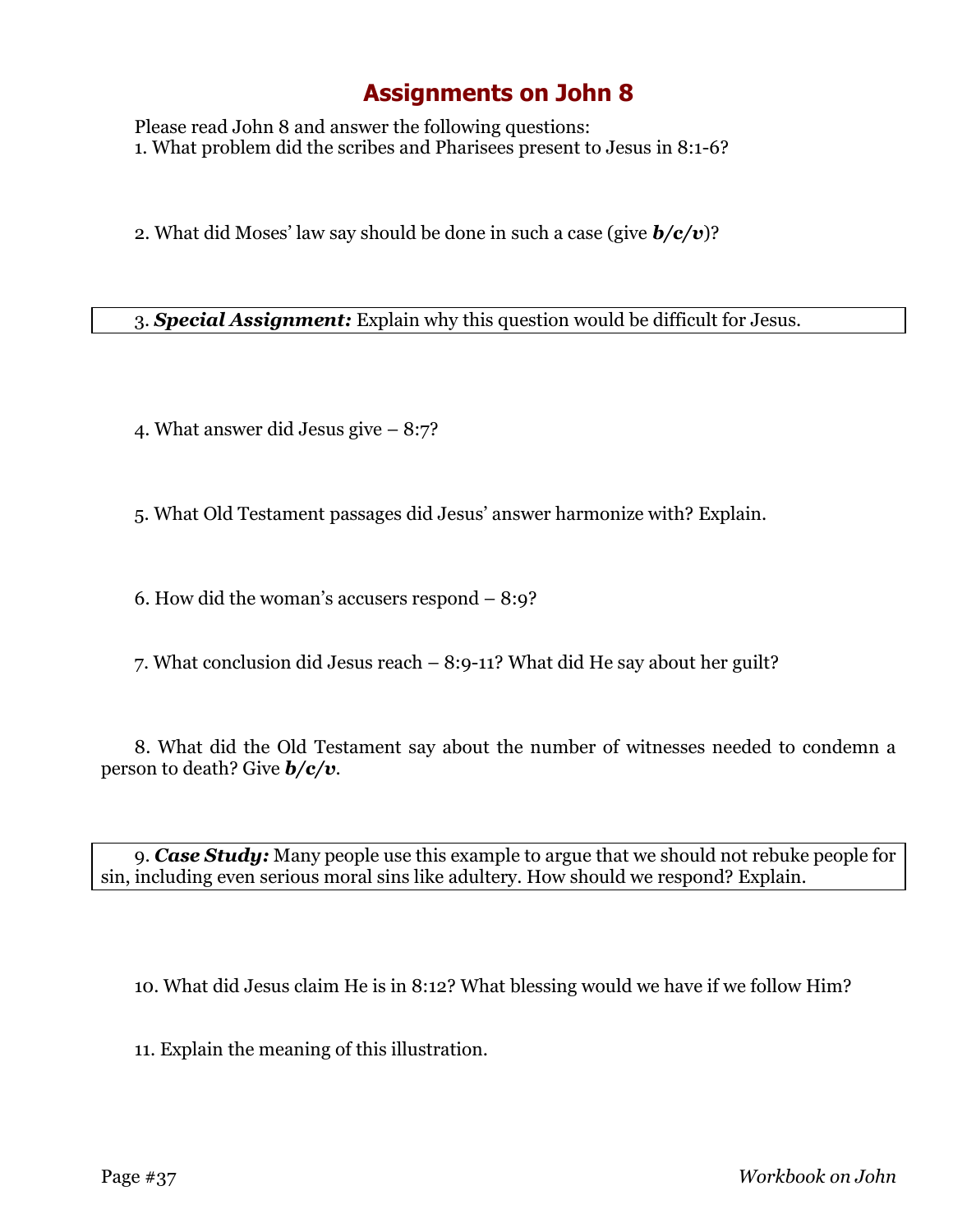12. What argument did the Pharisees make in 8:13, and what did they mean by it?

13. What witness did Jesus call in 8:16?

14. State the Old Testament principle to which Jesus appealed in 8:17, and list two other places in the Bible that refer to this principle.

15. What two witnesses did Jesus have? Where else has He made similar claims?

16. *Case Study:* Some people claim that Jesus is the same individual as God the Father. What can we prove regarding this from 8:17,18?

17. What did the Pharisees ask Jesus about His Father? How did He answer – 8:19?

18. What did Jesus say in 8:21, and what problem did people have as a result?

19. Explain 8:23 in your own words.

20. What did Jesus say would happen to the Jews? How could they avoid that fate – 8:24?

21. What does this prove about people who follow religions that do not trust in Jesus?

22. *Case Study:* Some people claim that Jesus never claimed Deity. What can we prove about Jesus' claims in v24?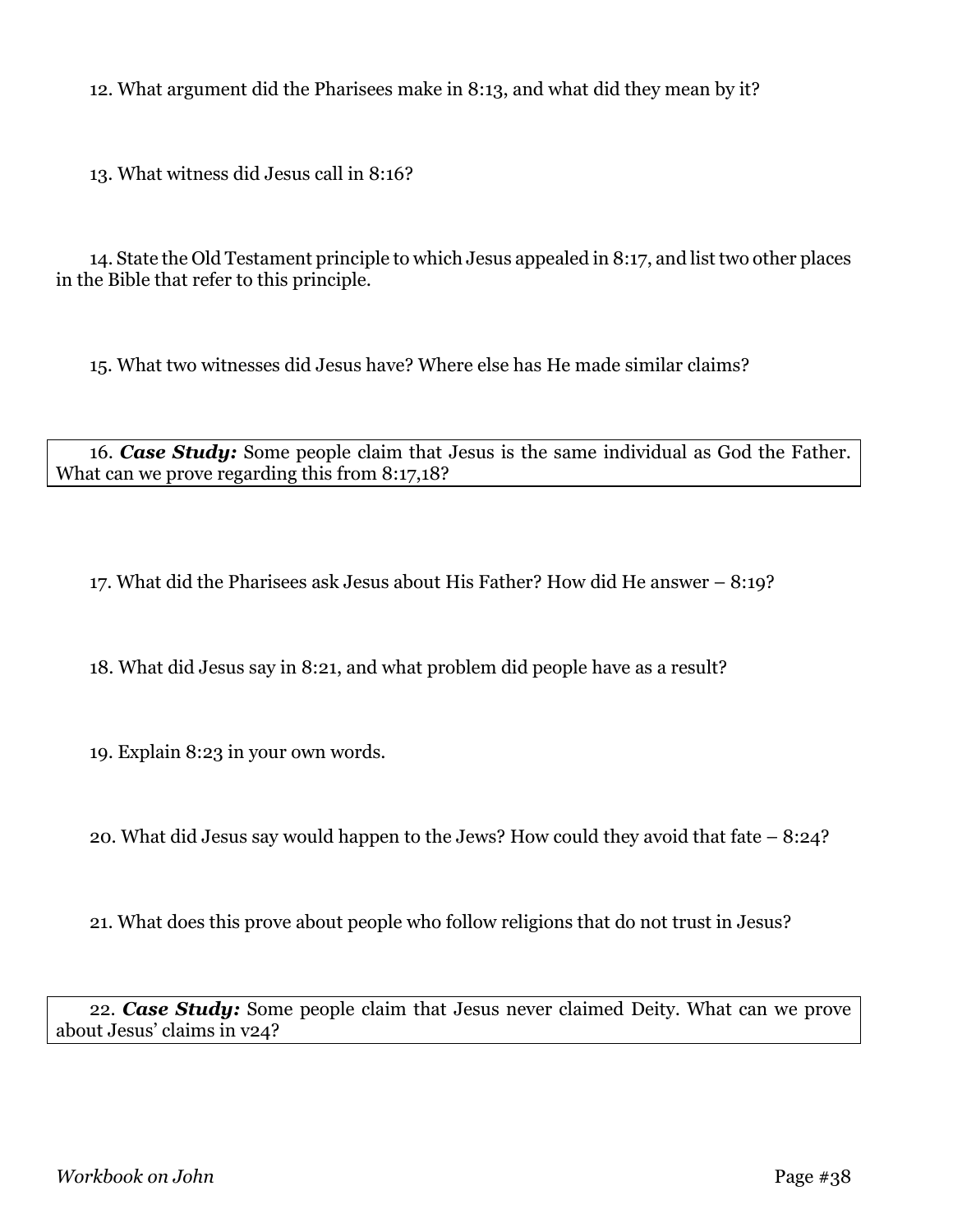23. What did Jesus say was the source of His teaching – 8:26,27? How did people react?

24. Where else have we read about Jesus being "lifted up"? Explain the expression.

25. What does Jesus teach about His relationship with the Father in 8:28,29?

26. Define "disciple." Explain what one must do to be a true disciple  $-8:31$ .

27. What must one do to have true freedom – 8:32?

28. In what sense does truth make us free? Does freedom mean we may do as we please? Explain.

29. *Application:* Name some other ways people mistakenly pursue freedom.

30. What arguments did the Jews make to try to prove they did not need to be made free – 8:33? (Think: Were these arguments valid? Explain.)

31. What kind of bondage was Jesus talking about – 8:34? Explain.

32. Who can free a slave – 8:35,36? Who can free us from spiritual slavery?

33. In what sense were the people Abraham's descendants, and in what sense were they not His descendants  $-8:37,38$ ?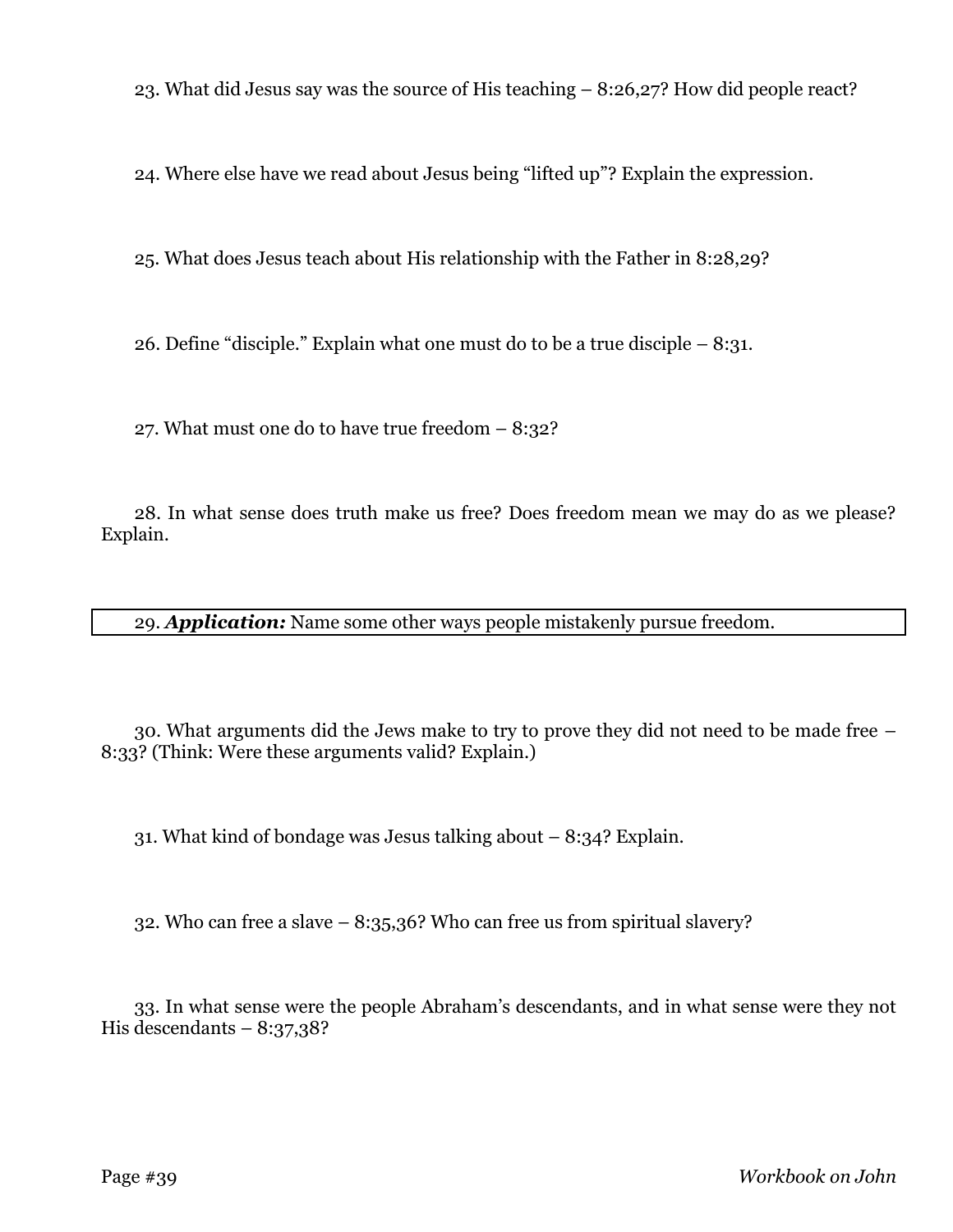34. What proof did Jesus offer that they were not Abraham's descendants?

35. Whom did the Jews claim as Father? How did Jesus prove them wrong – 8:39,40?

36. Who did Jesus say their father was? How did He say they showed who their father was – 8:41-43? (Think: What can we learn from this about rebuking sin and "judge not"?)

37. Name two characteristics Jesus said their father has – 8:44.

38. List examples that demonstrate their "father" possesses these characteristics.

39. *Special Assignment:* Explain how the Jews' conduct demonstrated that they followed the will of their "father."

40. What challenge did Jesus give the Jews in 8:46? How does this challenge show Jesus' confidence in His position?

41. What reason did Jesus offer why the Jews rejected Him – 8:47?

42. How did the Jews try to explain away Jesus' teaching – 8:48?

43. Instead of the Jews' explanation, how did Jesus explain His conduct – 8:49?

44. To whom did Jesus appeal for final judgment – 8:50?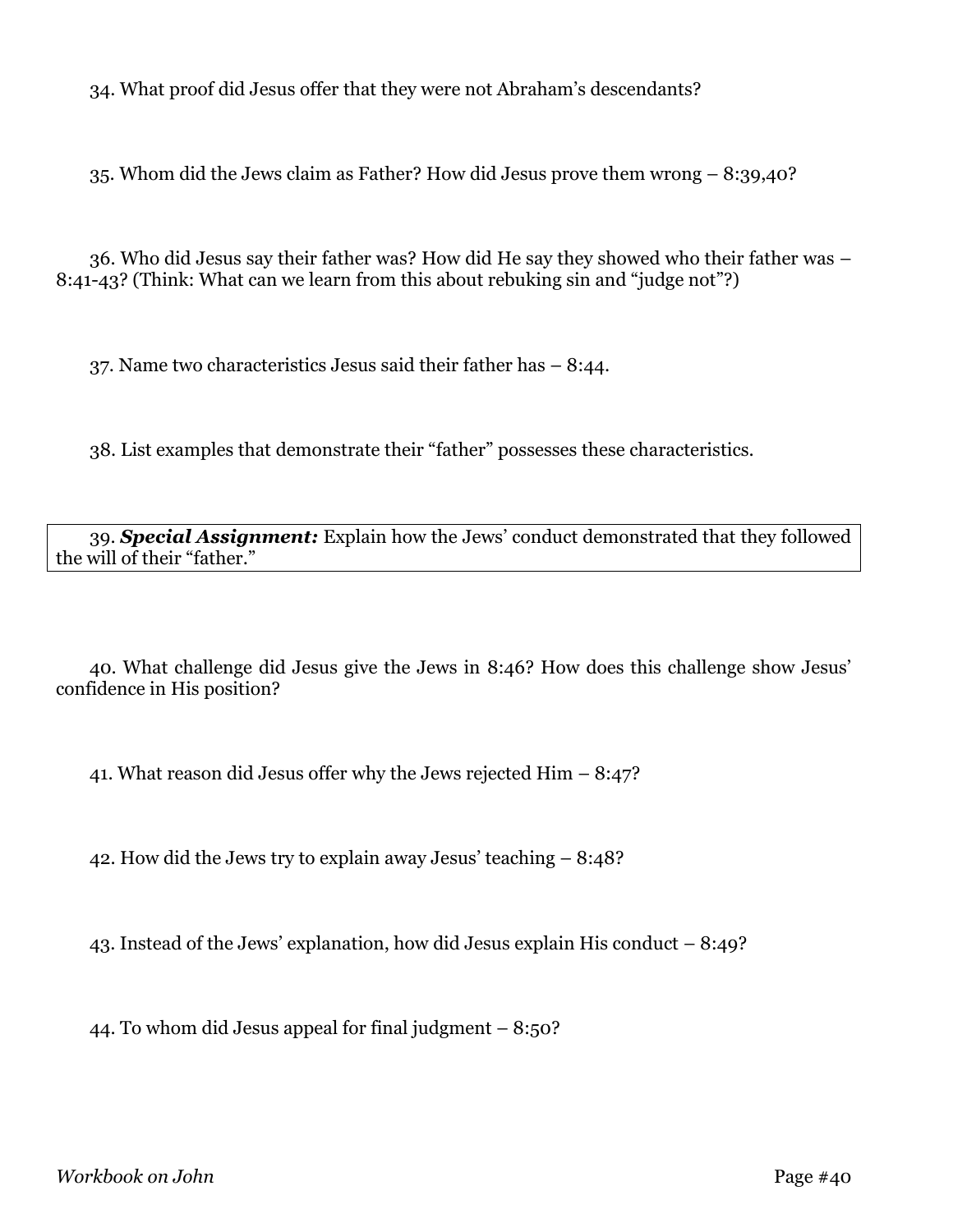45. What claim did Jesus make in 8:51?

46. In what sense was Jesus' statement true?

47. How did the Jews say Abraham and prophets disproved Jesus' claim – 8:52,53?

48. Who did Jesus say honored Him? What accusation did He make – 8:54,55?

49. What did Jesus say about Abraham that confirmed Jesus' claims – 8:56? (Think: In what sense was this statement true?)

50. What reason did the Jews give for claiming Jesus' statement was impossible – 8:57?

51. How did Jesus respond to their claim? What did this mean regarding His relationship to Abraham  $-8:58$ ?

52. *Special Assignment:* Note the expression "I AM." List an Old Testament passage where God used this expression for Himself. Explain its significance.

53. Explain the consequences of Jesus' statement — i.e., what really was He claiming? Why did the Jews want to stone Him for saying this?

54. How did the confrontation end – 8:59?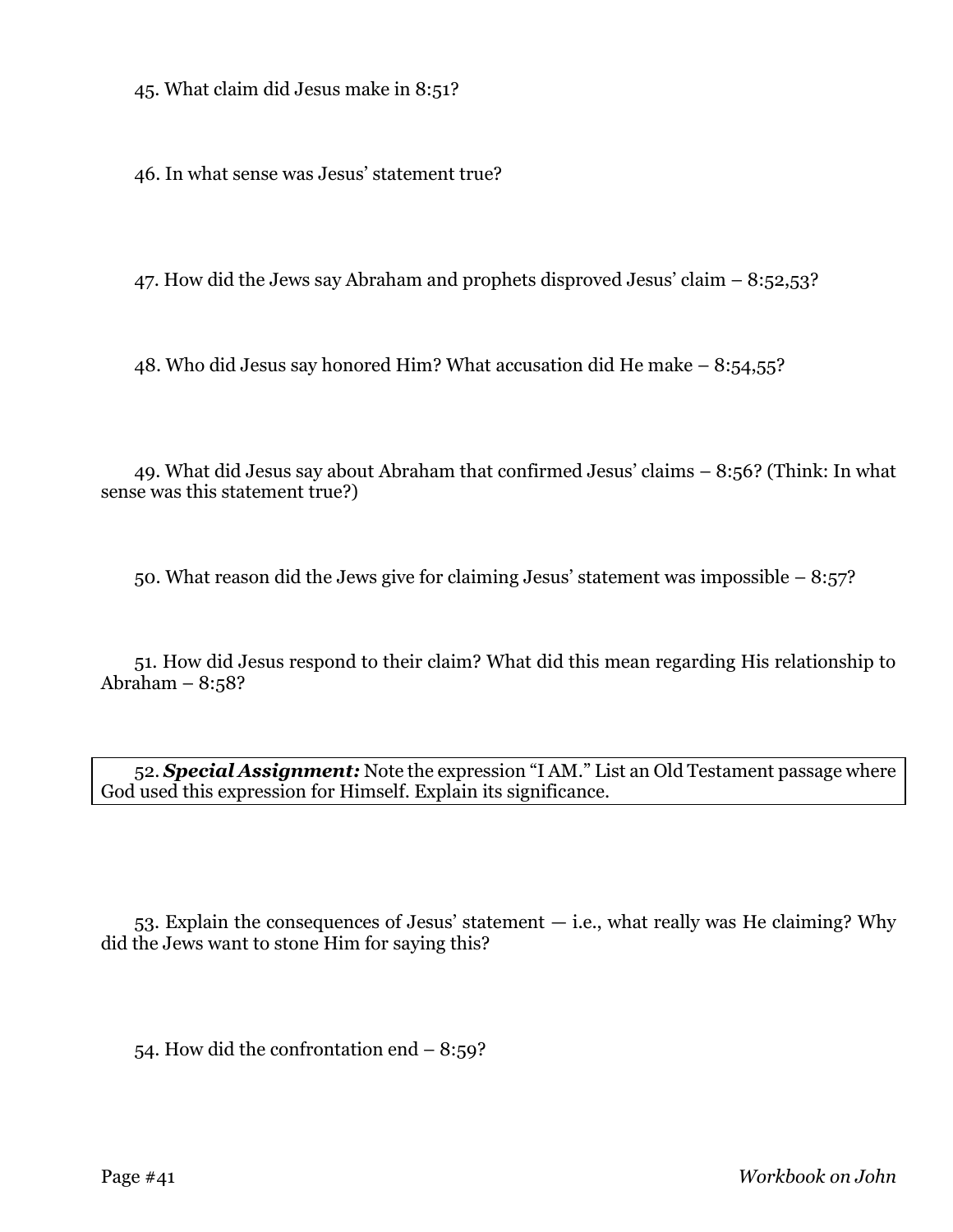Please read John 9 and answer the following questions: 1. What ailment did a man have? How long had the man suffered – 9:1?

2. What did the disciples think had caused the problem – 9:2?

3. *Special Assignment:* Explain some reasons the Bible gives why disease exists.

4. Explain the illustration Jesus used in 9:4. What applications can we make?

5. What illustration did Jesus use in 9:5? What did it have to do with the situation?

6. What did Jesus do to heal the man  $-$  9:6,7? (Think: Why do it this way?)

7. *Special Assignment:* What similarities exist between this healing and our own salvation from sin?

8. What characteristics of miracles are demonstrated in this case?

9. What question did the people have about the man? How was it settled – 9:8,9?

10. What further questions did the people have – 9:10?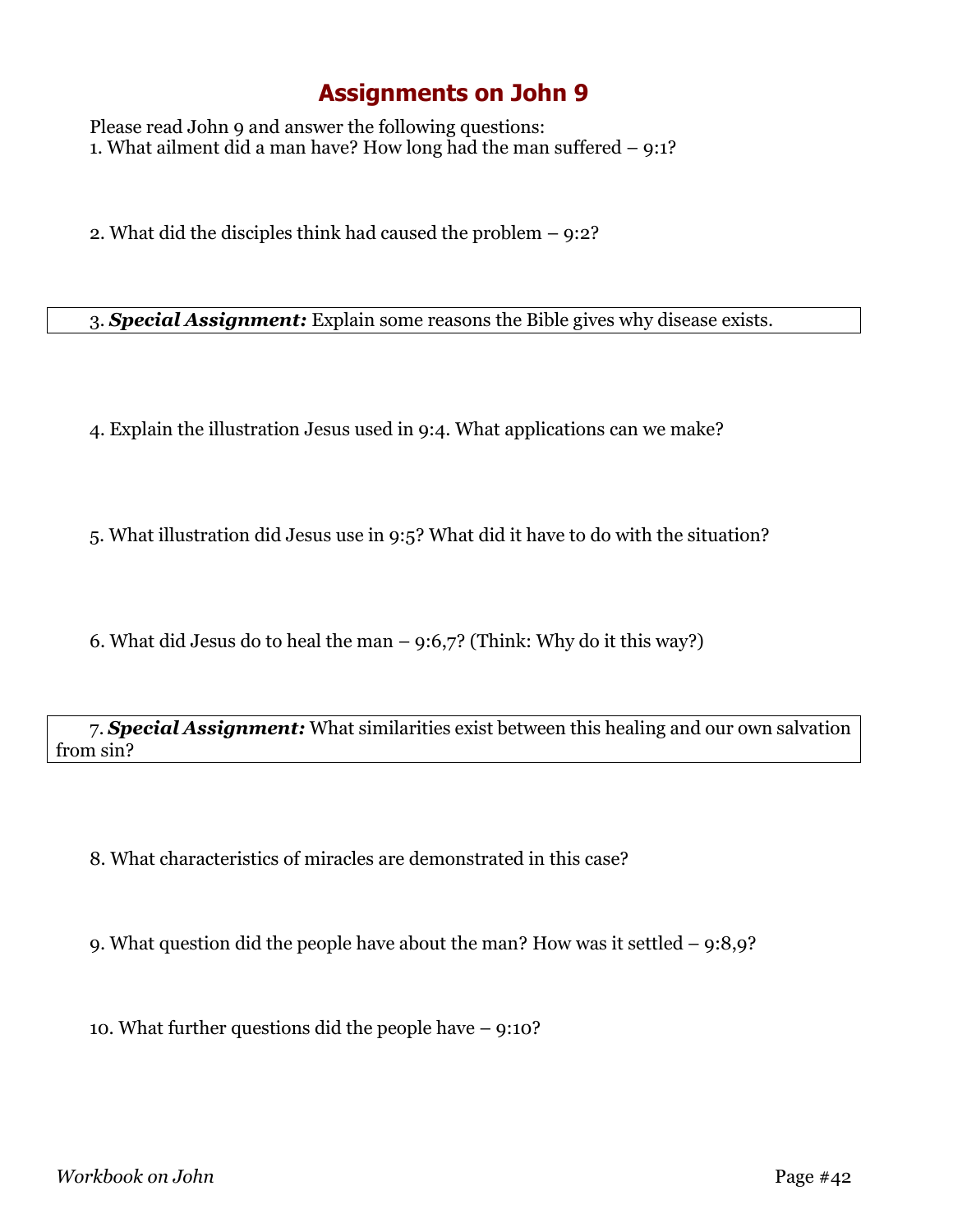11. How did the man answer their questions – 9:11,12?

12. To whom was the healed man sent next – 9:13? (Think: Why send him to them?)

13. *Special Assignment:* What purpose or advantage is achieved by the fact John tells us all these details? Why didn't he just tell the miracle and stop the story there?

14. When had Jesus healed the man? What issue was this certain to raise – 9:14?

15. Where else in John has the issue of healing on the Sabbath Day been discussed?

16. What did the Pharisees want to know from the blind man? How did he answer – 9:15?

17. What objection did some Pharisees raise to Jesus, and what response did others give – 9:16? What effect resulted within the group?

18. When they asked the blind man what conclusion he had reached about Jesus, what did he answer – 9:17? What does this show about the purpose and effect of miracles?

19. Whom did the Pharisees question next? What question did they ask – 9:18,19?

20. *Special Assignment:* Did the Pharisees at any point express doubt whether or not the man could now see? Why is this important?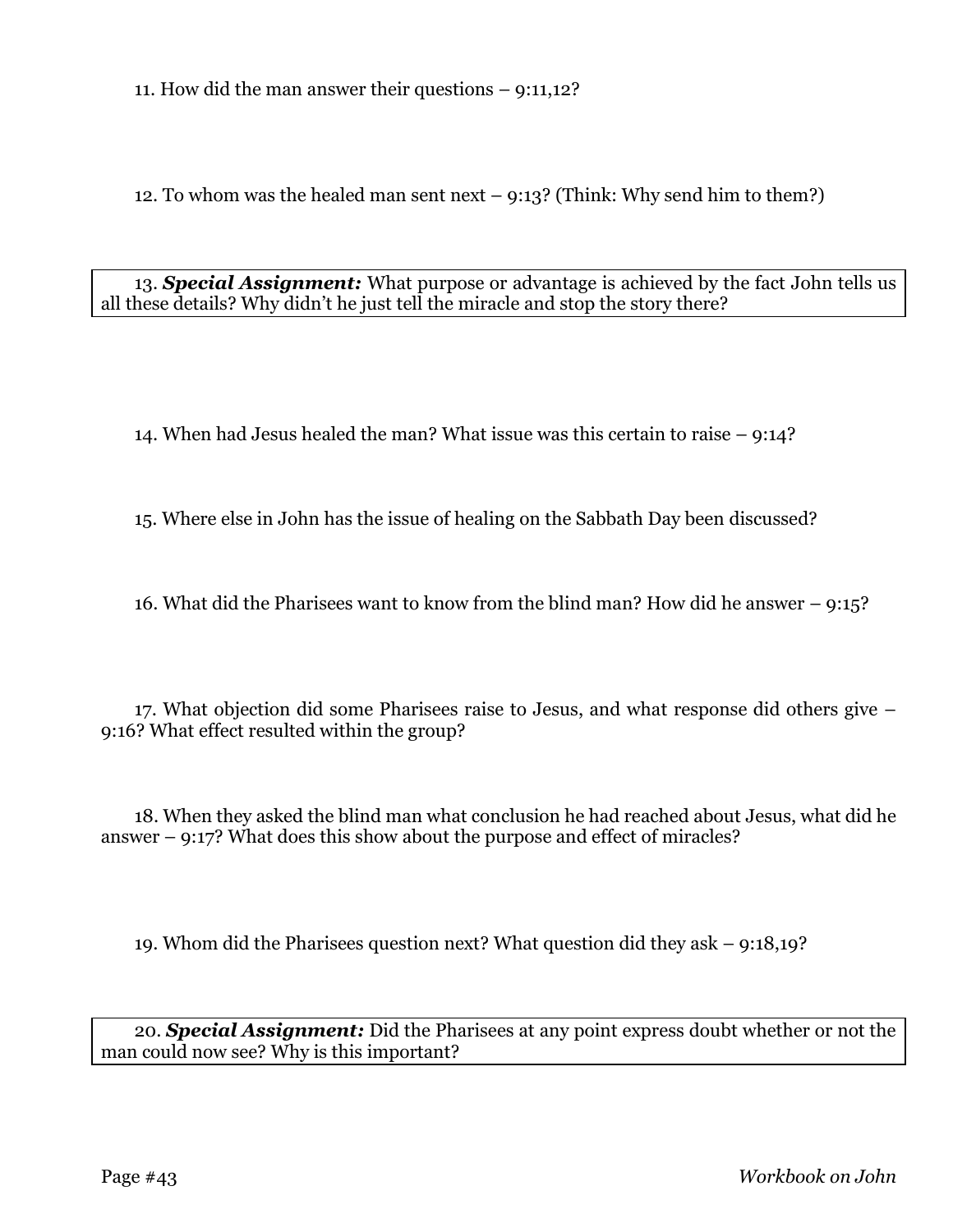21. What information did the parents give (9:20)? How does this confirm the miracle?

22. What was the Pharisees' intent in these questions? What resulted instead?

23. What part of the Pharisees' questions did the parents refuse to answer, and who did they say should answer it  $-9:21$ ?

24. Why did the parents refuse to answer – 9:22,23?

25. What accusation did the Pharisees next make against Jesus – 9:24?

26. What response did the blind man give – 9:25? Why was this a good response?

27. What question did the Pharisees ask the man (9:26,27)? How did he answer?

28. *Special Assignment:* Is it ever right to refuse to answer religious questions? If so, when?

29. What did the Jews claim regarding Moses' in contrast to Jesus – 9:28,29?

30. In your own words, state the blind man's argument in 9:30-33.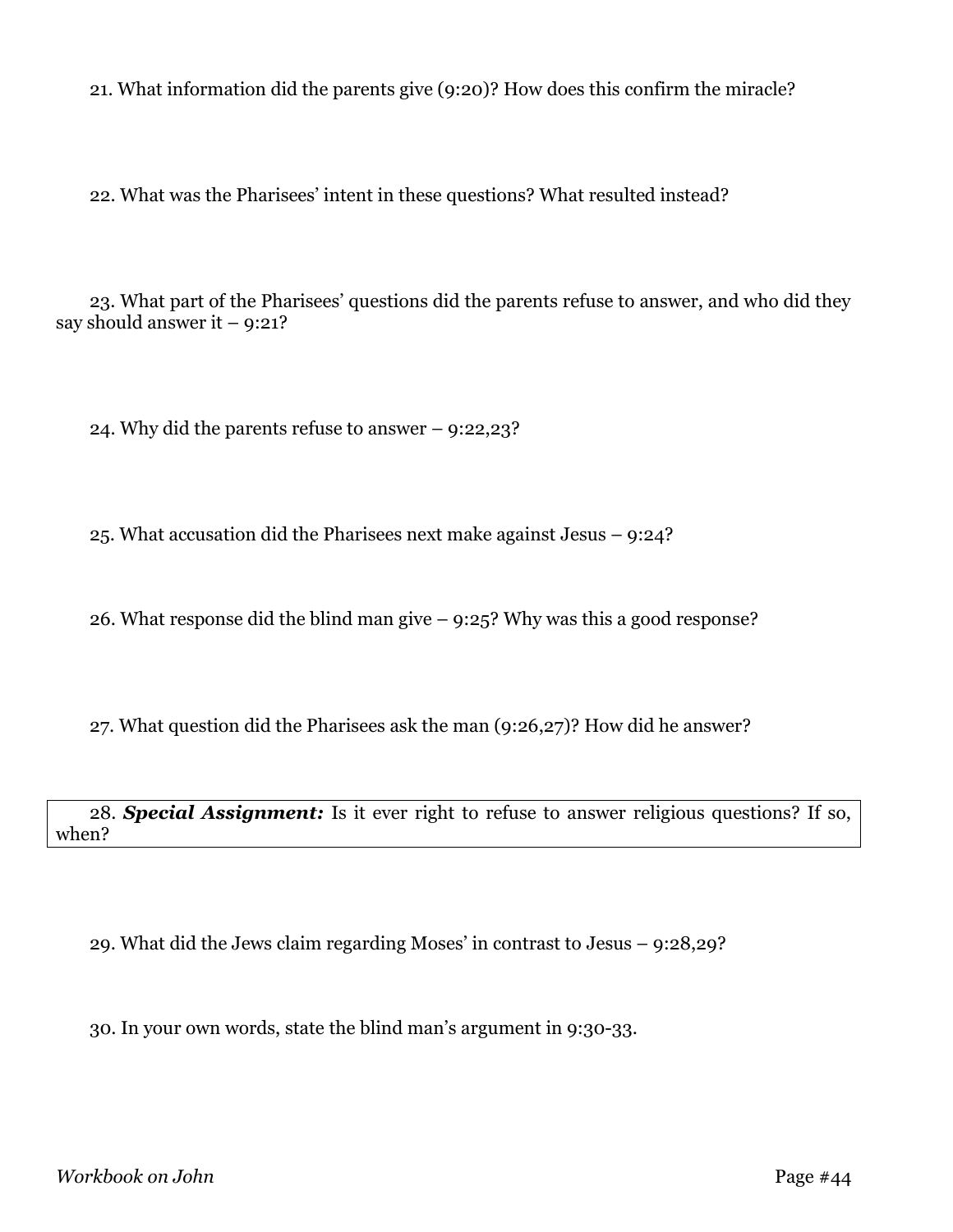31. List other *passages* that show whether or not God answer prayers for sinners.

32. How did the Jews react to the blind man's argument  $-9:34$ ?

33. What evidence did the Pharisees find to disprove the miracle? What did they demonstrate about their own attitudes? (Think: Who today agrees that people are born in sin?)

34. *Application:* If modern "miracles" were examined this way, what would happen?

35. Who found the blind man and what question did He ask  $-$  9:35?

36. What question did the man ask? How did Jesus reply, and how did the man respond – 9:36-38?

37. How can this passage be harmonized with Matt. 4:10; Acts 10:25,26; etc.?

38. Trace the progress of the blind man's concept of who Jesus was.

39. Why had Jesus come into the world, and what did this demonstrate about the Jews' character – 9:39-41? (Think: Explain this illustration.)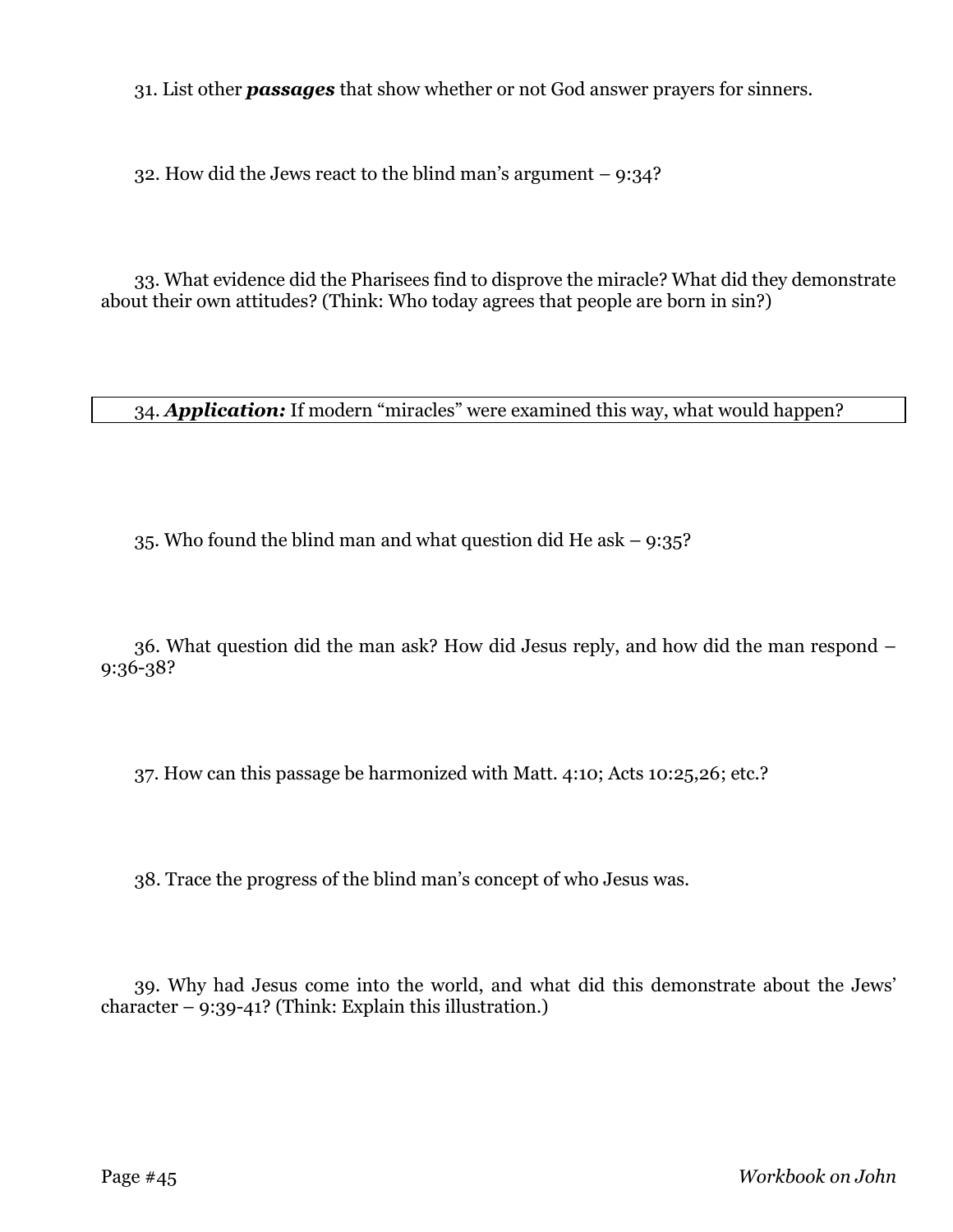Please read John 10 and answer the following questions:

1. What difference did Jesus describe between a shepherd and a thief – 10:1,2? (Think: Why would thieves act differently from shepherds in this manner?)

2. In this illustration, what is represented by the sheep, the shepherd, and the thieves? (Think: Why would this be an effective illustration for these people?)

3. What happens when the shepherd calls his sheep – 10:3,4? (Think: What can we learn from this about the nature of sheep and their relationship to the shepherd?)

4. What happens when a stranger calls the sheep – 10:5?

5. List other *passages* that use shepherds or sheep to illustrate spiritual lessons.

6. What illustration is used for Jesus in 10:7-9, and what is the point?

7. How do thieves differ from Jesus according to 10:10? (Think: What is the "abundant life" Jesus gives people?)

8. Who did Jesus say He was in 10:11, and what would He do for the sheep?

9. What is a hireling, and how would one act differently from the good shepherd – 10:11-13? (Think: What do the hirelings represent?)

10. What two things in this illustration both represent Jesus?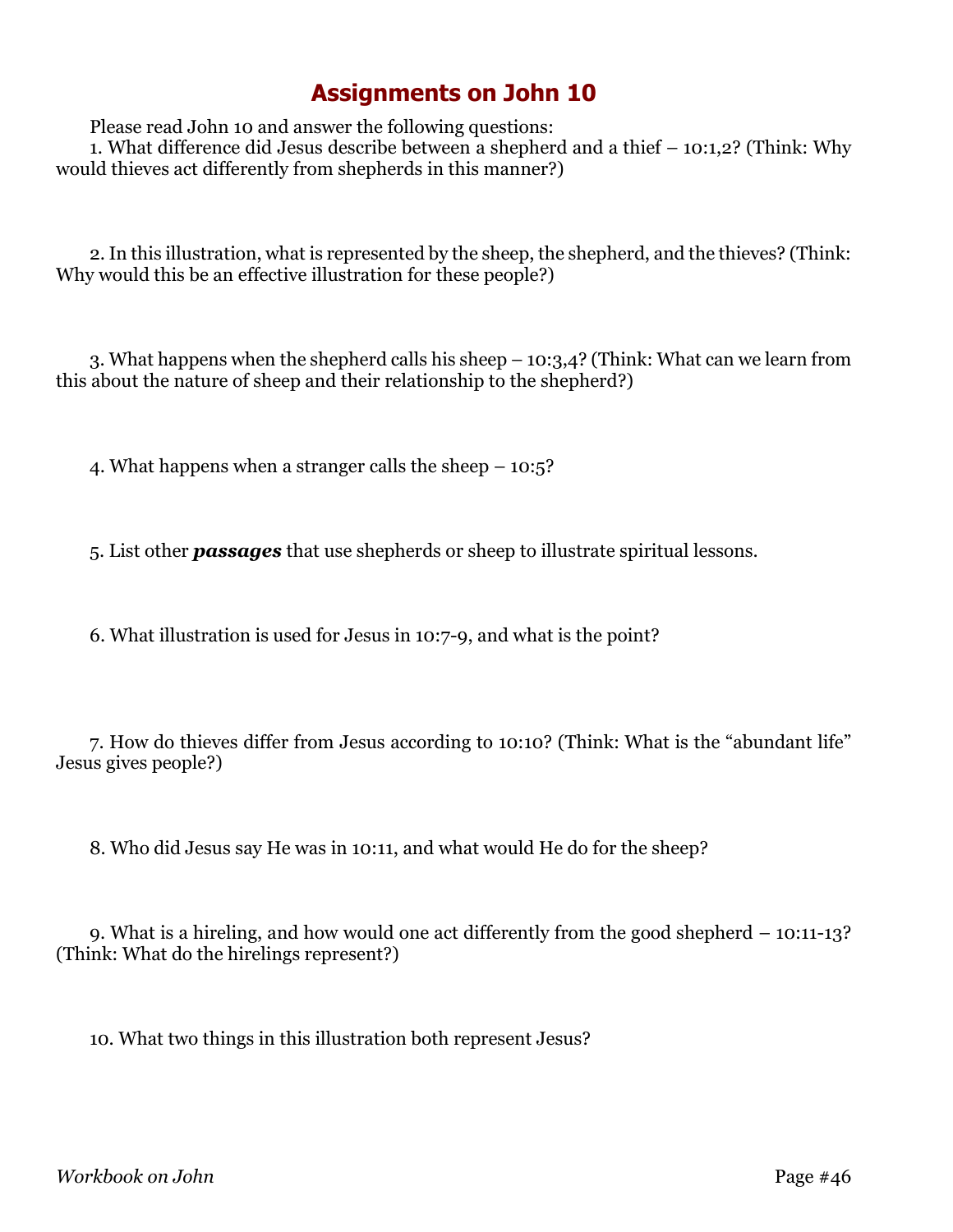11. Who knows one another according to 10:14,15? (Think: What is the point?)

12. Who else did Jesus say must become part of His flock, and how many flocks and shepherds would there be  $-10:16$ ?

13. *Special Assignment:* Explain the reference to the sheep who are not of this fold. Does this teach that all the denominations are acceptable to Jesus? Explain.

14. What power did Jesus have, so what could no one else do to Him – 10:17,18? (Think: Why does this make Jesus more worthy of love? Where else did Jesus teach this?)

15. What 2 viewpoints again created division between people – 10:19-21?

16. What feast did Jesus attend – 10:22, when was it, and where was He walking? (Think: What was the purpose of this feast? What was Solomon's porch?)

17. What demand did the Jews make, and how did Jesus respond – 10:24,25?

18. According to Jesus, why did the Jews not believe in Him – 10:26?

19. What must Jesus' sheep do, and what does He give them – 10:27?

20. Describe the protection Jesus and His Father give the sheep – 10:28,29. (Think: What does this mean?)

21. *Case Study:* These verses are a major proof text for "once saved, always saved" (the doctrine that a person who has been forgiven cannot be lost). How would you respond to someone who believes this?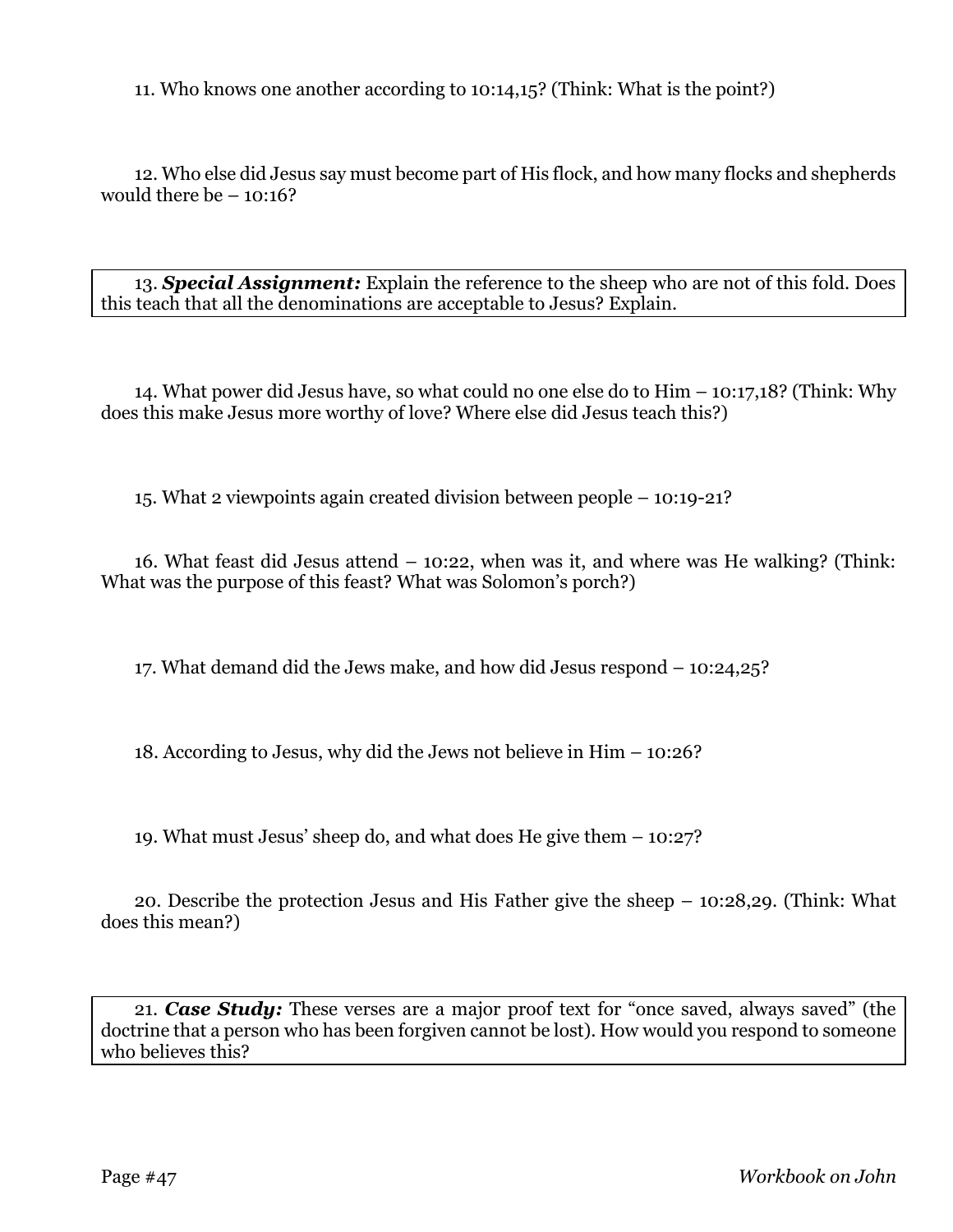22. What is Jesus' relationship to the Father – 10:30? Where else did He make a similar claim? (Think: In what sense is this true? Are Jesus and His Father the same individual?)

23. What did the Jews want to do to Jesus, and how did He respond – 10:31,32?

24. What accusation did the Jews make as the grounds for their act  $-10:33$ ? (Think: In what way was their charge invalid?)

25. What Old Testament passage did Jesus quote in response, and what did it say – 10:34? (Think: In what sense were men called "gods" in this passage?)

26. What argument did Jesus make from the passage – 10:35,36? (Think: Is Jesus saying He is a "god" like these other men? What is His point?)

27. Explain Jesus' attitude toward the Scriptures (v35). What lessons could we learn?

28. What proof did Jesus give for His claims in 10:37,38?

29. What was Jesus' relationship with the Father – 10:38? Where else did He make such claim? (Think: What is meant by this expression?)

30. Where did Jesus go – 10:40?

31. What attitude did people there have toward Him – 10:41,42?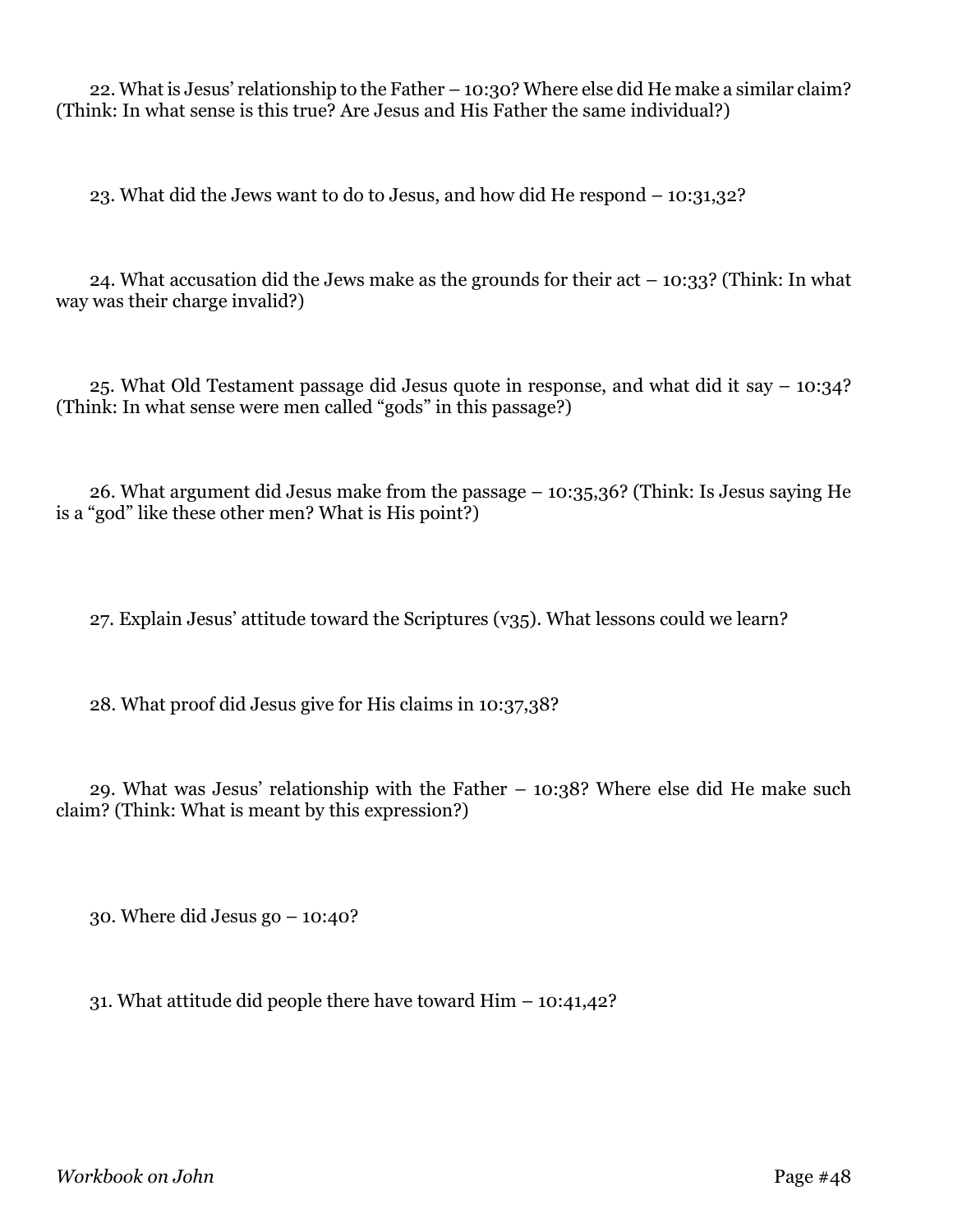Please read John 11 and answer the following questions:

1. What town is mentioned in 11:1, and who lived there? (Think: Where was this town located — v18? See *map*.)

2. What problem did Lazarus have, and what did his sisters do about it – 11:3? (Think: What other Bible stories involve these people?)

3. When Jesus heard about Lazarus' problem, what did He say about it and what did He do about it  $-11:4-6$ ? (Think: What is the significance of  $v_5$ ?)

4. When Jesus suggested going to Judea, why did His disciples object – 11:7,8? (Think: Where have we previously studied this intent of the Jews?)

5. What illustration did Jesus use in 11:9,10? Explain His point.

6. How did Jesus describe Lazarus' problem in 11:11, what did He mean, and how did the disciples respond?

7. Where else does the Bible describe death as "sleep" – 11:12-14?

8. What good did Jesus say could come from this – 11:15?

9. What did Thomas say the apostles should do – 11:16? What attitude did this reveal? (Think: How did this differ from what they did when Jesus died?)

10. How long had Lazarus been dead when Jesus arrived? Who was present – 11:17-19?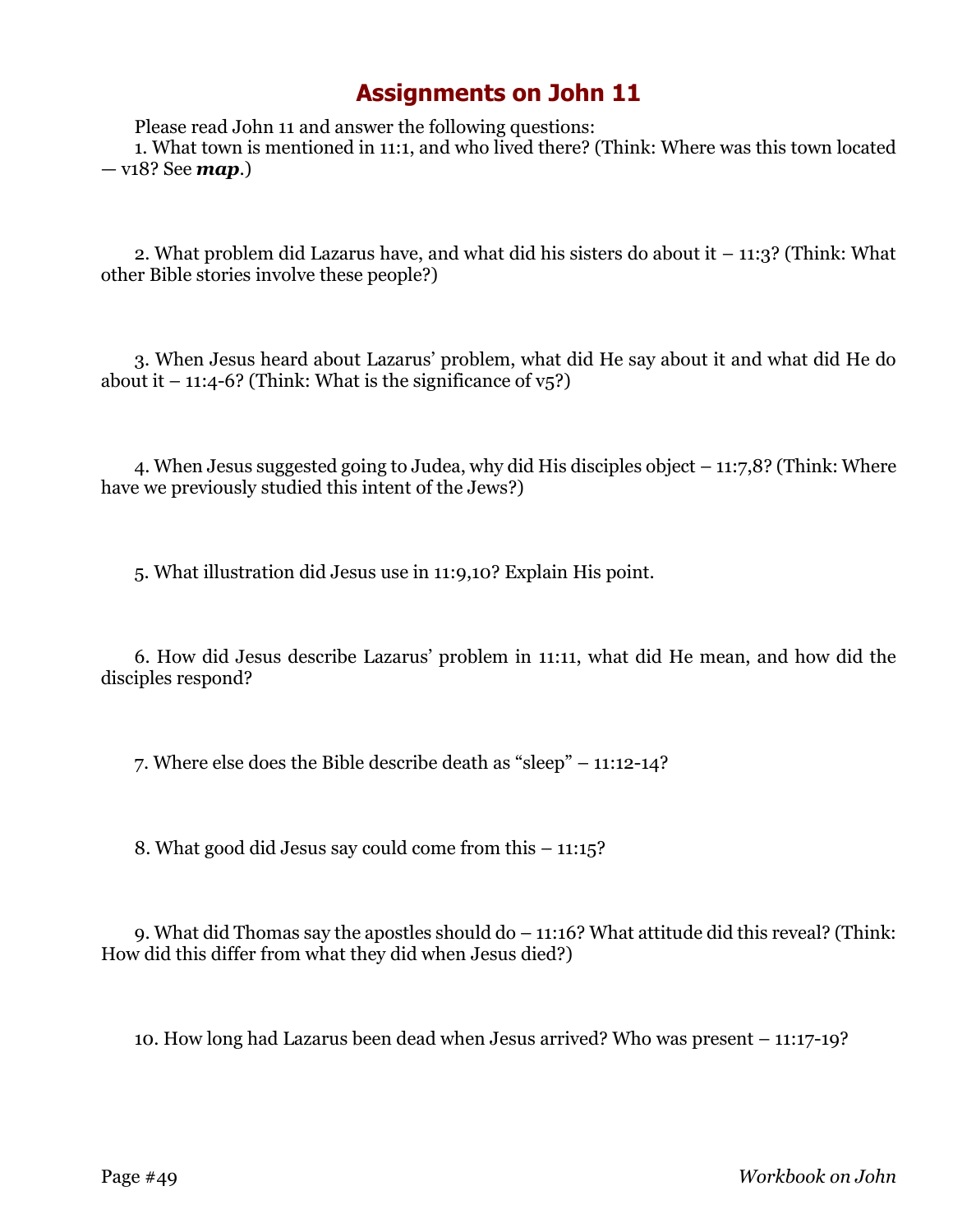11. What did Martha say when she met Jesus – 11:20-22?

12. What did Jesus say would happen? How did Martha respond – 11:23,24?

13. Explain Jesus' statement: "I am the resurrection and the life" – 11:25,26. (Think: In what sense will believers never die?)

14. What did Martha confess in 11:27? Who else in John also confessed Jesus?

15. List *passages* showing confession is required for one to be Jesus' disciple.

16. What did Martha tell Mary, and what did Mary do – 11:28,29?

17. When the Jews saw Mary leave, what did they think and what did they do – 11:31? (Think: How did this become significant as the event unfolded?)

18. What did Mary say when she saw Jesus – 11:32?

19. When Mary and the mourners came to Jesus, what did He ask and how did He feel – 11:33,34?

20. What emotion did He express and what effect did this have on the people – 11:35-37? (Think: What lessons can we learn about grief at the death of loved ones?)

21. Where was Lazarus buried and how was the tomb closed – 11:38? (Think: Who else was buried in a similar fashion?)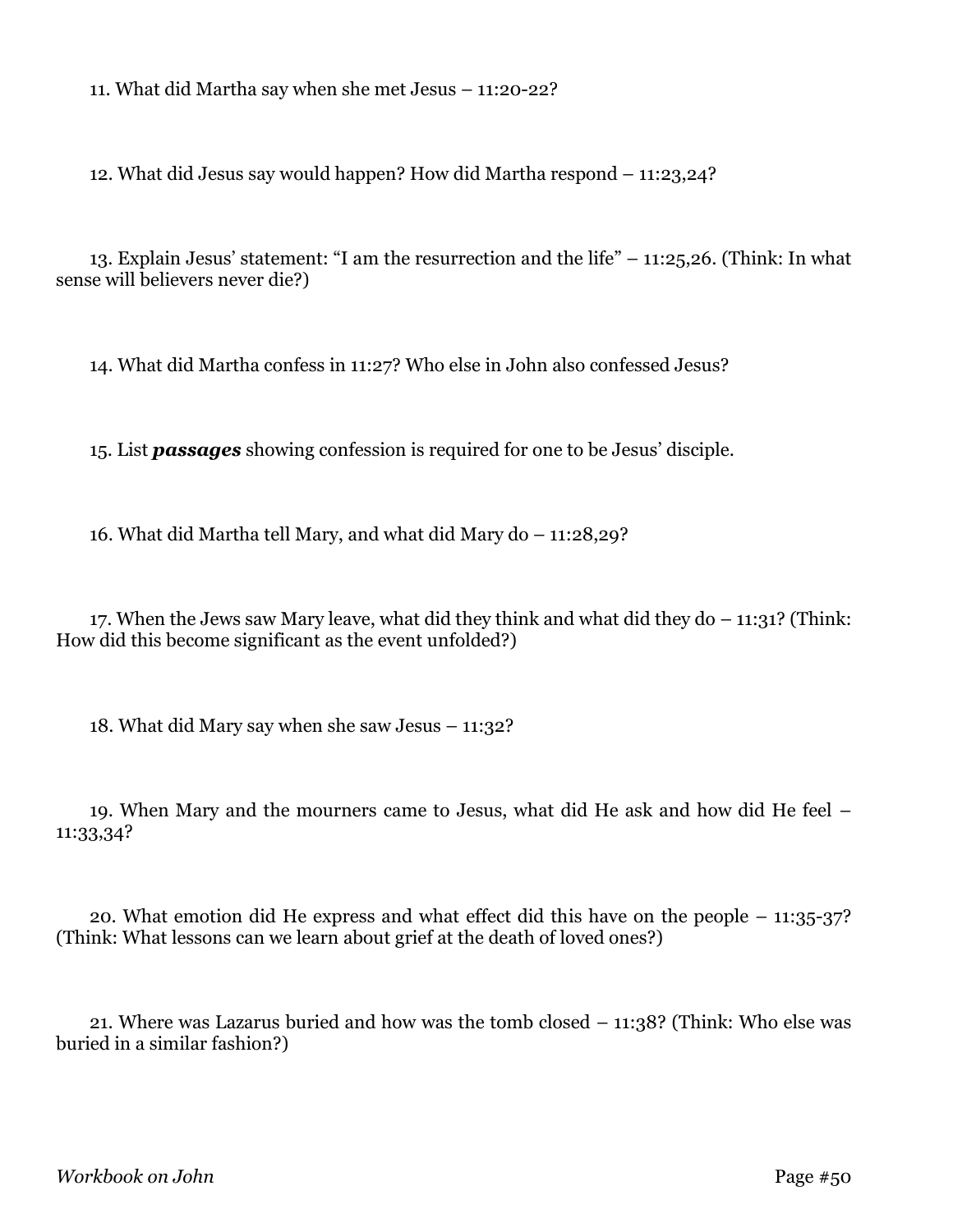22. What did Martha say when Jesus wanted the tomb opened, and how does this help confirm the miracle  $-11:39$ ?

23. For whose benefit and for what purpose did Jesus say what He said – 11:40-42?

24. What did Jesus say to Lazarus, and what happened as a result – 11:43,44? (Think: Why was Lazarus still in grave clothes, and why did Jesus not remove them Himself?)

25. What effect did the miracle have on the people – 11:45?

26. Describe the characteristics of miracles that are confirmed by this event.

27. What did the Jewish rulers say when they heard of the event – 11:46,47?

28. What lessons can we learn from this admission made by Jesus' enemies?

29. Who was Caiaphas, and what prediction did he make? How was God using Caiaphas, and what did God mean by what Caiaphas said – 11:49-52?

30. *Special Assignment:* List at least 3 other examples of people in the Bible who were raised from the dead (not including Jesus). Give b/c/v for each.

31. What did the Jewish leaders determine to do? So what did Jesus do – 11:53,54?

32. What feast was approaching, what did the people wonder, and what command had the rulers given  $-11:55-57$ ?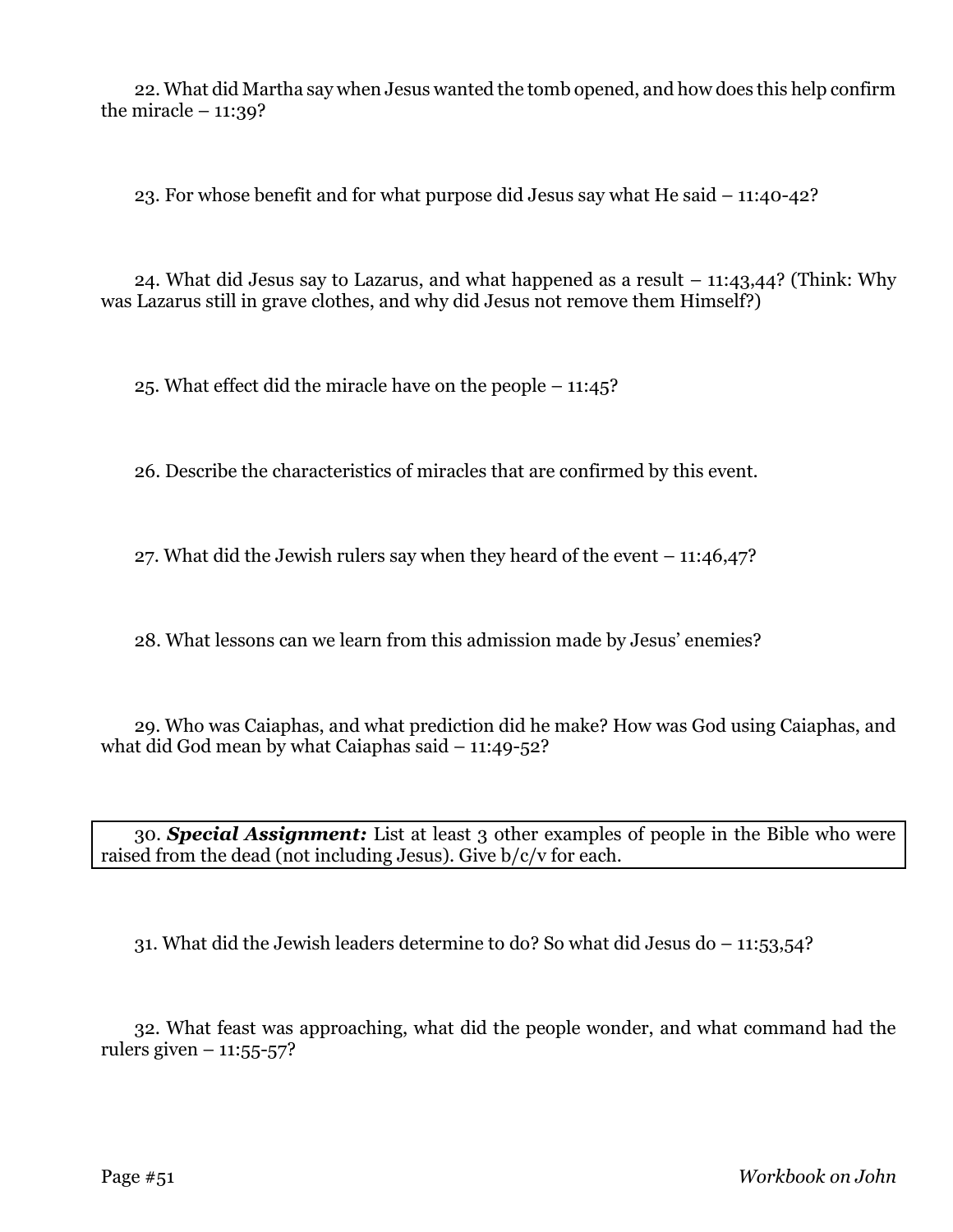Please read John 12 and answer the following questions: 1. When and where did the supper in 12:1-8 occur? Who was there?

2. Describe what Mary did  $-12:3$ . (Think: What are ointment and spikenard  $-$  KJV?)

3. What did Judas say about this and what was his motive – 12:4-6? What does this reveal about Judas' character, and how does it help us understand the betrayal? (Think: Did God compel Judas to betray Jesus, or did God just use one who was already evil?)

4. What did Jesus say to do about Mary? What reasons did He give – 12:7,8? (Think: What does this teach us about poverty and about the importance of honoring Jesus?)

5. Why did many people come, and what did the Jewish rulers decide to do about it – 12:9-11? (Think: What does this reveal about the character of these rulers?)

6. Describe how the people welcomed Jesus into Jerusalem – 12:12,13.

7. Where else is this event recorded in the New Testament?

8. *Define* "Hosanna," and explain what the people meant by "King of Israel."

9. How did Jesus ride into town, and what Old Testament passage did this fulfill – 12:14,15? (Think: What was the significance of riding this way?)

10. When did the disciples understand the significance of these things – 12:16?

11. What other reason did the multitudes have for honoring Jesus – 12:17,18?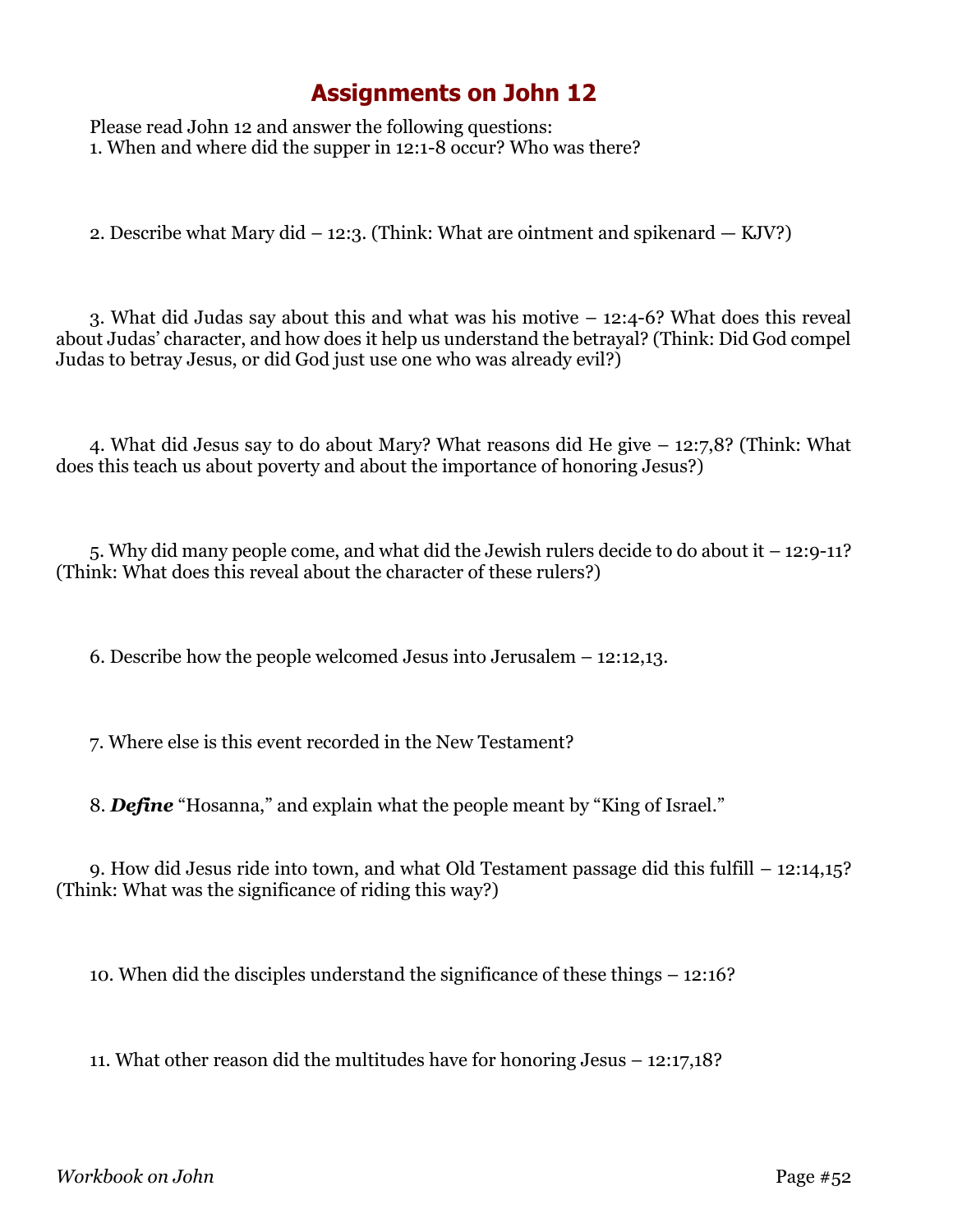12. How were the Pharisees affected by the greeting Jesus received – 12:19?

13. What did certain Greeks request? To whom did they address the request – 12:20,21?

14. What illustration did Jesus use in 12:24, and what did He mean by it? (Think: What glory was the Son going to receive  $-$  v23?)

15. Explain 12:25 in your own words.

16. What must we do to serve Jesus? What will we receive for serving faithfully – 12:26?

17. What request did Jesus *not* make of the Father? Why not – 12:27?

18. What did the Father say to Jesus from heaven, and what did the people think the sound was – 12:28,29?

19. For whose benefit did the Father say this – 12:30? (Think: How would this benefit?)

20. Who is the prince of this world, and what would happen to him  $-12:31$ ?

21. How did Jesus describe the manner of His death, and what would He do for people if He died – 12:32,33? (Think: What does this tell us about churches that attract new members by means of recreation, entertainment, etc.?)

22. What objection did the multitude raise to the fact Jesus had said He would be lifted up – 12:34? (Think: Where did the law say this, and in what sense was it true? How does Jesus' statement harmonize with this?)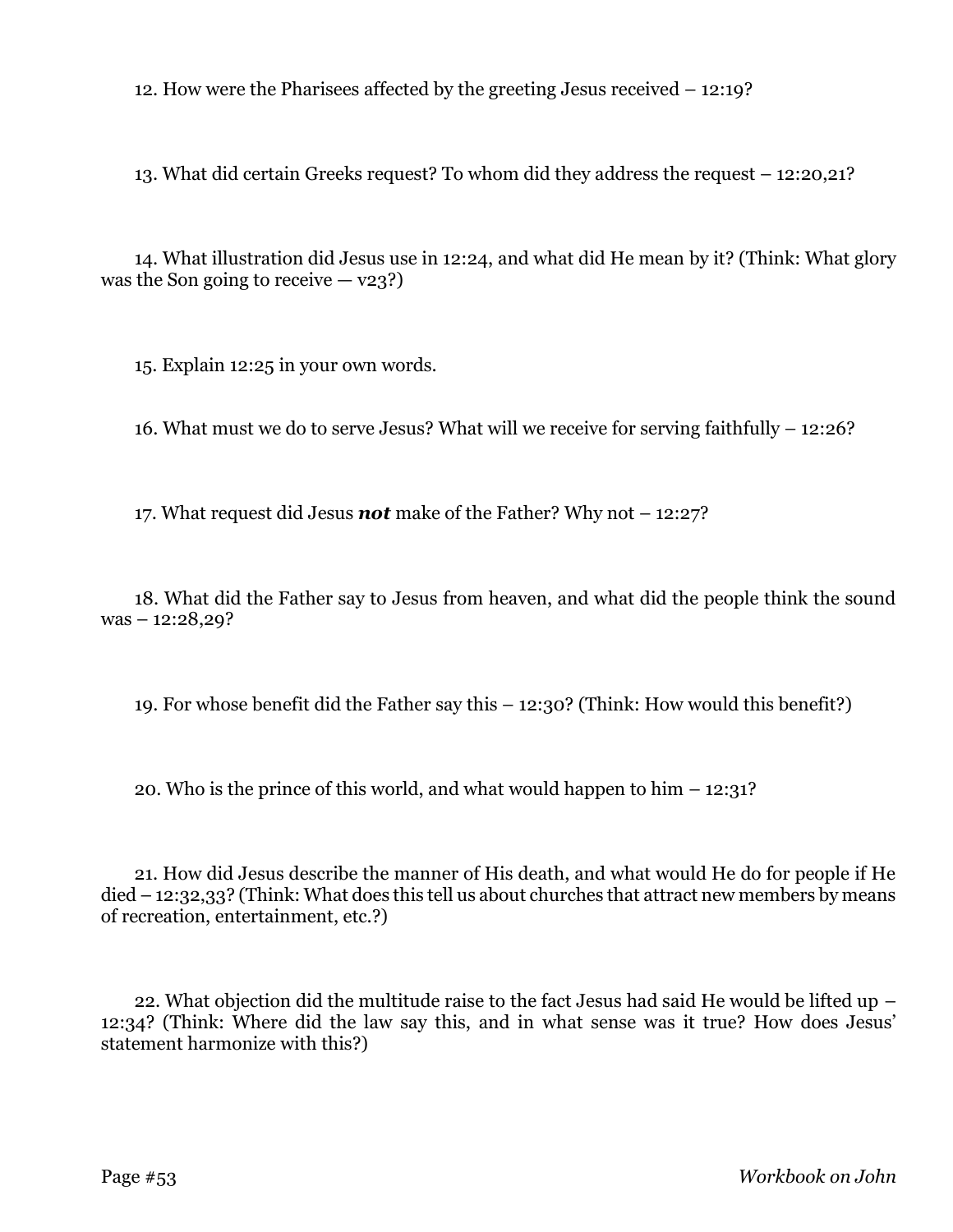23. What illustration did Jesus return to in 12:35,36, and where else had He used similar illustrations?

24. What Scripture did John quote that was fulfilled by the people's attitude toward Jesus – 12:37,38? What reason is given why they should have believed in Him?

25. What other Scripture explains why the people did not believe (12:39,40), where else is this passage quoted in the New Testament, and what does this Scripture mean?

26. According to John, what did Isaiah see and about whom was he speaking – 12:41?

27. According to the context in Isaiah, whose glory did Isaiah see? What does this tell you about who Jesus is?

28. How did some Pharisees react to Jesus and why – 12:42,43?

29. What can we learn from 12:42,43 about the importance of obedience and of confession?

30. What can we learn about the danger of seeking praises from men?

31. What is the relationship between faith in Jesus and faith in the Father – 12:44,45? (Think: Why is this true?)

32. What will be the standard of judgment on the last day – 12:48? What should we learn?

33. What was the source of Jesus' teaching and why is this important – 12:49,50?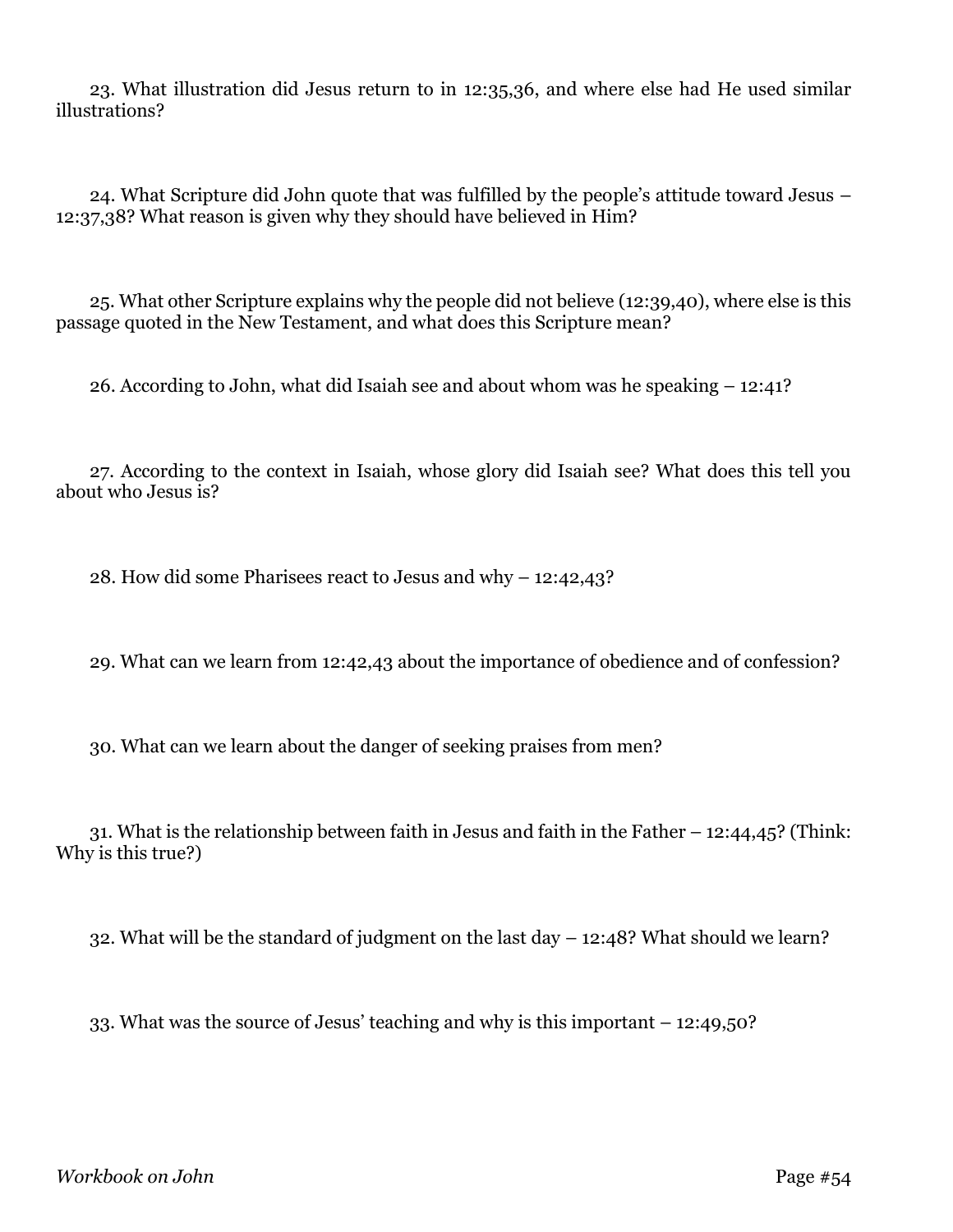Please read John 13 and answer the following questions: 1. What feast is described in these verses  $-13:1$ ? Explain what this feast involved.

2. Study parallel passages about Jesus' Passover with His disciples, then tell: \* What act of New Testament worship did Jesus ordain at this time?

\* What conflict did the disciples have among themselves?

3. What had Judas determined to do, and from where did the idea come – 13:2?

4. What service did Jesus perform for the disciples – 13:3-5?

5. List other Bible *passages* about this practice. Explain the nature and purpose of the act (i.e., who did it, when, why, etc.?). (Think: Does any passage describe this as a church activity done in public assemblies like the Lord's Supper?)

6. Describe how Peter objected to Jesus' act, and tell how Jesus responded – 13:6-8. (Think: Why would Peter object?)

7. What did Peter want done then, and how did Jesus respond – 13:9,10? (Think: What does this tell us about the purpose of this action?)

8. What did Jesus mean by saying they were not all clean – 13:10,11?

9. **Special Assignment:** What lessons are we supposed to learn by Jesus' act? Specifically, was He instituting an ordinance for church assemblies? Consider the purpose of the act, other passages, and Jesus' comments about their lack of understanding  $-$  vv 7,12.)

10. What lesson should we learn about examples as a means of teaching?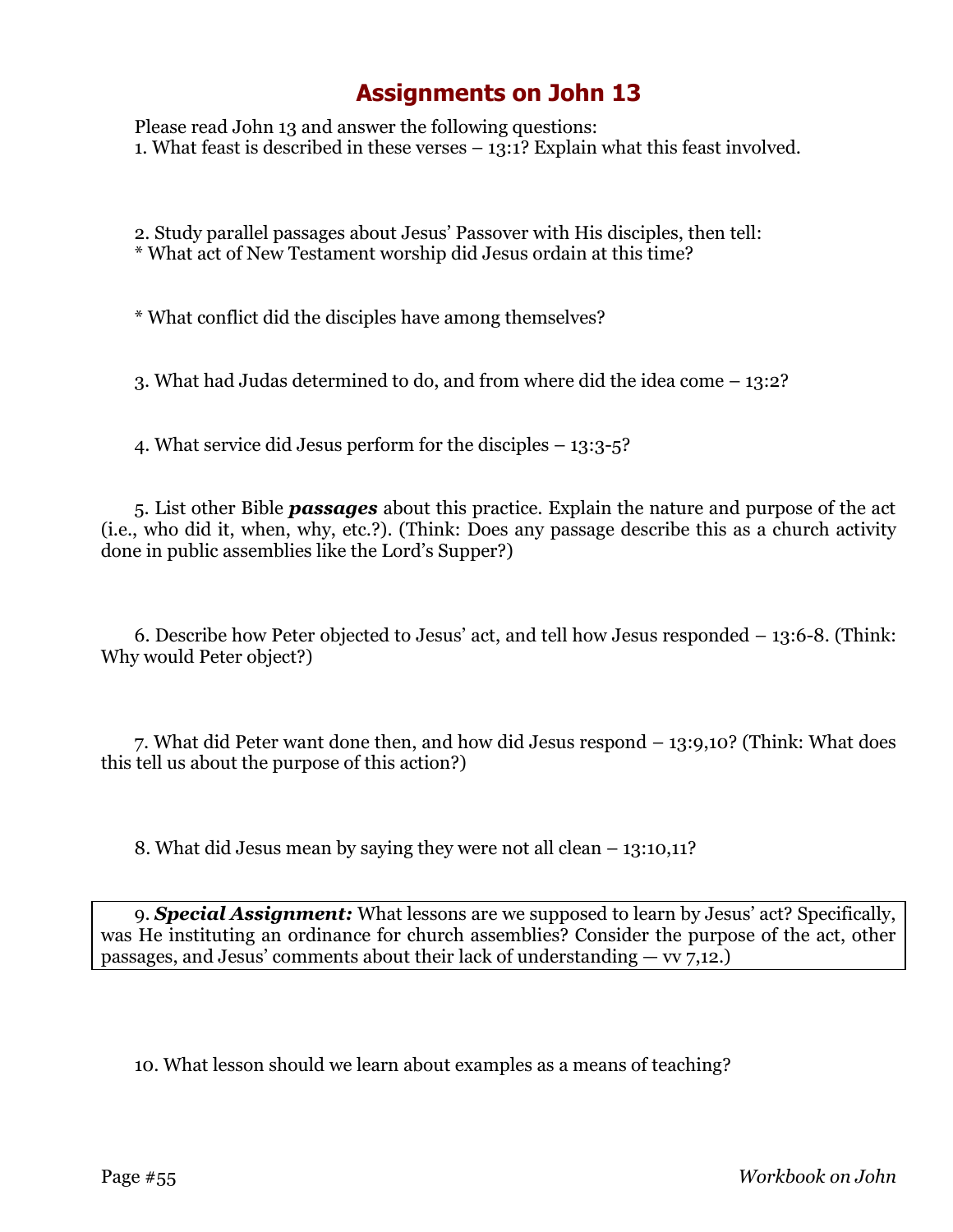11. Who has the greater position according to 13:16, and what lesson should this teach us? (Think: What connection does this have to the washing of feet?)

12. Who is truly happy or blessed according to 13:17? (Think: Does this fit the world's idea of happiness? Explain.)

13. What passage did Jesus quote in 13:18? Explain the meaning and the application.

14. Why did Jesus make predictions about future events – 13:19? How would it help the apostles to know what was about to happen?

15. *Application:* What does this tell us about the purpose of prophecy?

16. Explain the principle of 13:20. Give another passage where a similar idea is stated.

17. What future event did Jesus predict in 13:21, and how did He feel about it?

18. What question did this raise in the minds of the apostles – 13:22?

19. Who was the disciple whom Jesus loved, and where was he reclining – 13:23?

20. What did this disciple ask Jesus, and who urged him to ask it – 13:24,25?

21. How did Jesus answer the question – 13:26?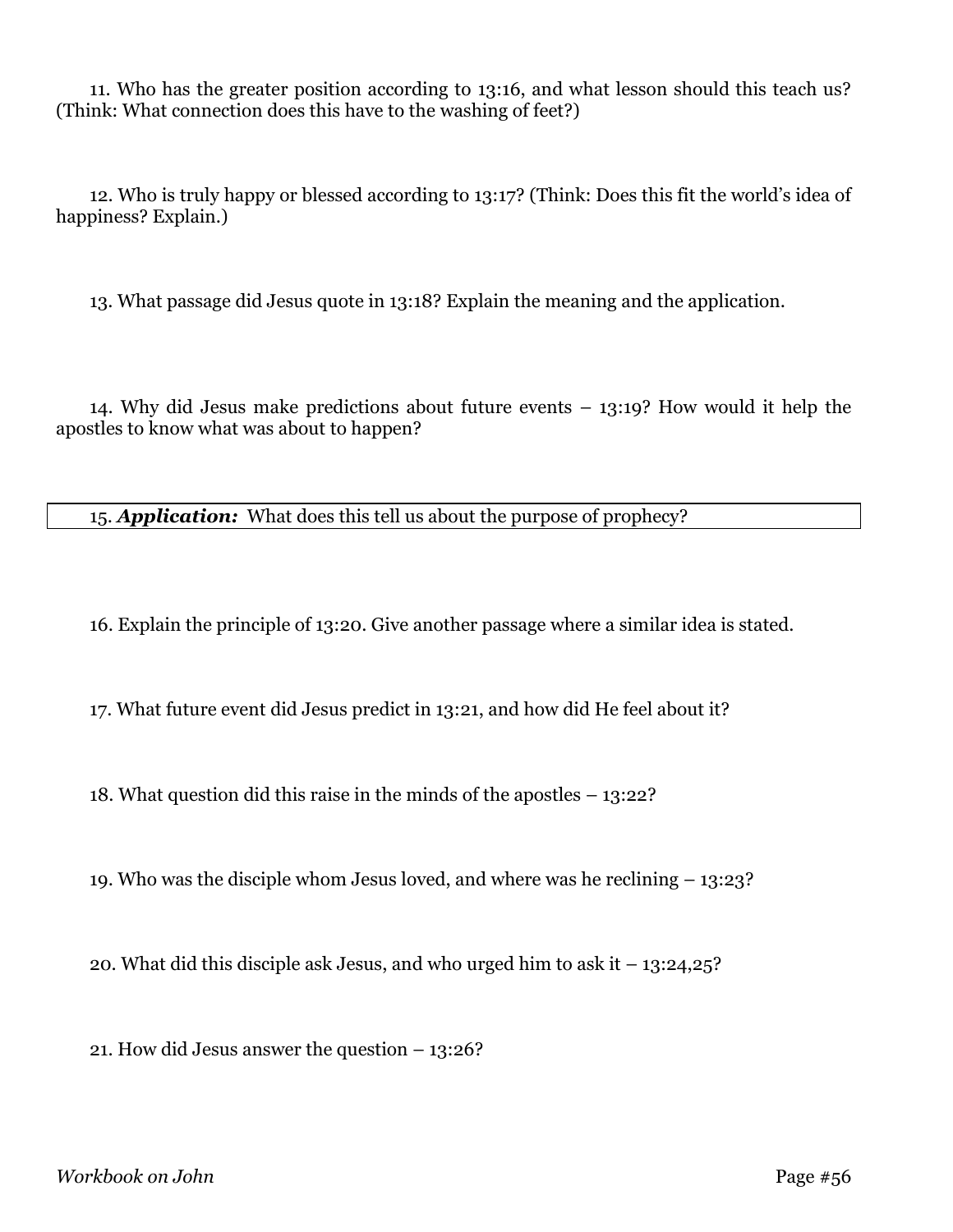22. Whose power influenced Judas? What did Jesus tell Judas after answering John's question – 13:27? (Think: Why would Jesus tell Judas this?)

23. What did the other disciples think Jesus meant for Judas to do – 13:28-30?

24. Explain how the events Jesus was predicting would lead to glory for Himself and His Father –  $13:31,32$ .

25. What did Jesus say would happen to Him – 13:33?

26. What new command did Jesus give  $-13:34$ ? In what way was it "new"?

27. What does our love show to other people – 13:35? (Think: How would our love demonstrate discipleship?)

28. *Special Assignment:* List other *passages* regarding love. How did Jesus' love differ from what people in the world consider love to be?

29. What question did Peter ask (13:36), and how did Jesus answer? (Think: Where was Jesus going, why could the disciples not follow, and how would they follow later?)

30. What claim did Peter make in 13:37?

31. What did Jesus predict in response – 13:38? (Think: What lessons should we learn from Peter's over-confidence?)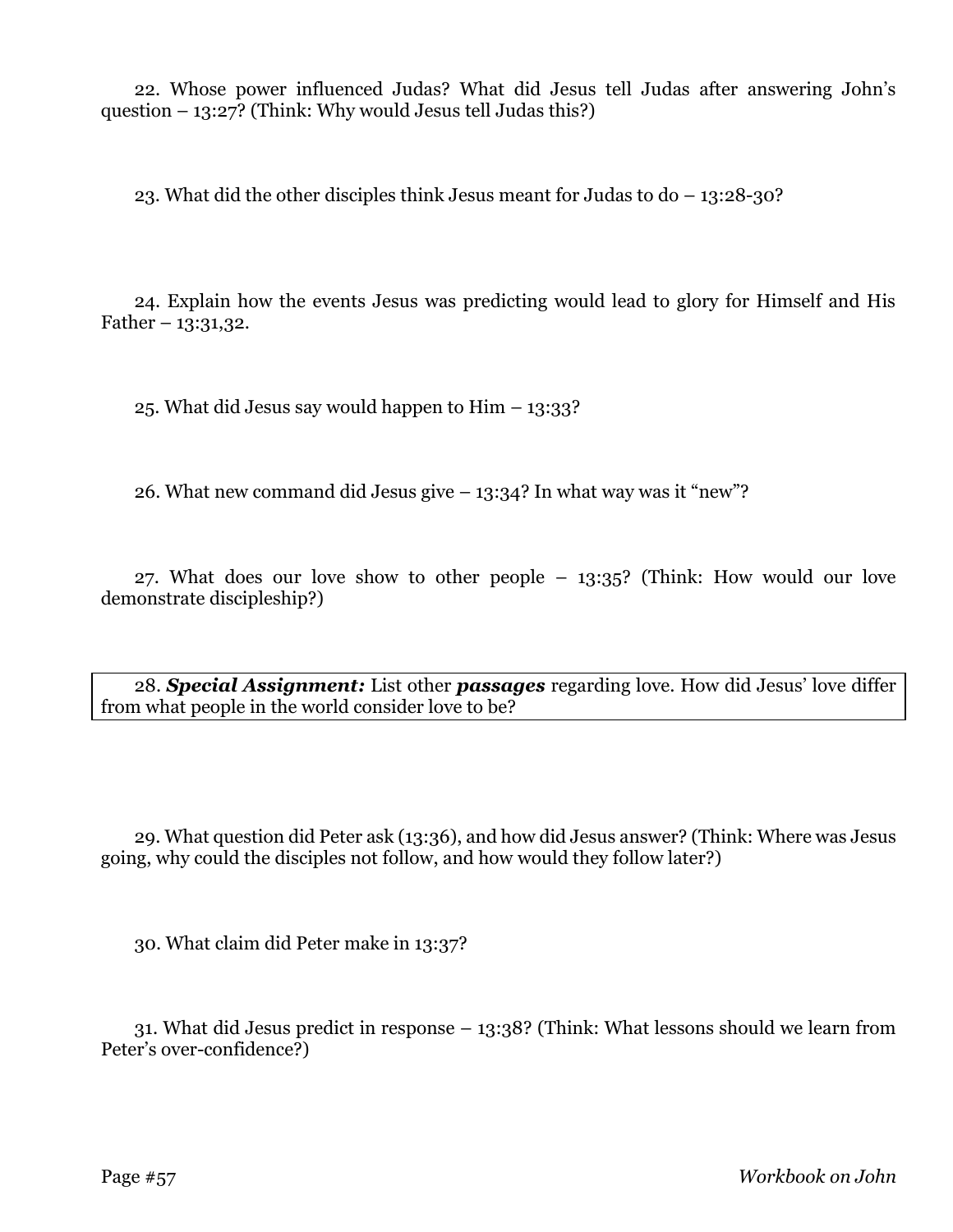Please read John 14 and answer the following questions:

1. In whom should we have faith, and what can faith do for our troubles – 14:1? (Think: Why did the apostles need help for troubles at this time?)

2. Where was Jesus going and why – 14:2-4?

3. Why would Jesus come back? (Think: What is Jesus talking about here?)

4. What question did Thomas ask Jesus – 14:5?

5. Define each term Jesus used for Himself in 14:6 and explain in what sense the word describes Him accurately:

\* way

\* truth

\* life

6. List and explain at least one other *passage* showing Jesus is the only way we can have access to God.

7. *Application:* What lessons and applications can we learn from Jesus' claim to be our only way to access the Father? What consequence does this have for other religions?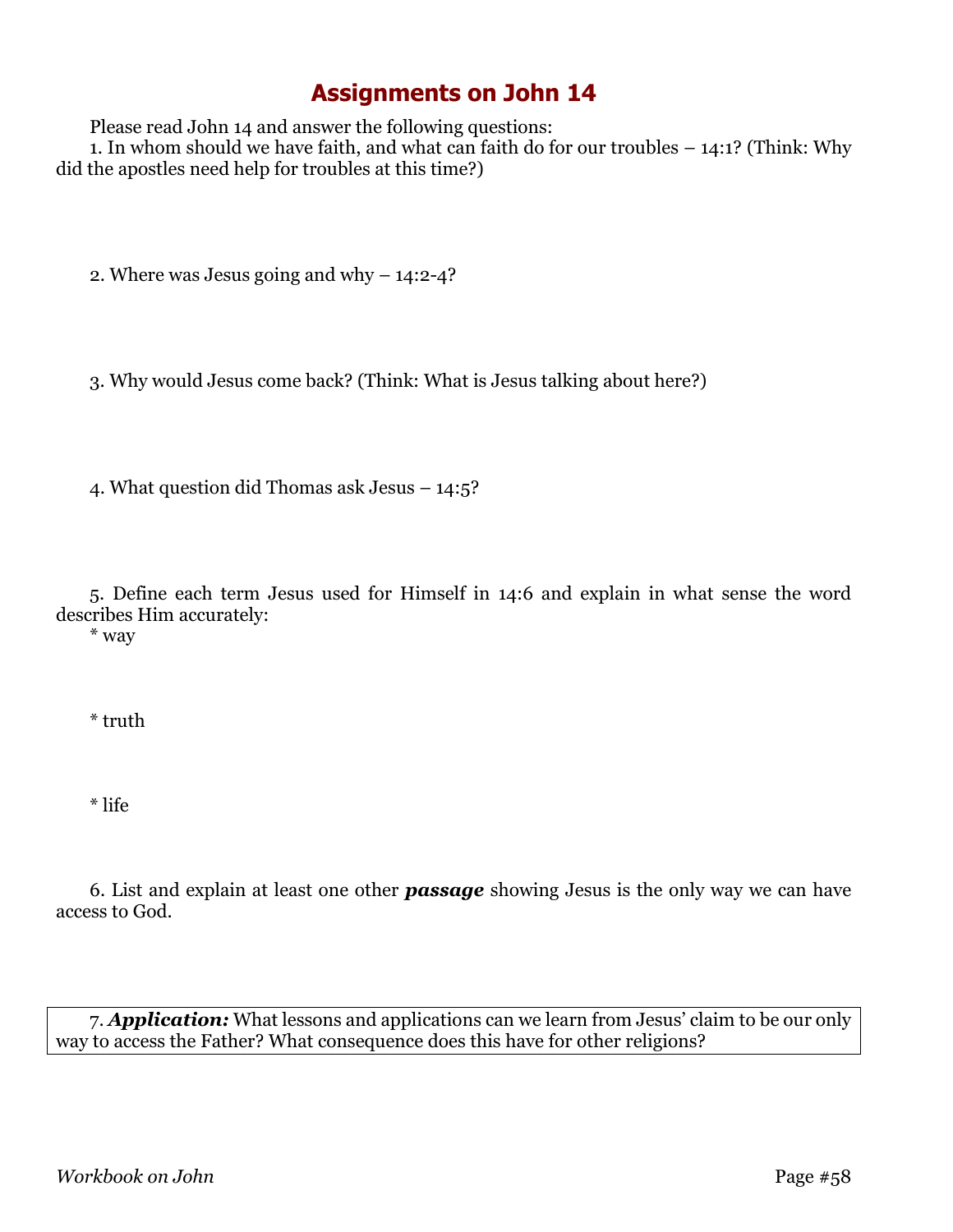8. What did Jesus say we could know through Him – 14:7?

9. What request did Philip make – 14:8?

10. How can we know the Father through Jesus – 14:9,10?

11. What evidence should convince us that the claim of Jesus is true – 14:11?

12. What did Jesus promise people could do, and under what circumstances – 14:12?

13. According to context, to whom is this promise addressed? (Think: Can all believers do such works – cf. v16 and similar verses in context? How do you know? In what sense is the promise true?)

14. What promise is made in 14:13,14, and where else are similar promises made? Think: What does it mean to ask "in Jesus' name"?)

15. How does love for Jesus demonstrate itself – 14:15?

16. List two other *passages* that teach similarly to 14:15.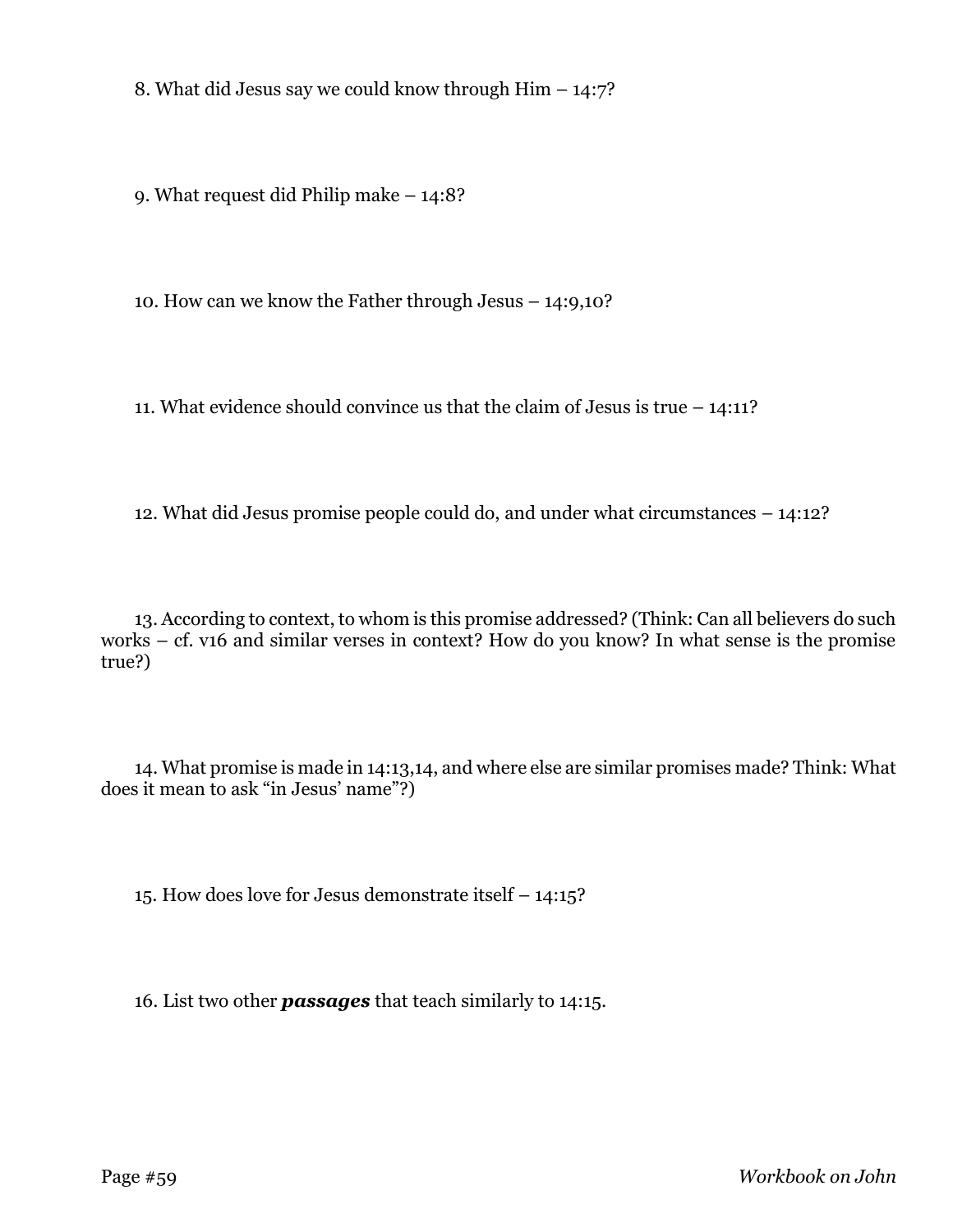17. *Case Study:* Some people claim that obedience is not important as long as you love Jesus. What can we learn about this from these passages?

18. Whom did Jesus promise the Father would send – 14:16? (Think: Study the word "Comforter"  $-$  KJV  $-$  to see what it means.)

19. List other *passages* in John 14-16 about the Comforter and list several expressions describing whom this term refers to.

20. Why can the world not receive this Comforter, and why could the apostles receive Him – 14:17?

21. Why would the world no longer behold Jesus and in what sense would the apostles behold Him  $-$  14:19? (Think: What is meant in v20 by the phrases "in my Father," "in me," "in you"? Study other passages and think.)

22. Who loves Jesus? What blessings are offered to those who love Him – 14:21?

23. What question did Judas ask – 14:22?

24. What indicates that a person loves or does not love the Lord – 14:23,24?

25. What do Jesus and His Father do for those who love them?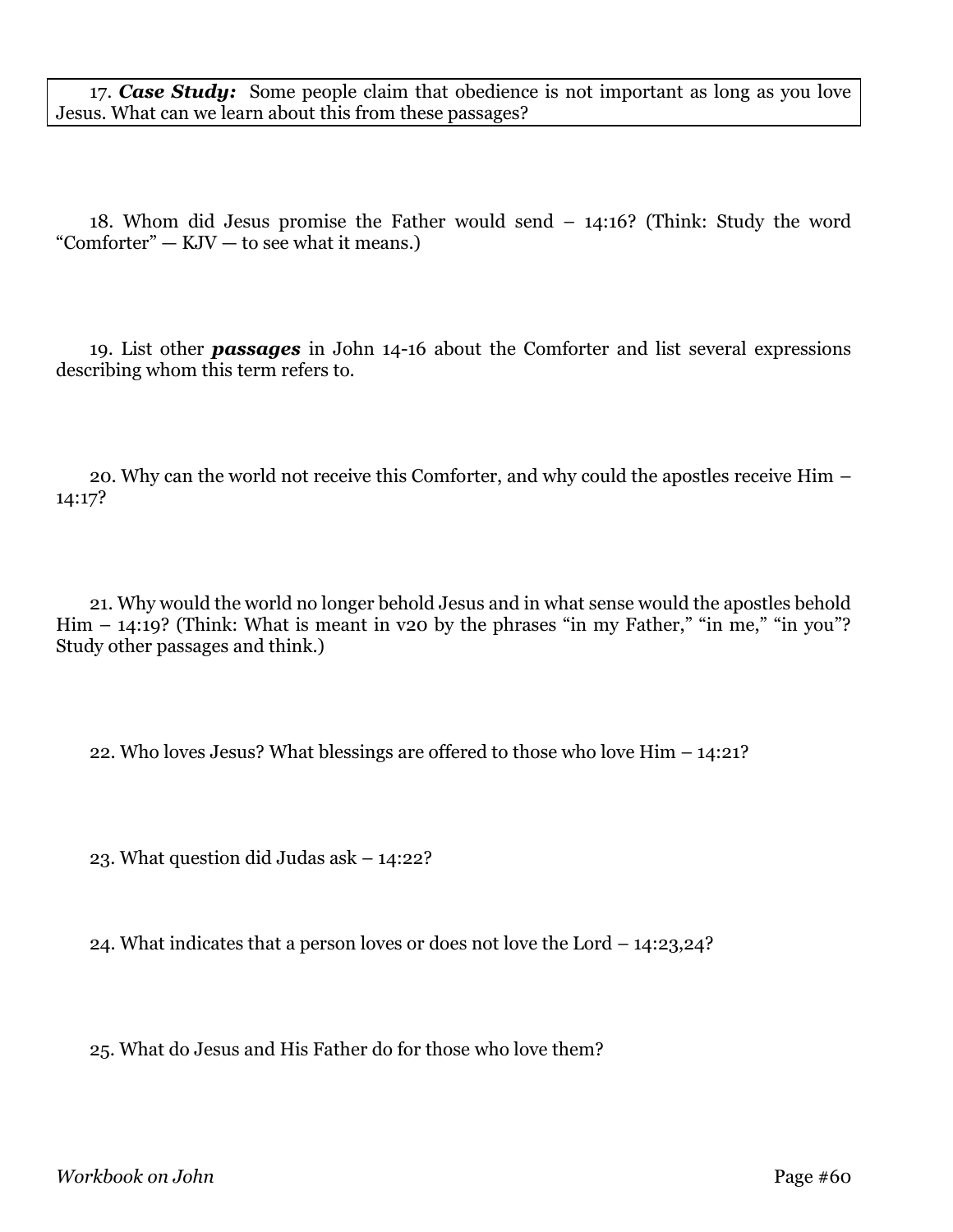26. Who is the Comforter (Helper) and what work would He do – 14:26? (Think: Why would the apostles need someone to do this work?)

27. What blessing did Jesus promise in 14:27? Who/what could not give this blessing?

28. List two other *passages* that discuss the peace Christians have.

29. *Special Assignment:* Explain how Jesus' concept of peace differs from the world's concept? Explain why the world cannot give this peace.

30. Why should the disciples rejoice in Jesus' leaving – 14:28?

31. Why did Jesus explain these things before they happened – 14:29? (Think: How would this help the disciples' faith?)

32. Whom did Jesus say was coming – 14:30? Check cross-references and explain whom this refers to. (Think: What did Jesus mean by "he has nothing in me"?)

33. What was Jesus about to "do" (14:31) and how would that show His love for His Father?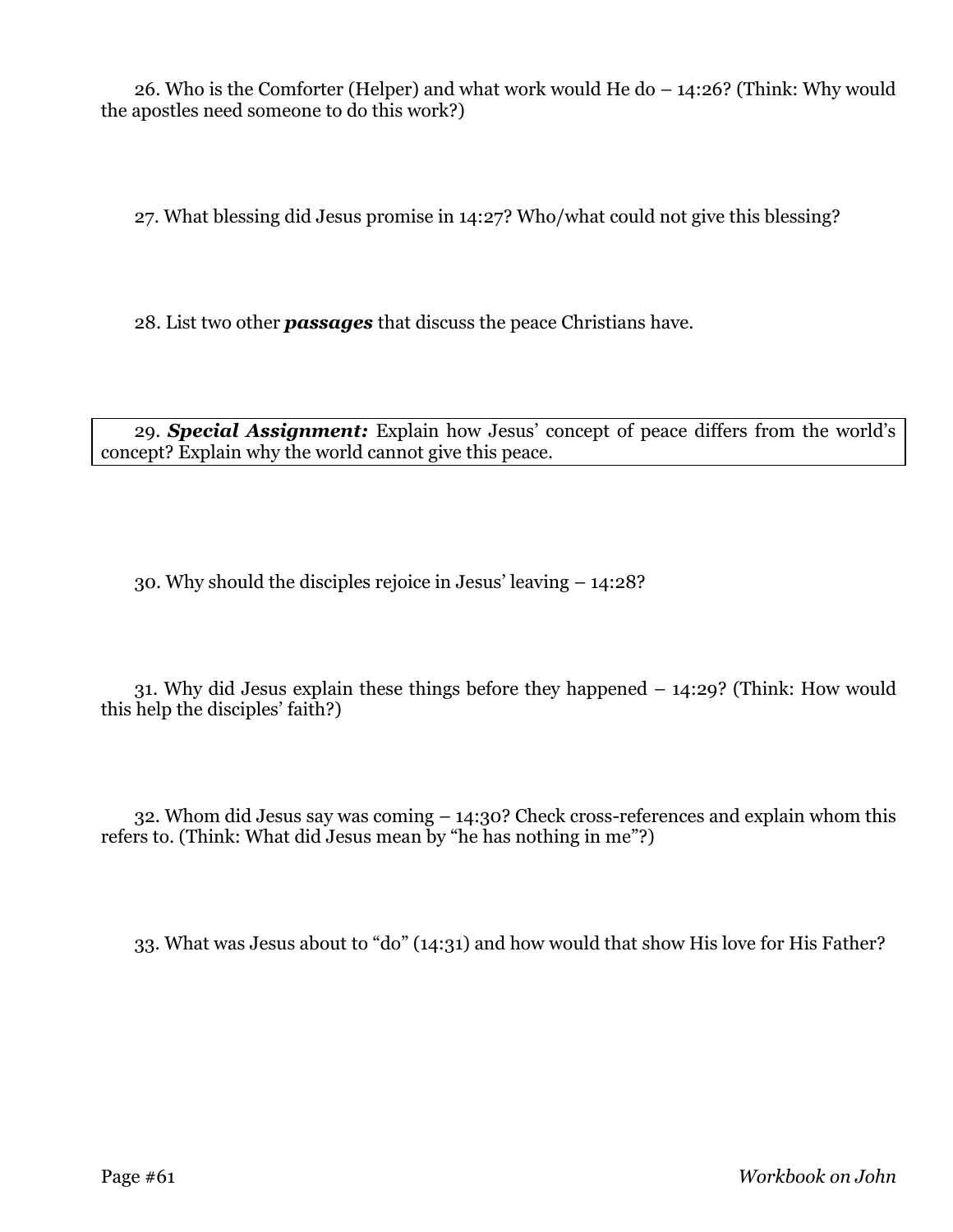Please read John 15 and answer the following questions:

1. In the parable of the vine and branches, tell who is illustrated by each of the following, then support your answer by quoting a phrase that proves it  $-15$ :1-10.

| Item           | Represents | Proof |
|----------------|------------|-------|
| The vine       |            |       |
| The branches   |            |       |
| The husbandman |            |       |

2. List other *passages* that describe the "fruit" Christians should produce. List some of these fruits. (Think: What connection exists between bearing fruit and saving lost souls?)

3. How many branches must bear fruit? What happens to fruitless branches?

4. *Application:* What lessons should we learn about individual responsibility to God?

5. What happens to branches that do bear fruit, and what does this teach us? (Think: How does the Father cleanse or prune branches?)

6. Why is it necessary for us to abide in Jesus? (Think: What does it mean to abide in Jesus? How do we do it?)

7. *Special Assignment:* Think of some things a vine does for branches and explain how Jesus does these things to make His disciples fruitful.

8. What does the "fire" in 15:6 represent, and what does this teach us about whether or not a child of God can so sin as to be lost?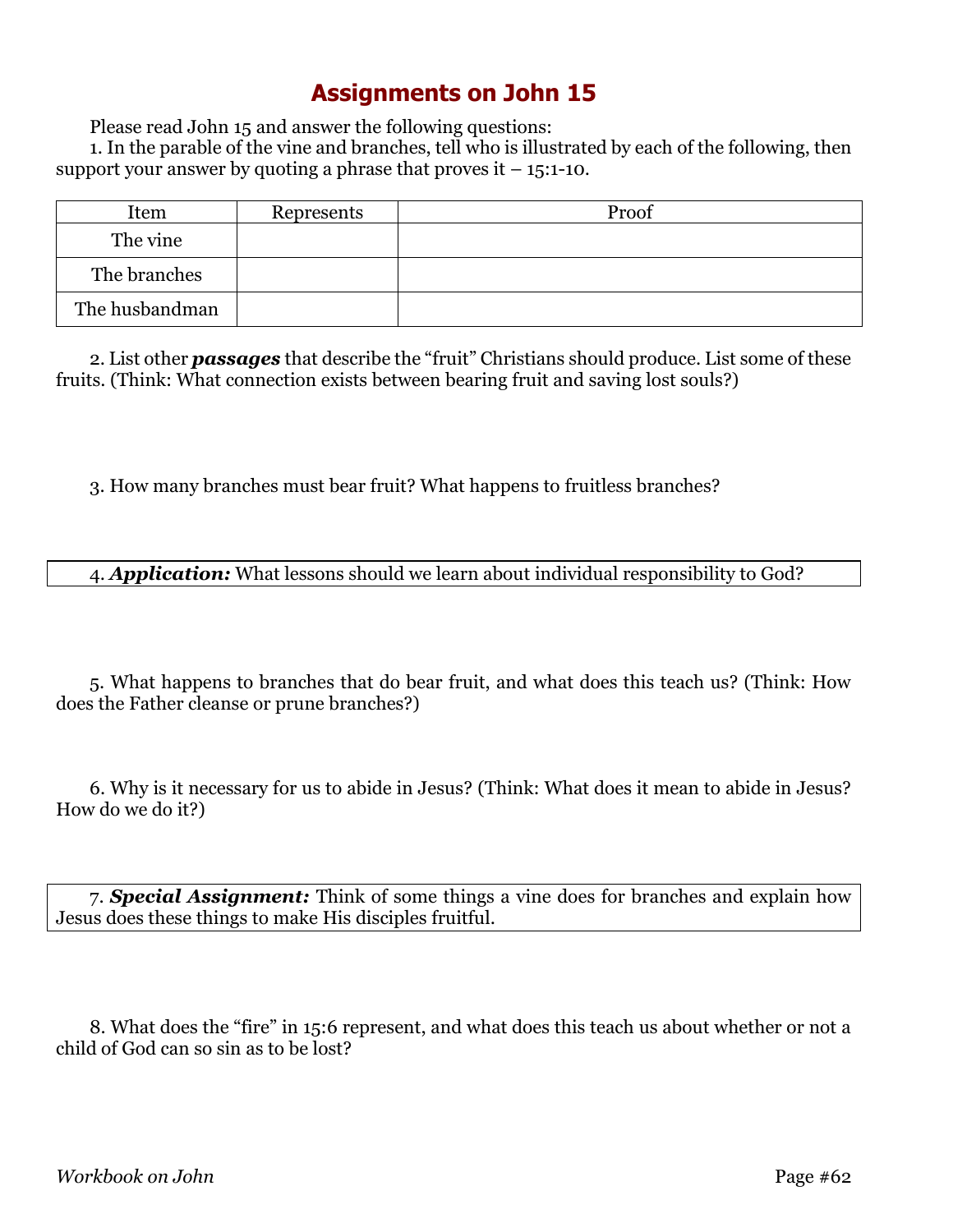9. What did Jesus promise in 15:7? What must disciples do to receive this blessing?

10. How did Jesus describe the amount of fruit we should bear, and what does this teach us about zeal and diligence in God's service  $-15:2,5,8$ ?

11. *Case Study:* How would you answer people who claim that the branches represent denominations so this proves all the denominations are "in Christ"?

12. To what did Jesus compare His love for the disciples – 15:9?

13. How can we abide in His love – 15:10? (Think: Where had He taught this earlier?)

14. What reasons did He give why He said these things – 15:11?

15. List other *passages* about the joy we have as disciples of Jesus.

16. *Special Assignment:* Explain how Jesus words would lead to joy.

17. What command did He repeat in 15:12? Where had He earlier given this command?

18. What is the greatest demonstration of love – 15:13? How did Jesus show this love?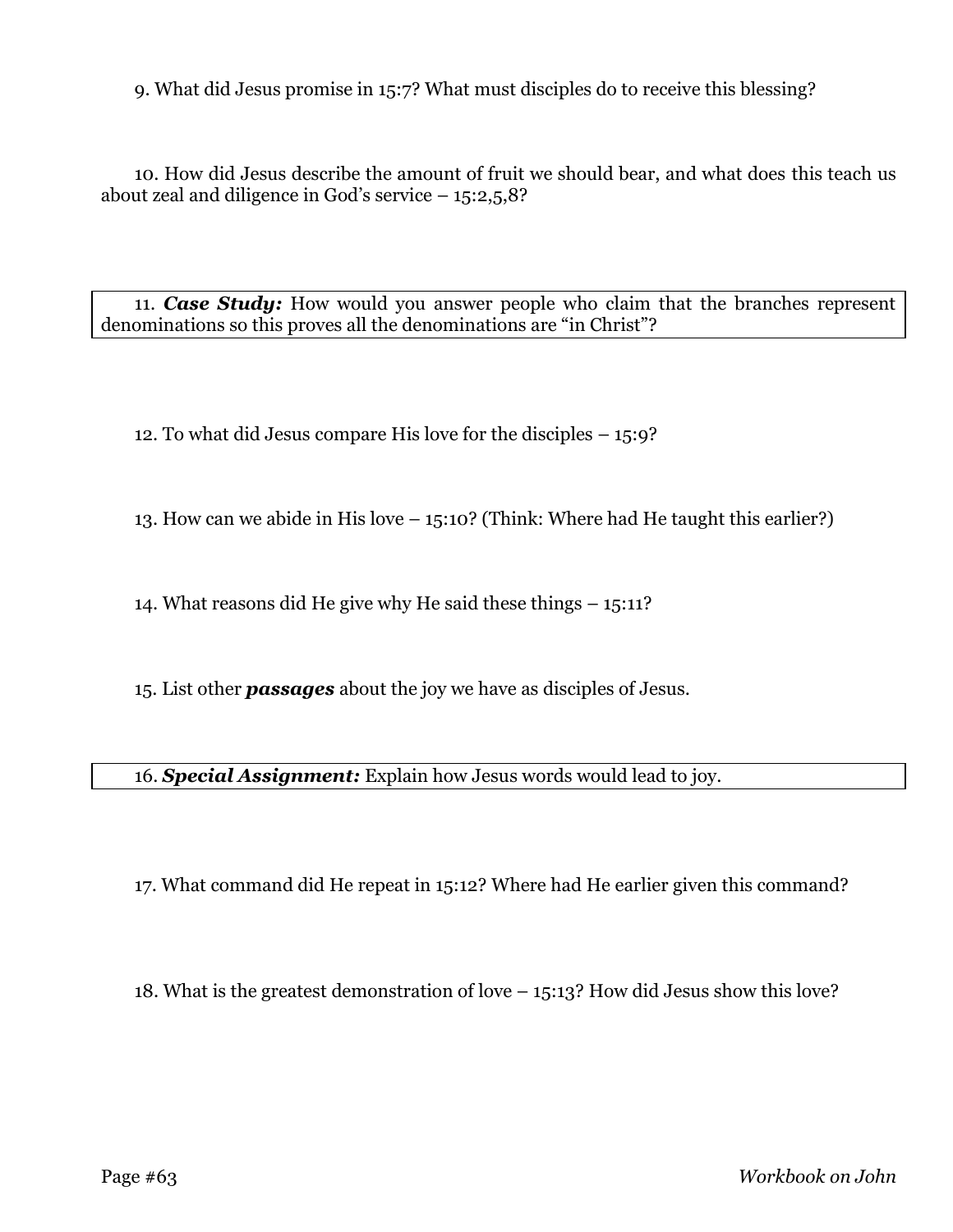19. How can we be Jesus' friends – 15:14? What application does this have to folks who say obedience is not necessary?

20. What distinction did Jesus make between friends and servants – 15:15?

21. For what purpose had Jesus chosen them – 15:16?

22. What comfort can we have when the world hates us  $-15:18$ ?

23. List and explain other *passages* showing Christians will be hated or persecuted.

24. What attitude will the world have toward Christians and why  $-$  15:19? (Think: How does the world in general view excellence, especially moral or spiritual excellence?)

25. *Special Assignment:* List other *passages* that teach Christians will be hated or persecuted. Explain what lessons we can learn.

26. Who has the highest position and how would this affect the world's treatment of disciples – 15:20? (Think: Why is this true? What is the point?)

27. What further reason did Jesus give for the world's attitude toward disciples – 15:21?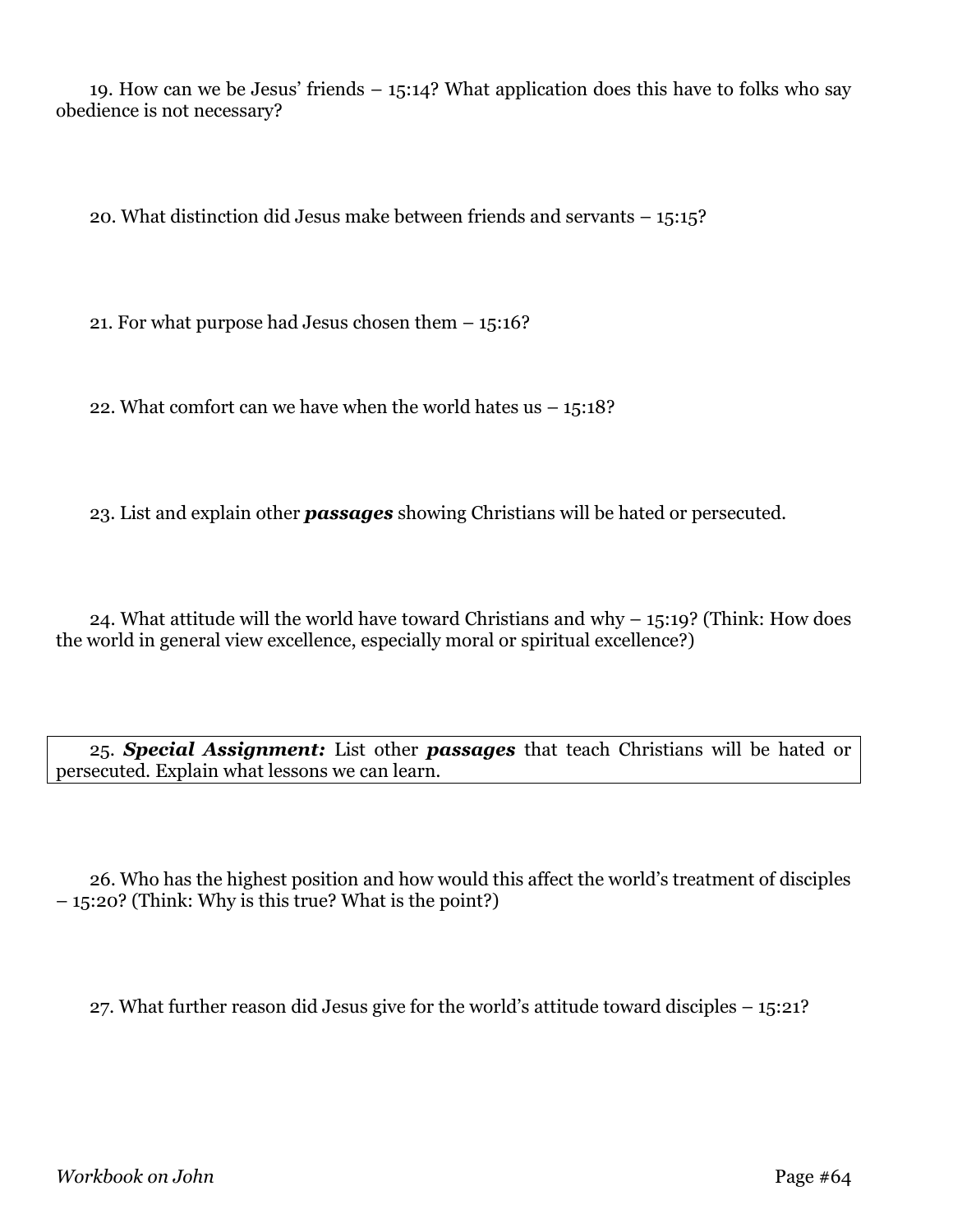28. Explain 15:22-24 in your own words. (Think: In what sense is it true the world would not have sin if Jesus had not come? What "sin" is this?)

29. Why are people guilty of hating the Father if they hate Jesus?

30. What Old Testament passage did this fulfill and where is it found – 15:25?

31. What promise is repeated in 15:26, and where else have we read of this promise?

32. What would the Comforter do? (Think: How did He do this?)

33. What would the apostles also do – 15:27?

34. List other *passages* showing that the apostles did do this work.

35. Explain how v27 proves these promises (especially the coming of the Holy Spirit) are addressed to apostles, not to people in general.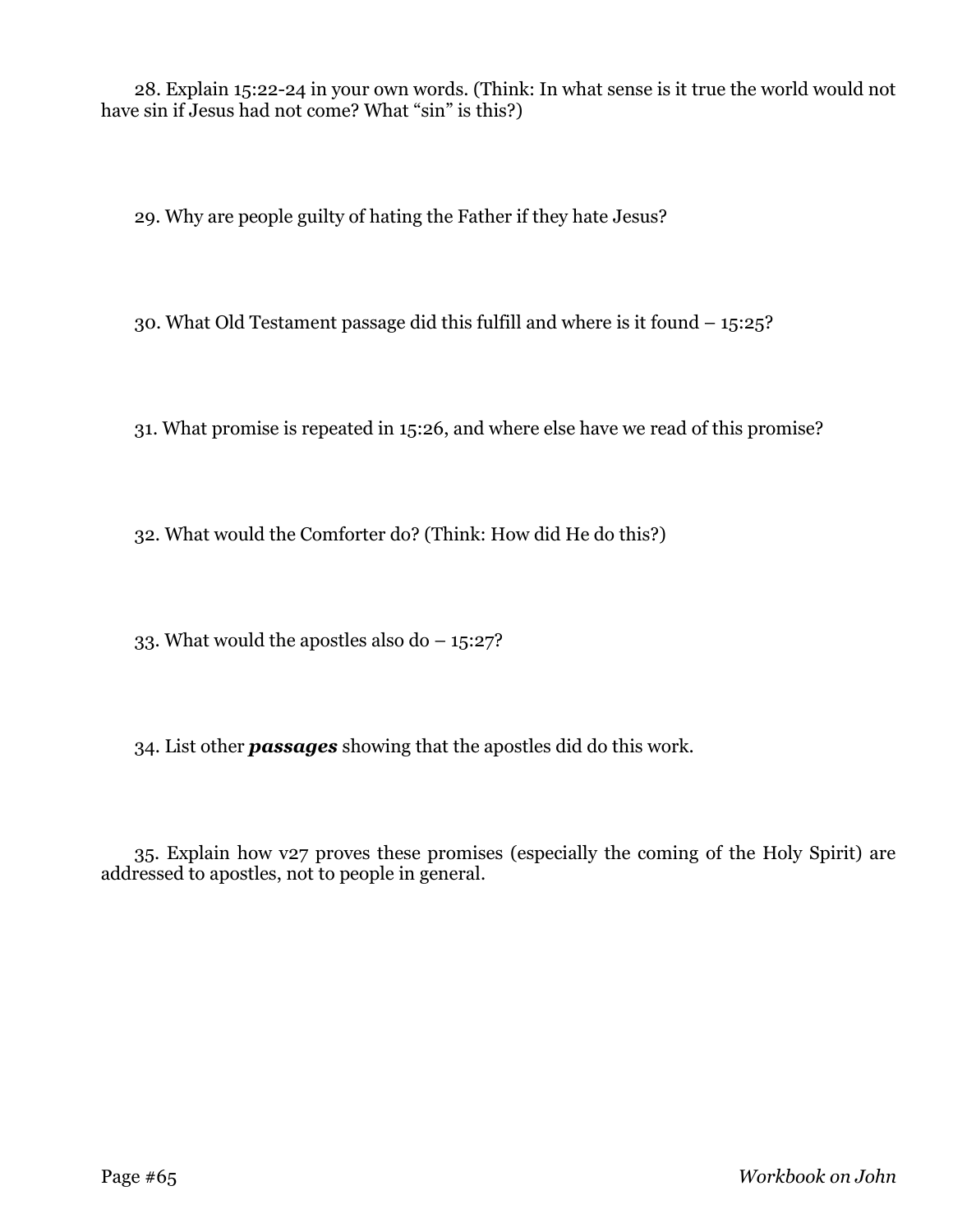Please read John 16 and answer the following questions:

1. Why had Jesus said these things (16:1), and how would the things He said achieve this purpose?

2. How would disciples be treated, and what would the people who so acted think about it – 16:2? (Think: Can you think of examples of this? Why would people think this way?)

3. What is the real reason people act this way – 16:3?

4. How would Jesus' statements help the disciples in the future – 16:4?

5. Why had Jesus not said these things from the beginning? (Think: What is the point? Why did they not need to be told these things while He was here?)

6. How would the disciples be affected by what He was telling them – 16:4-6?

7. How would it benefit the disciples for Jesus to leave – 16:7?

8. What would the Comforter do? In what three areas would He do so – 16:8?

9. *Define* "convict."

10. Explain the sense in which the Holy Spirit would convict the world in each of the three ways listed – 16:9-11.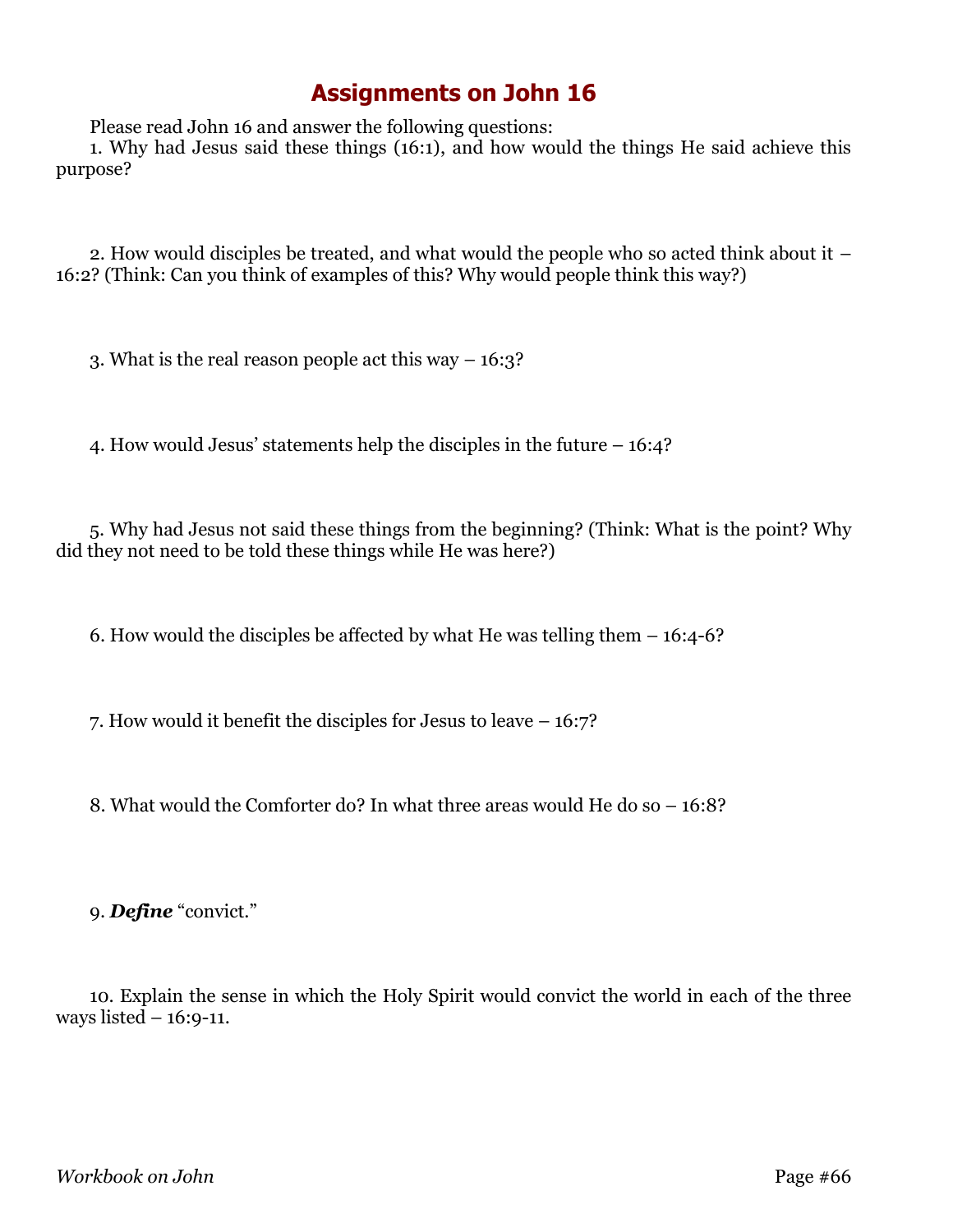11. Why did Jesus withhold information from the apostles? When would they receive it – 16:12? (Think: What changes would occur so they could receive the information later?)

12. What would the Spirit do for the apostles – 16:13?

13. *Case Study:* Some people claim to have received modern-day revelations. How much truth did Jesus promise the apostles would receive? What application does this have to those who claim modern revelations?

14. What would the Spirit do for Jesus – 16:14?

15. What belonged to Jesus (16:15), and what does this prove about His nature?

16. Explain Jesus' prediction in 16:16.

17. What did the disciples think about this prediction – 16:17-19?

18. What effect did Jesus say this event would have on the apostles – 16:20? (Think: How would this happen?)

19. Explain the illustration Jesus used in 16:21.

20. What application did He make of the illustration – 16:22?

21. What promise is repeated in 16:23,24? Where else is this promised?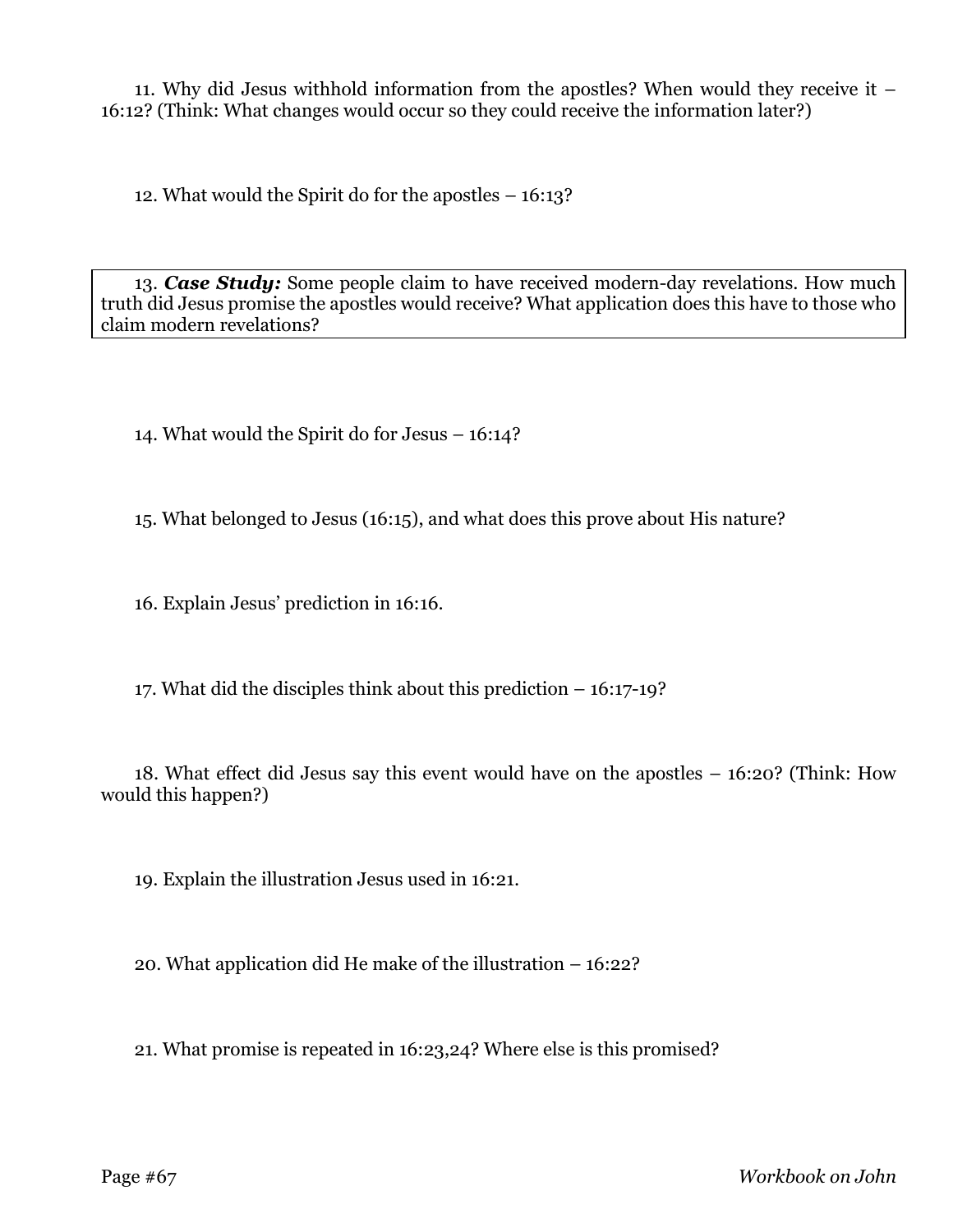22. What benefit would the apostles receive from this promise?

23. How did Jesus describe the teaching He had given them, and what change would occur – 16:25,26? (Think: In what sense was this true?)

24. Why did the Father love the disciples – 16:27?

25. From where had Jesus come? Where would He go – 16:28? (Think: Jesus had repeatedly said He would go away. How does this help you understand where He was going?)

26. What did the disciples claim then – 16:29? (Think: Why would they say this after Jesus said what He did in v25?)

27. What claims did they make for Jesus in 16:30?

28. *Application:* Would Jesus have allowed these statements if He was "just a good man"? What does this prove about Jesus' nature?

29. What did Jesus predict would happen to them – 16:32? (Think: How was this fulfilled?)

30. Why would Jesus not be alone? (Think: How does this answer the idea that the Father and Son are the same individual?)

31. Why had Jesus said these things, and how does this differ from the way the world is – 16:33?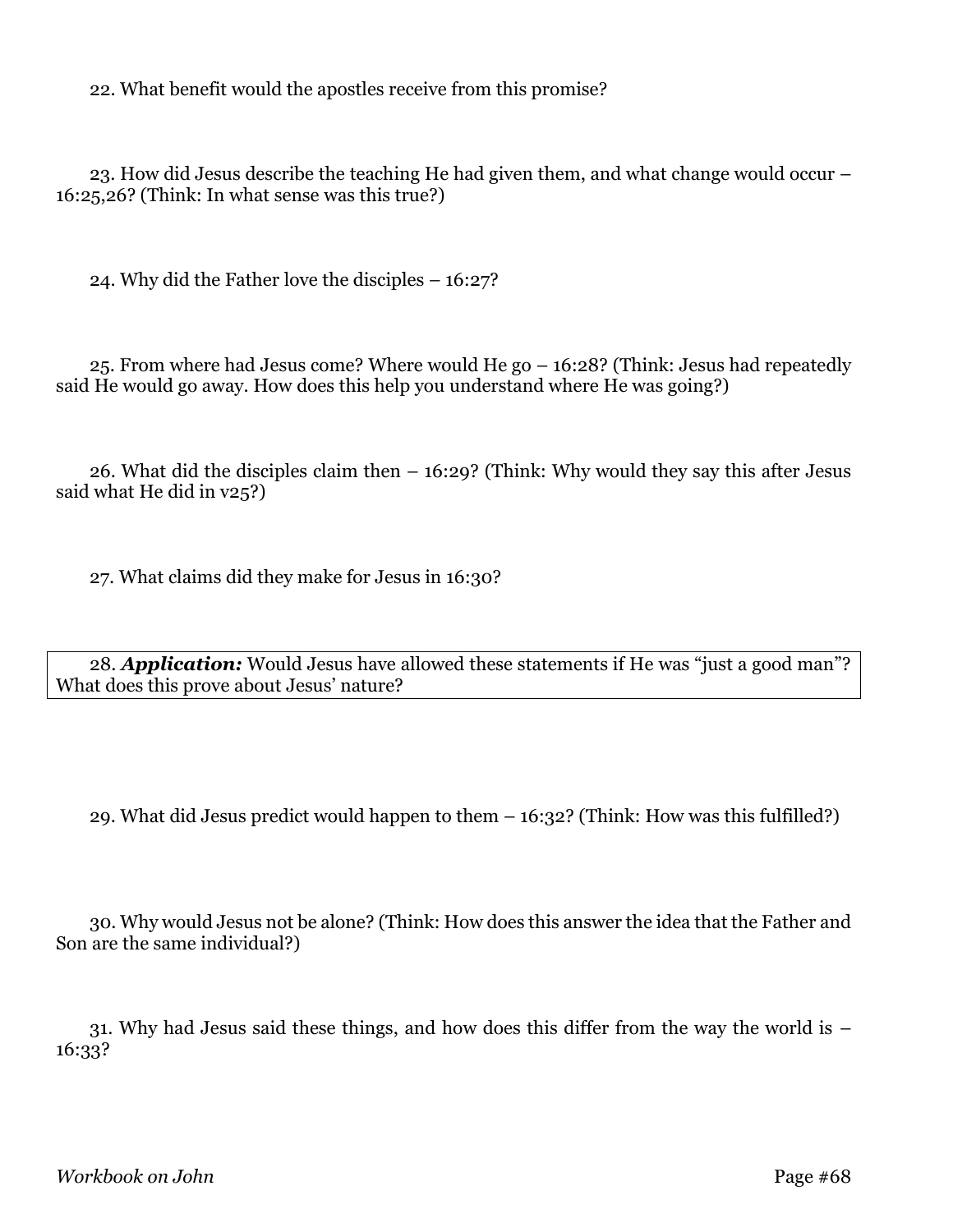Please read John 17 and answer the following questions:

1. What did Jesus ask the Father to do and what would He do for the Father – 17:1? (Think: What "hour" had come?)

2. Over what did Jesus have authority, and what could He give – 17:2?

3. How did Jesus describe eternal life – 17:3? (Think: How is the word "know" used here? See cross-references.)

4. What did Jesus do on earth, and how did He do it  $-17:4$ ? (Think: In what sense was this true? Was Jesus' main purpose accomplished yet?)

5. How did Jesus describe the glory He would receive – 17:5?

6. *Special Assignment:* What does this glory demonstrate about Jesus' nature?

7. What people are described in 17:6, and what did Jesus do for them?

8. What did these people come to know – 17:7?

9. What did Jesus do with the message of the Father, and what did the people believe as a result  $-17:8?$ 

10. For whom was Jesus praying and for whom was He not praying – 17:9?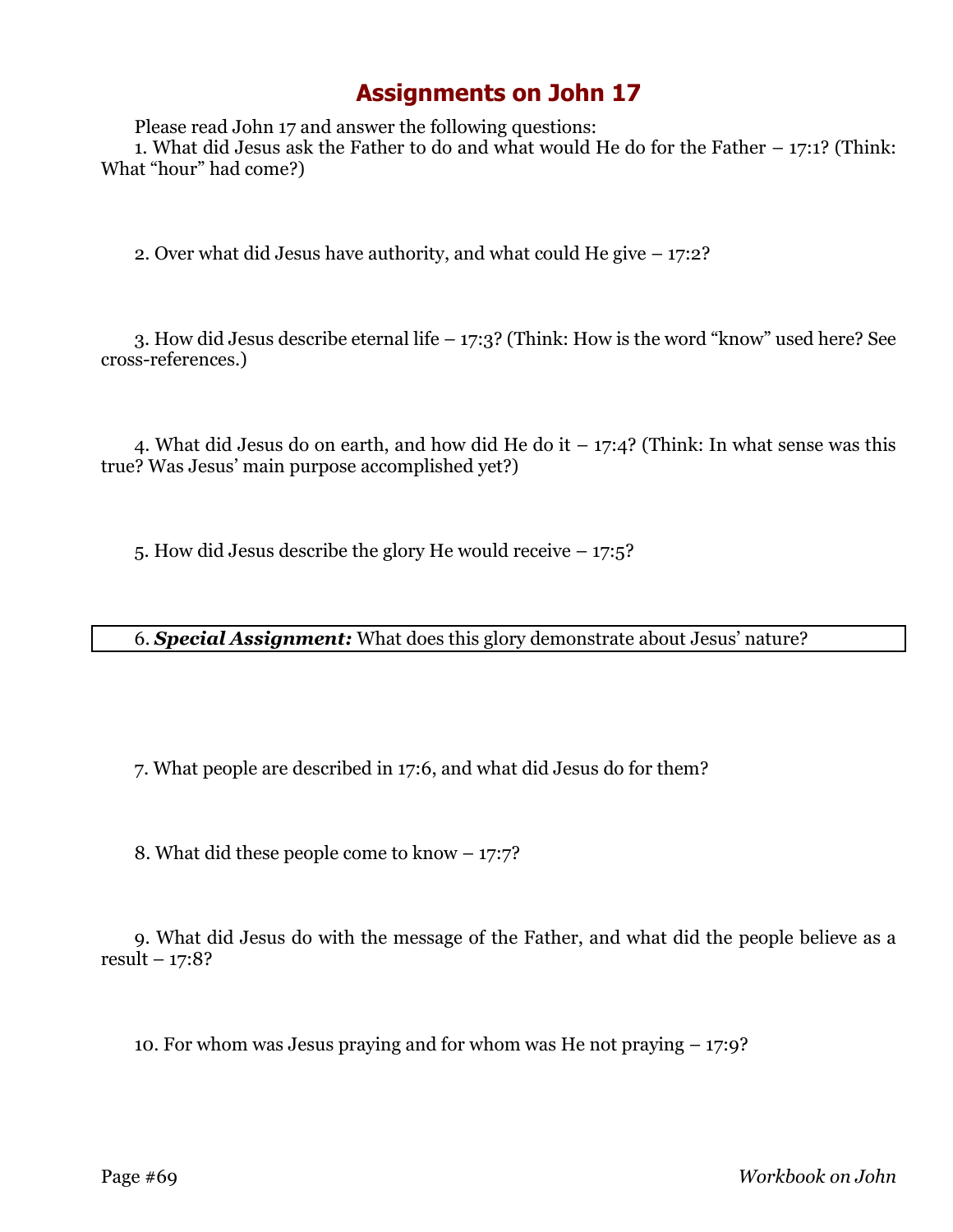11. What did Jesus mean by "the world," and what had He earlier taught the disciples about how the world would treat them?

12. What did Jesus claim in 17:10, and where else had He claimed this?

13. In what sense were disciples in the world but Jesus was not in the world (17:11; cf. v4)?

14. What did Jesus pray the Father would do for the apostles in 17:11? In what sense is the word "keep" used here (cf. vv 12,15?)?

15. What had Jesus done for the apostles – 17:12? Who is the son of perdition? (Think: What promise or assurance should Christians find in what Jesus said He did?)

16. Why did Jesus teach what He taught – 17:13? Where else had He stated this?

17. How did the world treat the apostles (17:14), why was this so, and where else had Jesus stated this?

18. What did Jesus pray for the disciples and what did He not pray – 17:15?

19. *Application:* In what sense are Christians in the world but not of the world? What can we learn?

20. *Define* "sanctify" (17:17-19) and list 2 other places where it is used.

21. Explain the connection between sanctification and truth.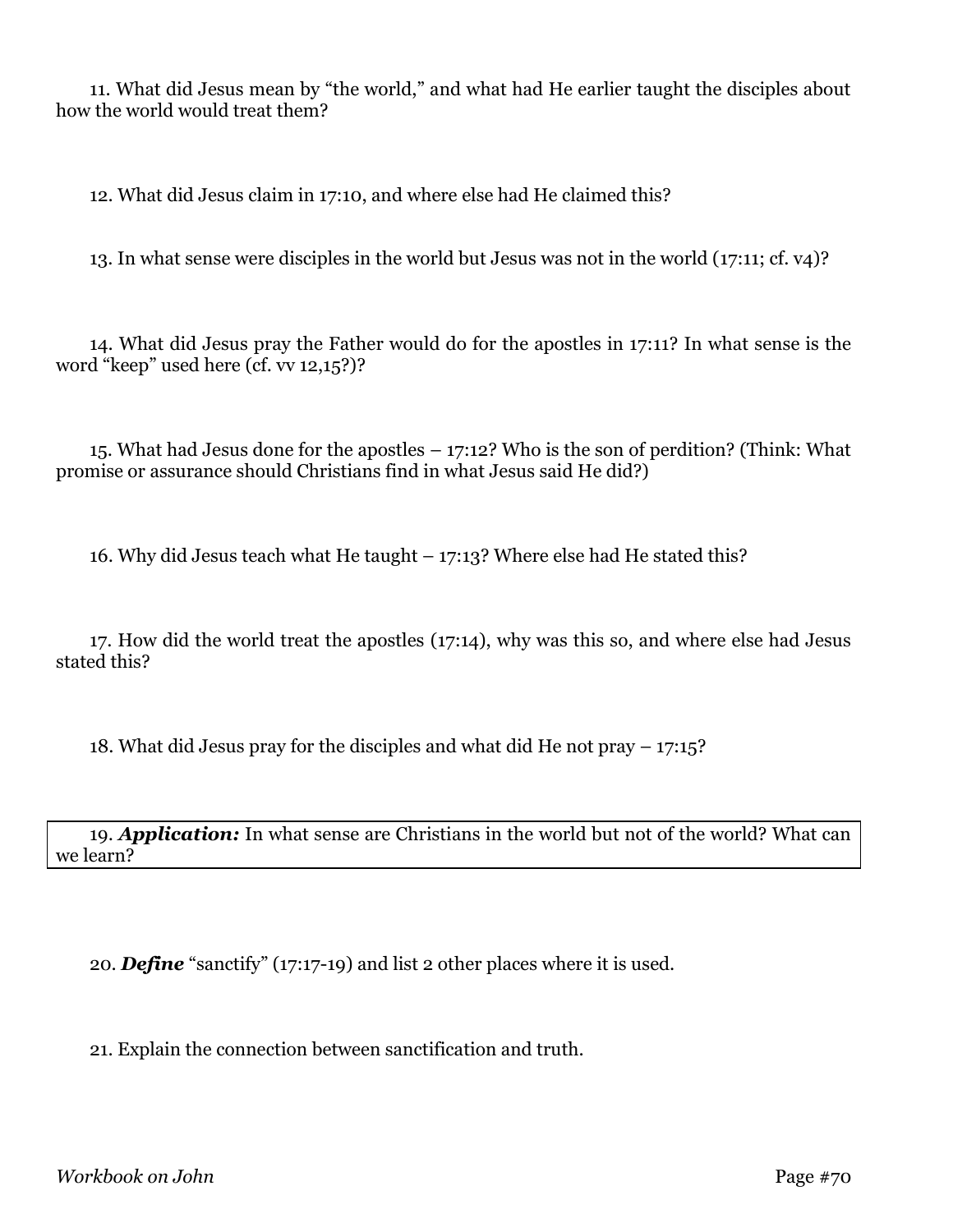22. List other *passages* showing the truthfulness of God's word, and explain the significance of this to Christians.

23. For whom was Jesus praying – 17:20?

24. Explain the connection between faith and the word.

25. *Special Assignment:* Explain the sense in which Jesus and His Father are "one." According to 17:20-23, are they the same individual?

26. According to 17:20-23, what does it mean for people to be "in" one another? (Think: How does this help us understand other teachings such as the indwelling of the Holy Spirit?)

27. List other *passages* about unity or division, and explain the consequences for denominational division.

28. How can the world benefit from unity among Christians?

29. What blessing did Jesus give the disciples – 17:22?

30. What blessing did Jesus request for the disciples in 17:24?

31. What did Jesus know that the world did not know – 17:25? What did His disciples know? (Think: How does this relate to v3)?

32. What work had Jesus accomplished and why – 17:26?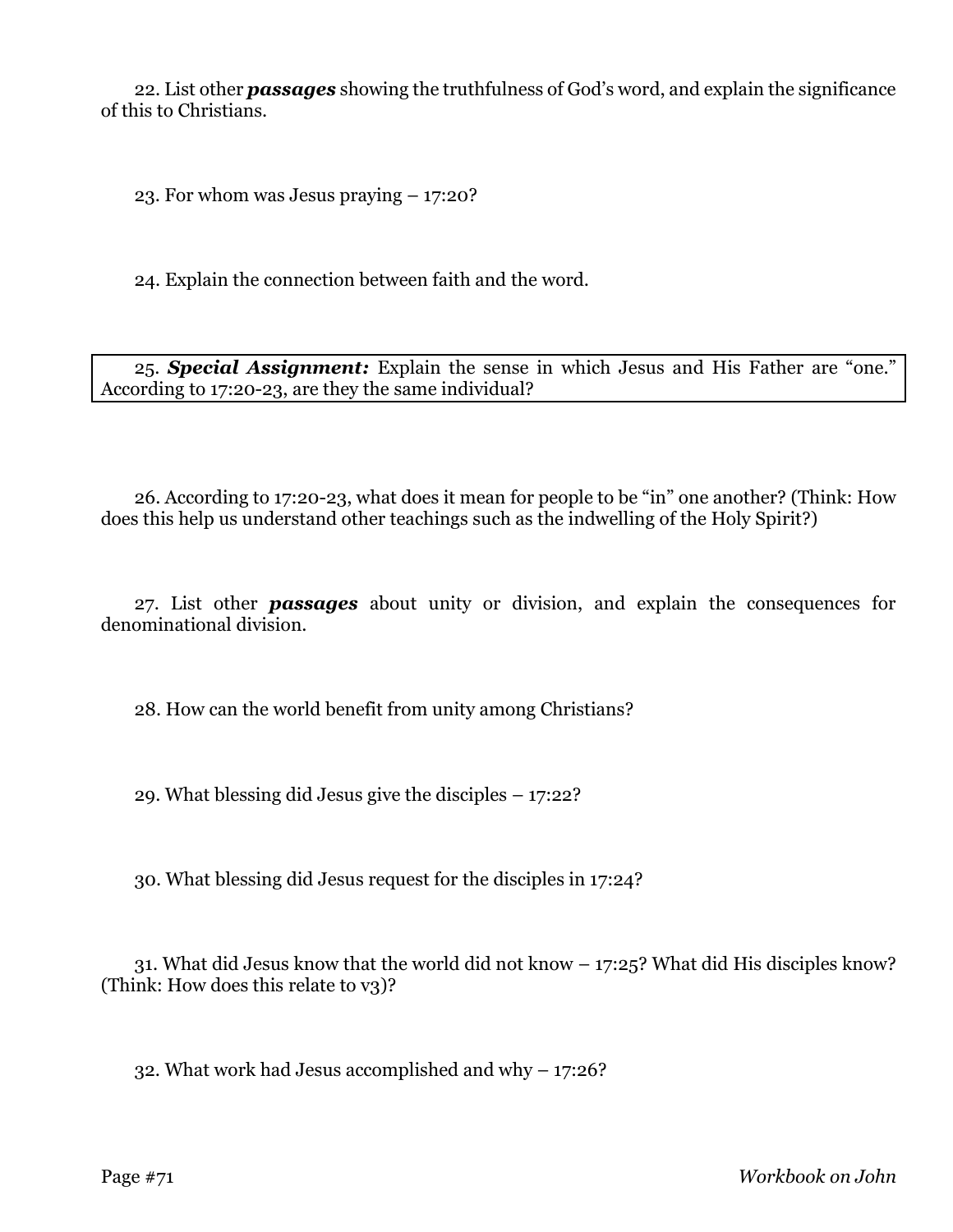Please read John 18 and answer the following questions: 1. Where did Jesus take His disciples – 18:1 (locate on a *map*)?

2. Who else went there (18:2,3), and how did they know to go there?

3. *Special Assignment:* What do other accounts reveal about Judas' involvement? What does this show about Judas?

4. What question did Jesus ask them and what answer did they give – 18:4,5? (Think: Why would Jesus ask this?

5. How did Jesus identify Himself to them and how did they react – 18:6? (Think: Why would they react this way?)

6. What question did Jesus ask again and what request did He make – 18:7,8?

7. Why did Jesus make this request, and what prediction did it fulfill – 18:9?

8. What did Peter do to protect Jesus – 18:10? (Think: Why would he have done this? In what ways was he right or wrong?)

9. *Special Assignment:* Check other accounts and tell what Jesus did to the man whom Peter struck. What can we learn?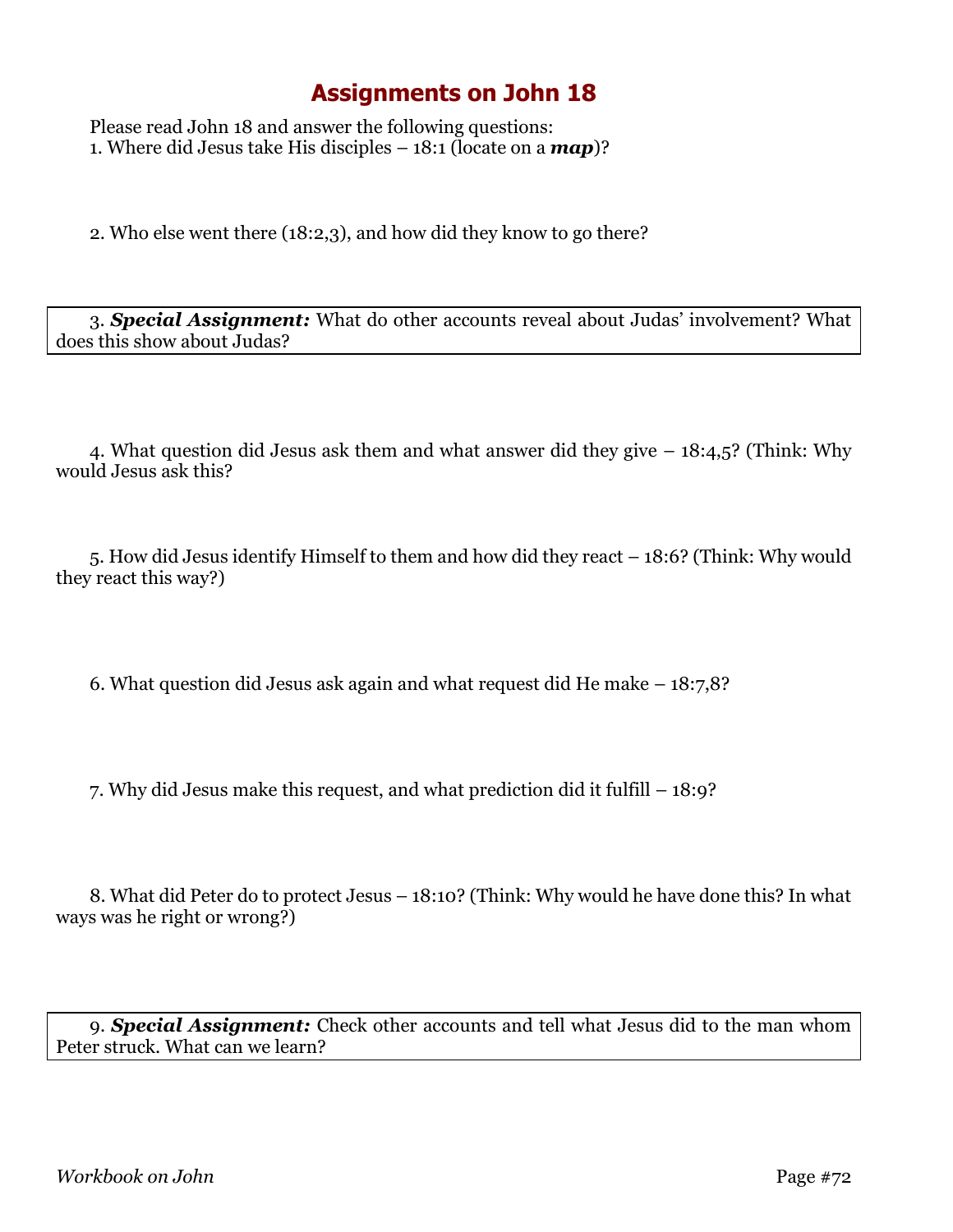10. What did Jesus say to Peter and why – 18:11?

11. What did the Jews do to Jesus and where did they take Him – 18:12-14?

12. Who were Annas and Caiaphas?

13. Who followed Jesus and how did they get into the courtyard of the high priest – 18:15?

14. What accusation was made against Peter and how did he respond – 18:16,17?

15. What prediction did this fulfill, and where else can we read about this event?

16. Where was Peter standing and what was he doing there – 18:18?

17. What did the high priest ask Jesus, and how did Jesus respond – 18:19-21? (Think: What point was Jesus making?)

18. What did one of the officers do to Jesus – 18:22?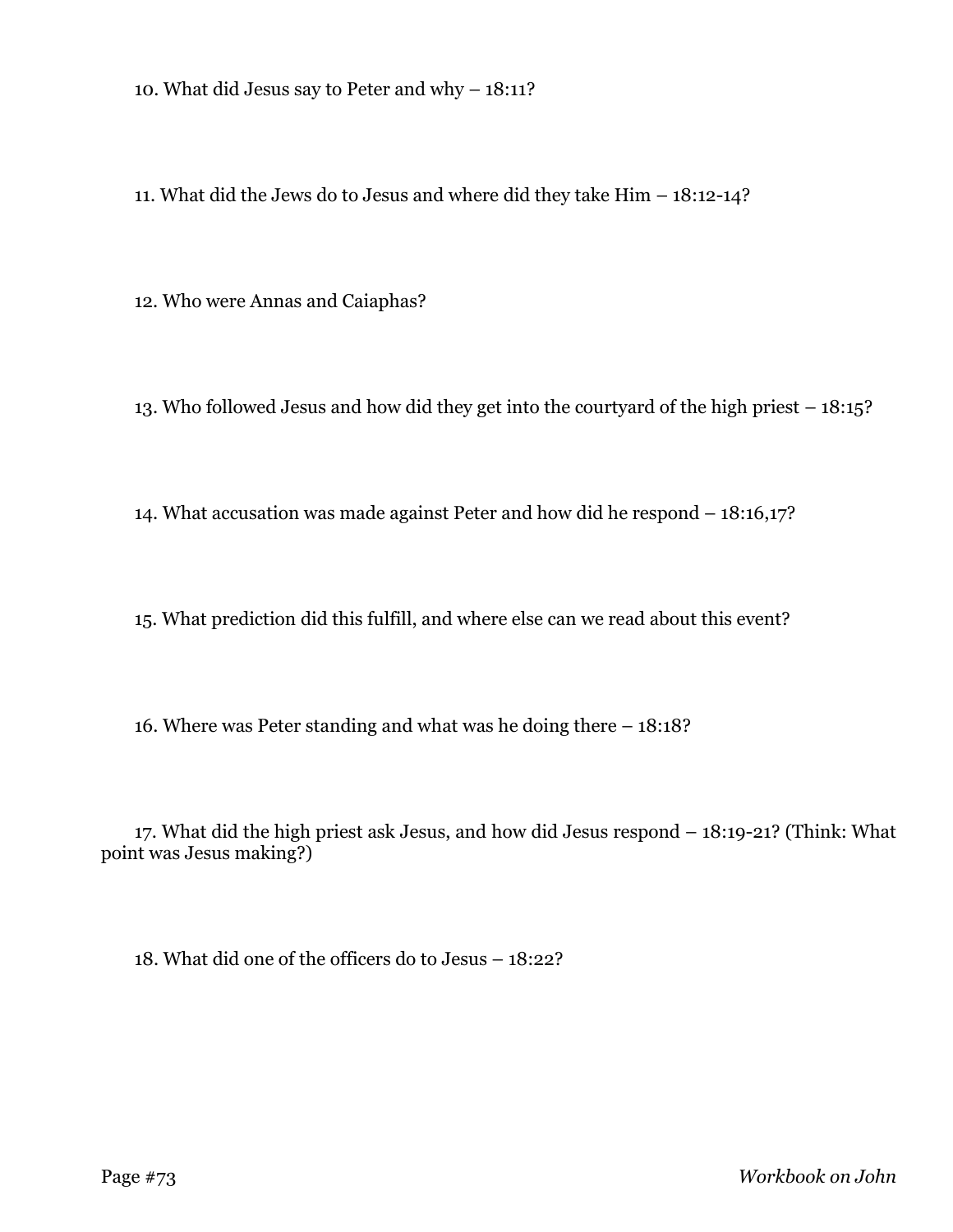19. What did Jesus say in response – 18:23? (Think: Again, what was His point and what lesson can we learn?)

20. Where was Jesus sent next – 18:24?

21. *Special Assignment:* Study other accounts and describe what happened to Jesus in this trial.

22. Describe Peter's second denial – 18:25.

23. Describe Peter's third denial – 18:26,27. (Think: Why would Peter deny Jesus like this? According to other accounts, how did he feel afterward?)

24. Where was Jesus taken in the morning? Why did the Jews not go in – 18:28?

25. Who was Pilate (see other accounts), and what question did he ask – 18:29?

26. What was the point of the Jews' claim in 18:30? (Think: What was wrong with their "reasoning"?)

27. What did Pilate tell the Jews to do and what objection did they raise – 18:31? (Think: What did this have to do with the manner of Jesus' death  $-$  v32?)

*Workbook on John* Page #74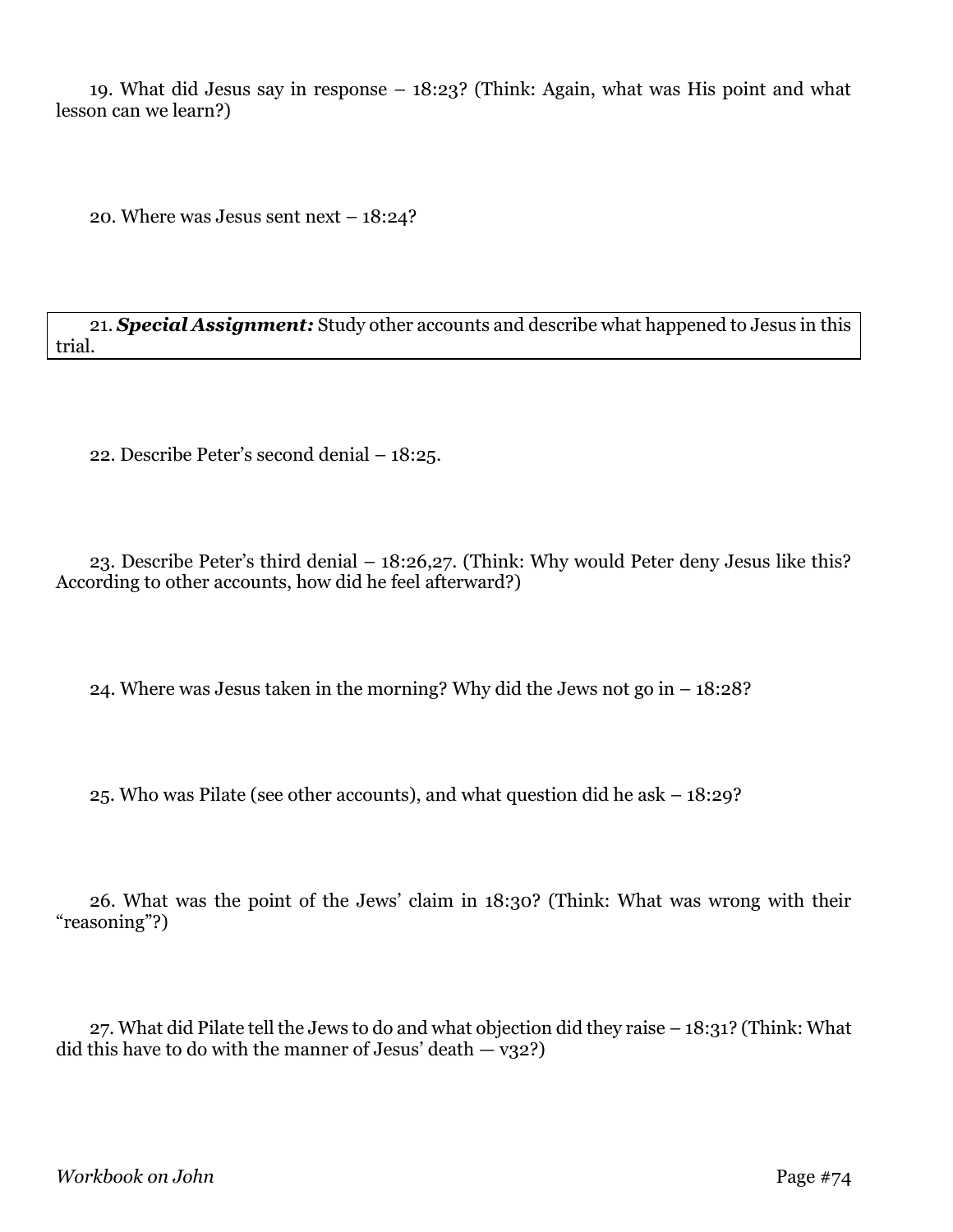28. What did Pilate ask Jesus – 18:33? (Think: Why would this concern Pilate?)

29. How did Jesus answer (18:34), and what was Pilate's response (v35)?

30. Who told Pilate that Jesus claimed to be a king (see cross-references)?

31. How did Jesus describe His kingdom, and what evidence did He offer to substantiate it – 18:36?

32. *Case Study:* Jews and Premillennialists claim that Jesus came to earth intending to establish an earthly kingdom. What does v36 show about this idea?

33. List *passages* showing Jesus' kingdom now exists and He is now king.

34. Why had Jesus come to earth – 18:37? Did Jesus affirm or deny He was a king?

35. What verdict did Pilate reach about Jesus – 18:38?

36. What offer did he make to the Jews, and what choice did they make – 18:39,40? (Think: Who was Barabbas, and what does this show about the Jews?)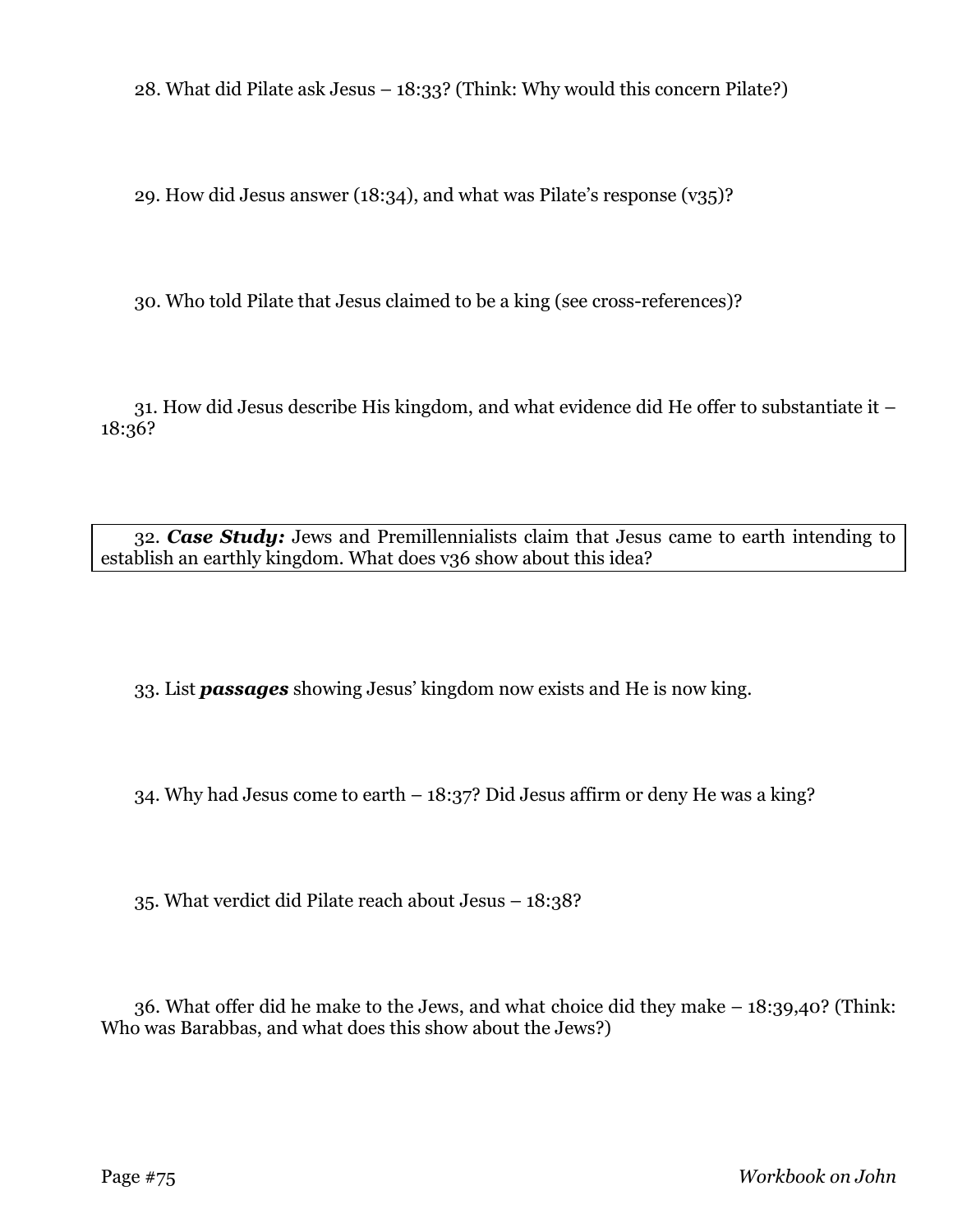## **Assignments on John 19**

Please read John 19 and answer the following questions: 1. Define "scourging" – 19:1. (Think: Describe what it was like – check dictionaries).

2. Describe the mockery Jesus received from the soldiers – 19:2,3. (Think: What was the purpose of this treatment?)

3. What verdict did Pilate repeat regarding Jesus in 19:4? List other places where Pilate said this about Jesus.

4. What did people say when they saw Jesus? What did Pilate tell them to do – 19:5,6?

5. What did the Jews say then that made Pilate afraid – 19:7,8? (Think: Why would this statement bother Pilate?

6. What power did Pilate claim to have over Jesus – 19:9,10?

7. What did Jesus say about Pilate's power over Him – 19:11? (Think: What did Jesus mean by this and by His statement about who had "greater sin"?)

8. What did the Jews say about Pilate's duty to Caesar? What was their point – 19:12?

9. Where did Pilate bring Jesus next, and when did this happen – 19:13,14?

10. What commitment did the Jews make that finally led Pilate to crucify Jesus – 19:15? (Think: In what way was this statement hypocritical?)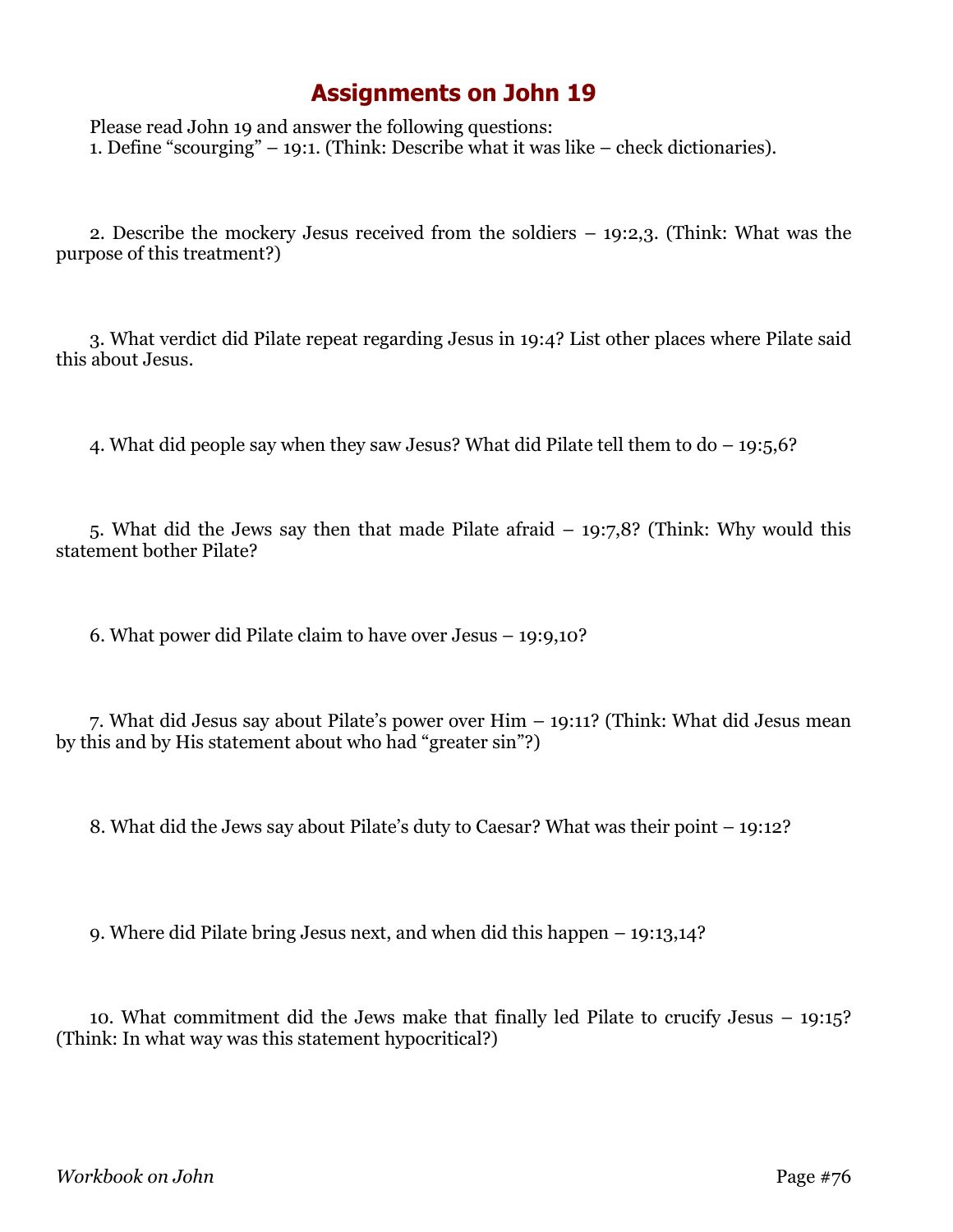11. How did Pilate's verdict (v4) compare to the sentence he gave – 19:16?

12. Describe crucifixion (study cross-references, dictionaries, etc.)

13. Where was Jesus crucified and who was crucified with Him – 19:17,18? (Think: What kind of men were these and what does that tell you about crucifixion — see other accounts?)

14. What title did Pilate write above Jesus, and in what languages – 19:19,20?

15. What did the Jews think of this and how did Pilate respond – 19:21,22? (Think: why would this bother the Jews?)

16. Describe what happened to Jesus' clothing. What Scripture did this fulfill – 19:23,24?

17. Who was present at the cross, and what did Jesus say to them – 19:25-27?

18. What happened as a result and what lessons can we learn?

19. Give and explain other *Scriptures* about care for elderly parents.

20. What did Jesus say next, and what happened as a result – 19:28,29? (Think: What does this tell us about Jesus' nature?)

21. What was Jesus' last statement before He died – 19:30? (Think: What did He mean by this?)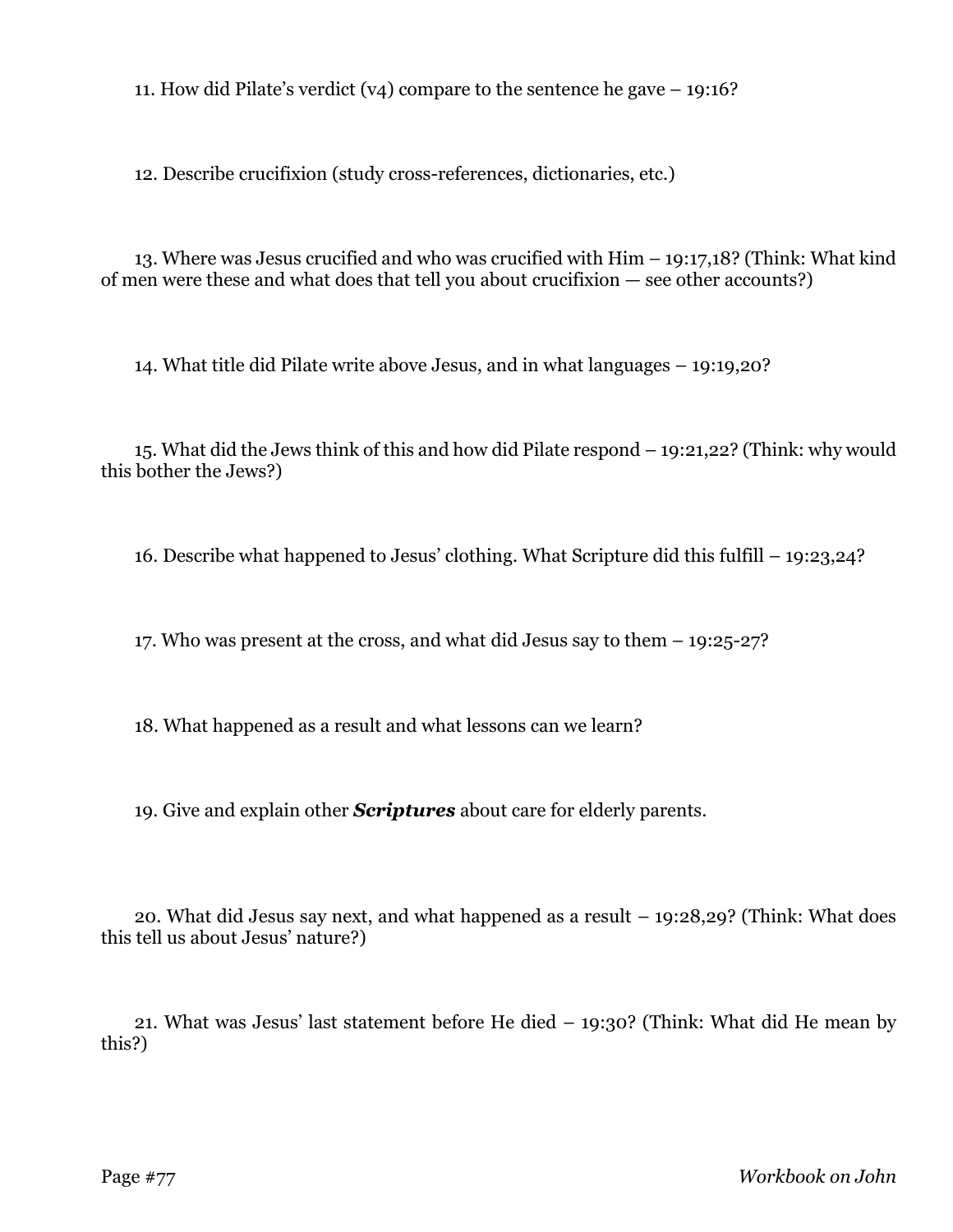22. What did the Jews want done to the men being crucified and why  $-$  19:31?

23. Why was this not done to Jesus – 19:32,33?

24. What was done to Him instead – 19:34?

25. What prophecies did this fulfill, and where are they found – 19:36,37?

26. What assurance does John give of the accuracy of his account – 19:35?

27. *Case Study:* Some people claim Jesus never really died but just fainted on the cross then awoke in the tomb. How is that claim disproved by this account?

28. What request was made of Pilate in 19:38 and who made it?

29. What do we know about this man (see also cross-references)?

30. Who helped him prepare the body for burial (19:39), and what else do we know about this man?

31. Describe the preparation of the body – 19:40.

32. Describe the tomb – 19:41,42 (see also other passages). (Think: How does this information help confirm the resurrection?)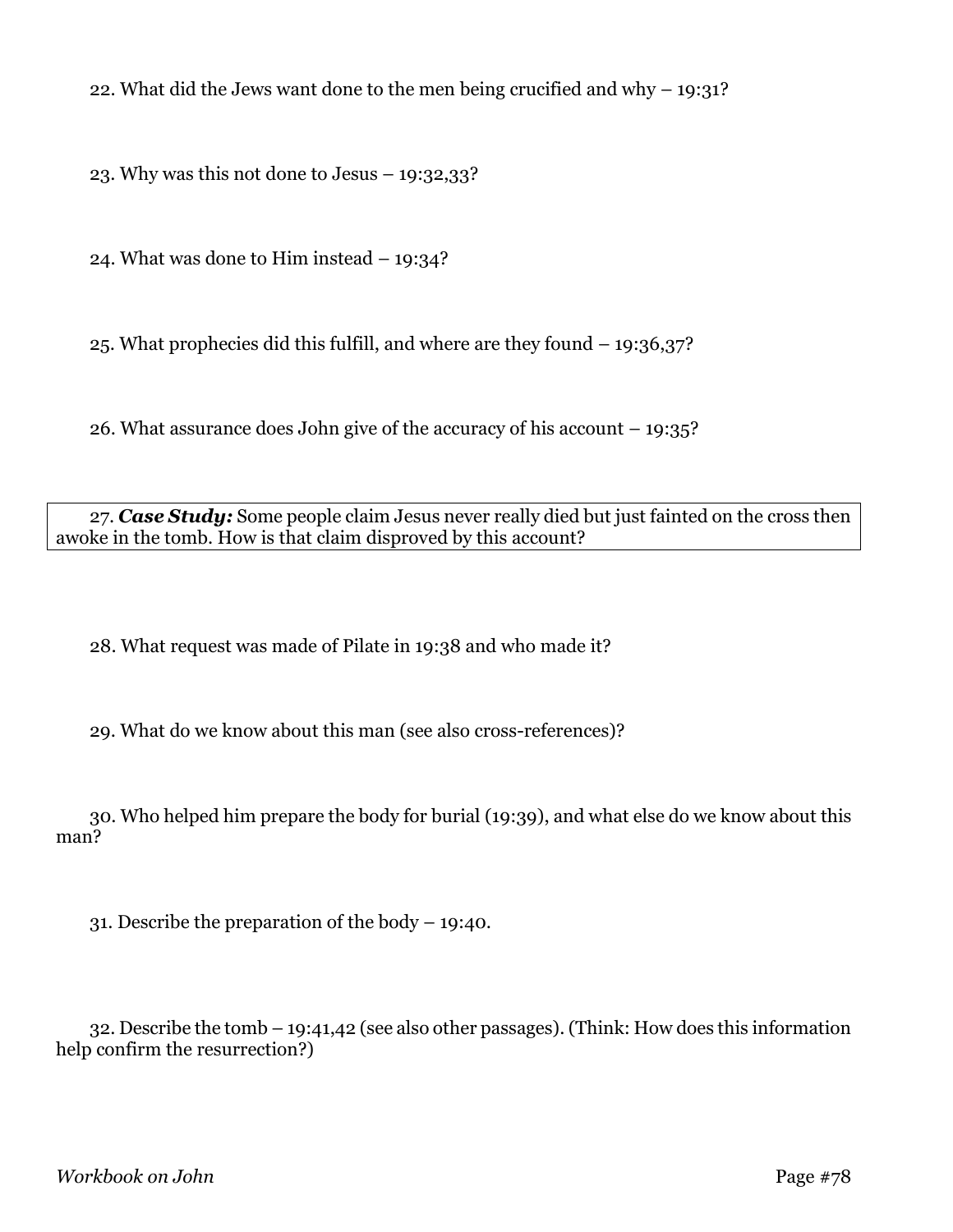## **Assignments on John 20**

Please read John 20 and answer the following questions:

1. Who came to the tomb (20:1), and when did she come? According to other accounts, who also came and why did they come?

2. *Special Assignment:* Discuss the significance of the first day of the week, naming at least three things that happened on that day.

3. To whom did Mary first report what she had seen, and what did she say – 20:2?

4. What did these disciples do? Who arrived first – 20:3,4?

5. What was done by the disciple who arrived first, and what did he see – 20:5?

6. What did Peter do when he arrived – 20:6? (Think: How was this typical of Peter?)

7. Describe what they saw in the tomb – 20:7,8. (Think: In what way does this indicate Jesus was alive again, rather than the body being moved by other people?)

8. *Application:* What connection does the author of the book have to this event, and why is this important?

9. In what way were the disciples confused – 20:9? (Think: Why were they confused?)

10. Where did they go from there – 20:10?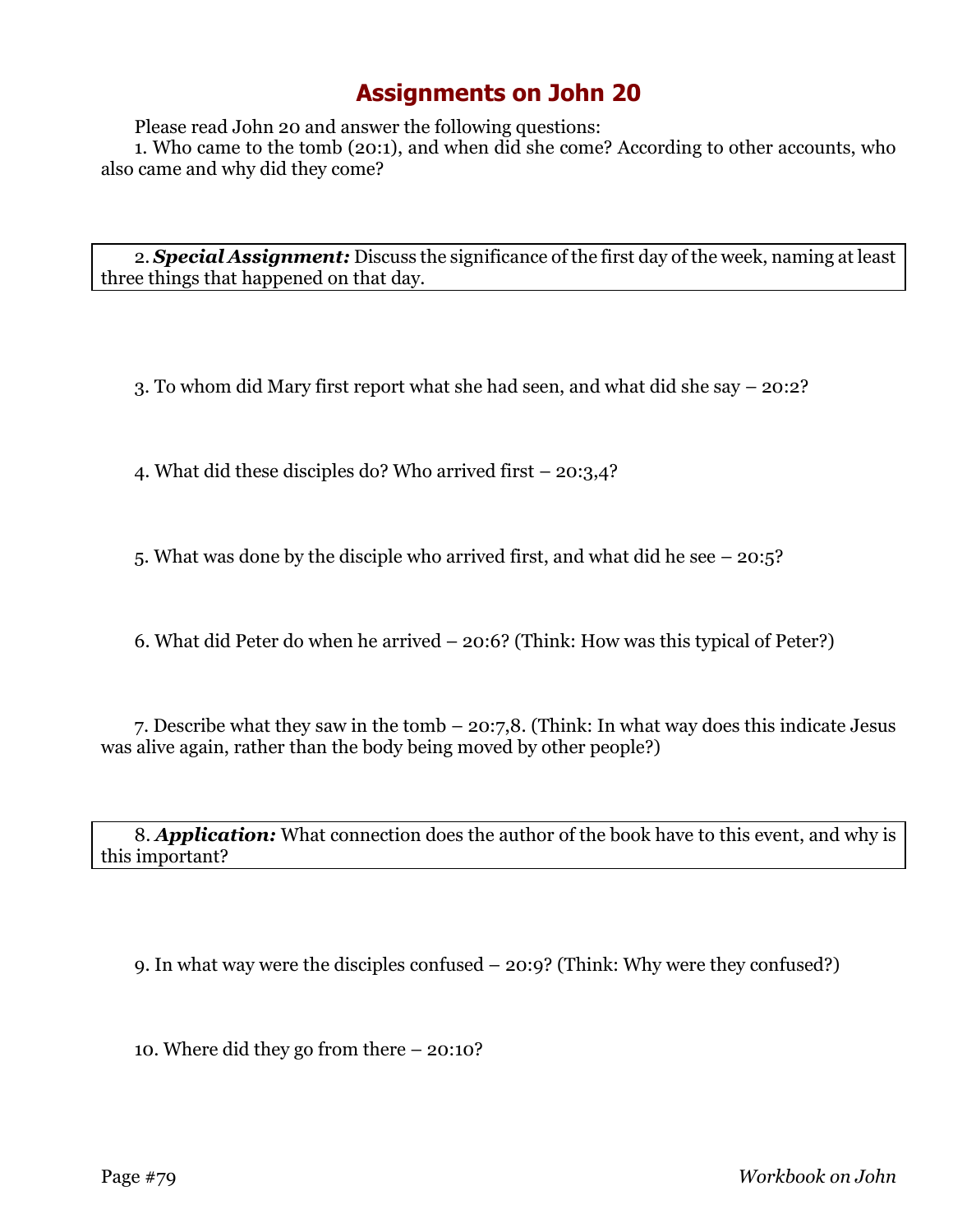11. What did Mary see in the tomb, and where were they – 20:11,12?

12. What question did they ask Mary, and how did she answer – 20:13?

13. Whom did she see next and what did He ask her – 20:14,15?

14. Who did she think it was, and what did she say? (Think: Why might she not have recognized Him?)

15. What did He say? How did she indicate that she recognized Him then – 20:16?

16. What did Jesus tell Mary not to do and why – 20:17? (Think: Explain this.)

17. What did He tell Mary to do, and what did she do – 20:17,18? (Think: What observations do you have about this first appearance of Jesus and about whom He appeared to?)

18. What happened that evening – 20:19? (Think: What day of the week was it?)

19. What did Jesus show them, and what was the significance of this – 20:20?

20. How did the disciples feel when they saw Jesus? What commission did He give – 20:20,21? (Think: If you were in their place, how would the appearances affect you?)

21. In 20:22,23 what did Jesus say they would receive? What could they do then?

22. When did they receive the Holy Spirit? Check cross-references and give proof.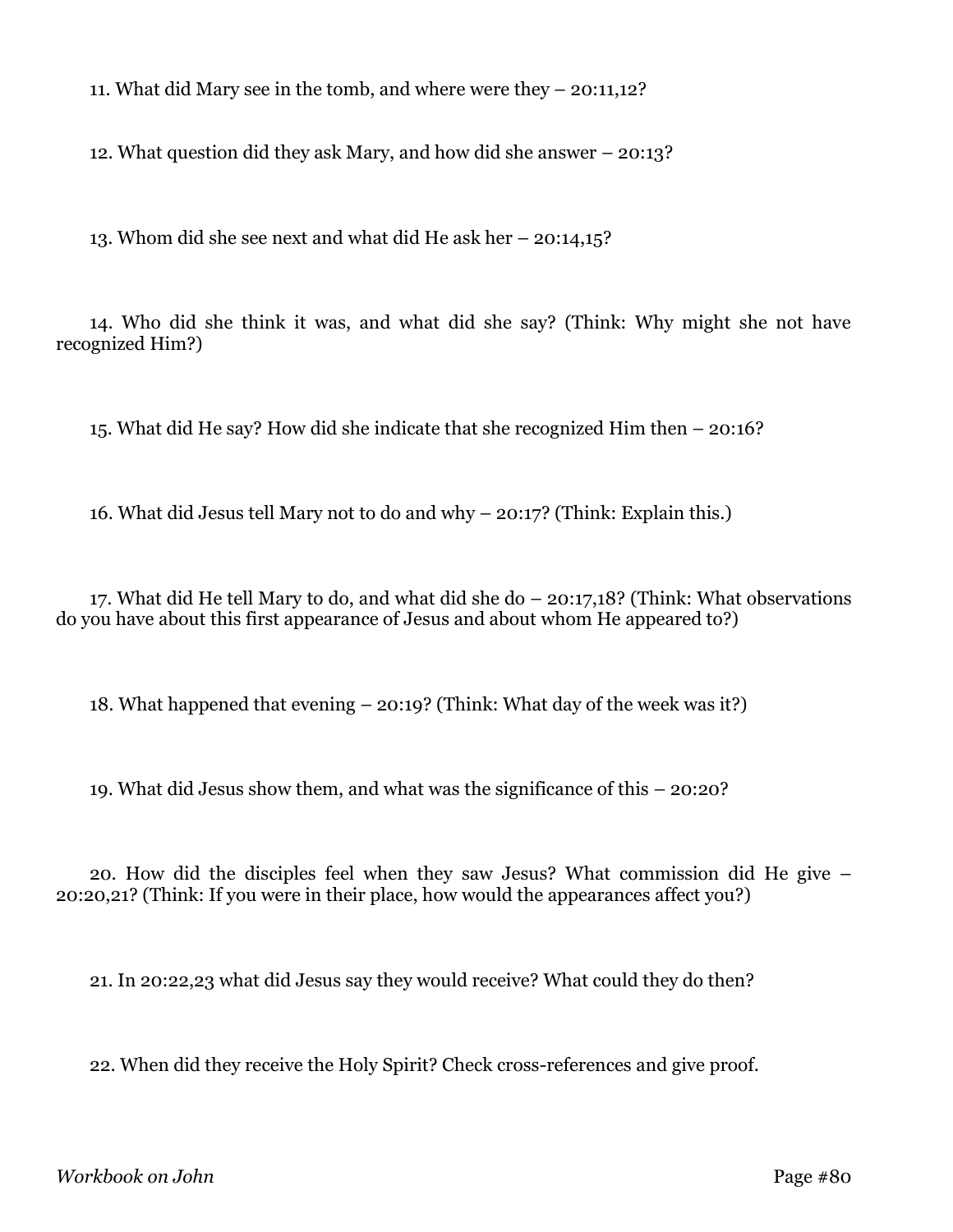23. Study other verses (Mark 16:15,16; Acts 1:8) and explain how men's sins are retained or forgiven. (Think: What did this have to do with the Holy Spirit and with the apostles?)

24. *Case Study:* Roman Catholicism uses this passage to claim that their priests have the power to directly forgive other men's sins. Study other *passages* and discuss how you would reply (note Mark 2:7-12; Acts 8:22; 1 Timothy 2:5,6; etc.).

25. Who was absent when apostles first saw Jesus? What did he say – 20:24,25?

26. When/how did Jesus appear next – 20:26? (Think: What day of the week was it?)

27. What did He tell Thomas – 20:27? (Think: What can we learn about Jesus' crucifixion?)

28. How did Thomas respond – 20:28? (Think: What does this mean about Jesus' nature?)

29. What did Jesus say about other people believing as Thomas did – 20:29?

30. *Special Assignment:* List Bible examples in which men accepted honors that should be given only to God. If Jesus was not God, what should He have said to Thomas?

31. What was the purpose of Jesus' miracles – 20:30,31? (Think: How did the nature of Jesus' appearances after His resurrection help accomplish this purpose?)

32. Why did John write his record of Jesus' miracles?

33. What is the value of the written word? (Think: Do we need miracles now?)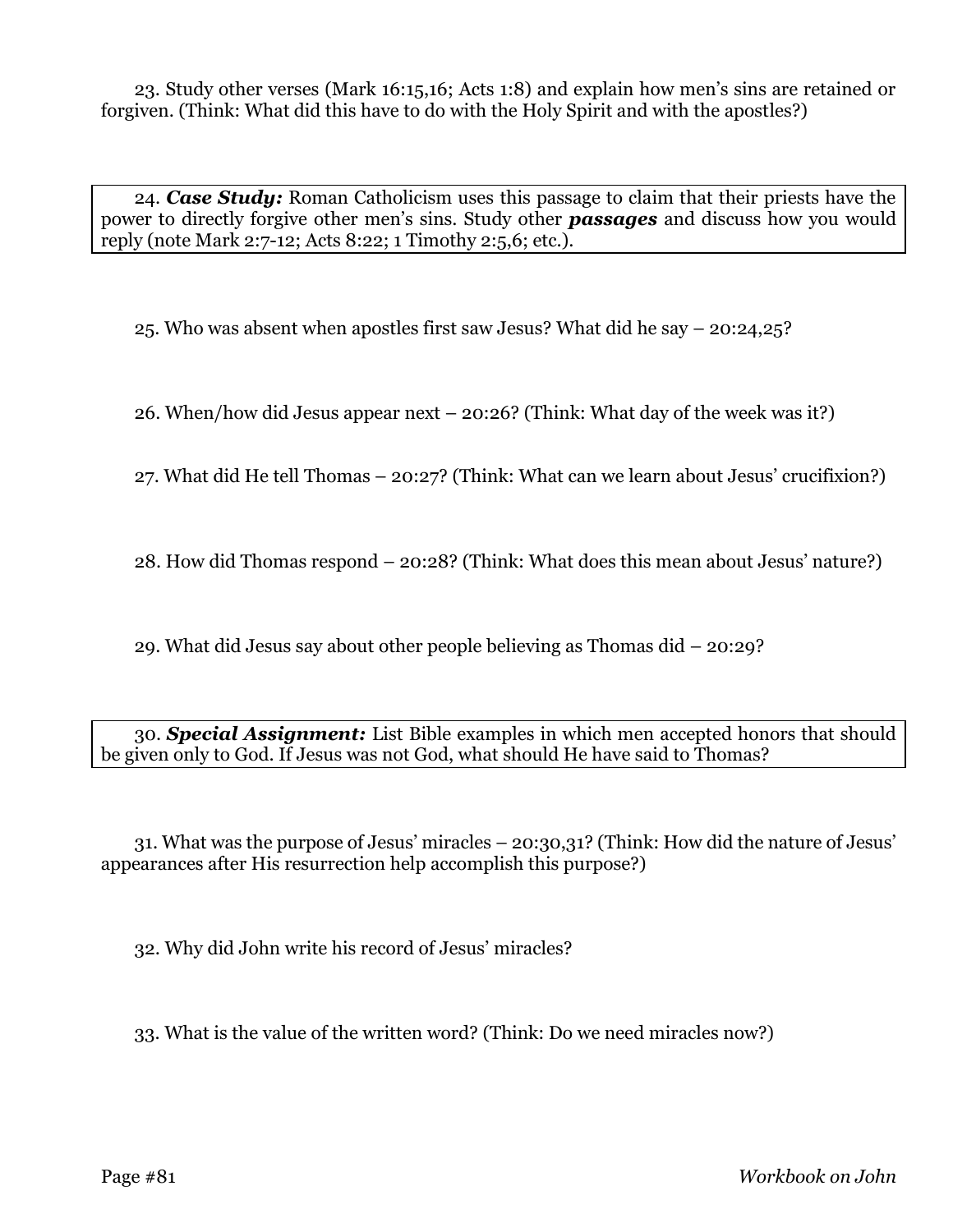## **Assignments on John 21**

Please read John 21 and answer the following questions:

1. Where did Jesus appear to the disciples next, and who was present – 21:1,2? (Think: What is a more common name for this sea?)

2. What were the disciples doing, and what success did they have – 21:3?

3. Who appeared to them, and what time was it  $-21:4$ ?

4. What did He tell them to do, and what happened – 21:5,6?

5. What similar event had happened previously, and where is it recorded? (Think: What connection is there between these events?)

6. Who recognized Jesus, and what did Peter do when he was told – 21:7? (Think: In what sense was he "naked" - KJV - and why would he do as he did?)

7. What did the other disciples do? Why did it take them longer to get to land – 21:8?

8. When they got to shore, what did they see Jesus had done – 21:9?

9. Describe the contents and condition of the net – 21:10,11.

10. What did Jesus tell the disciples to do, and why did they not ask who He was – 21:12?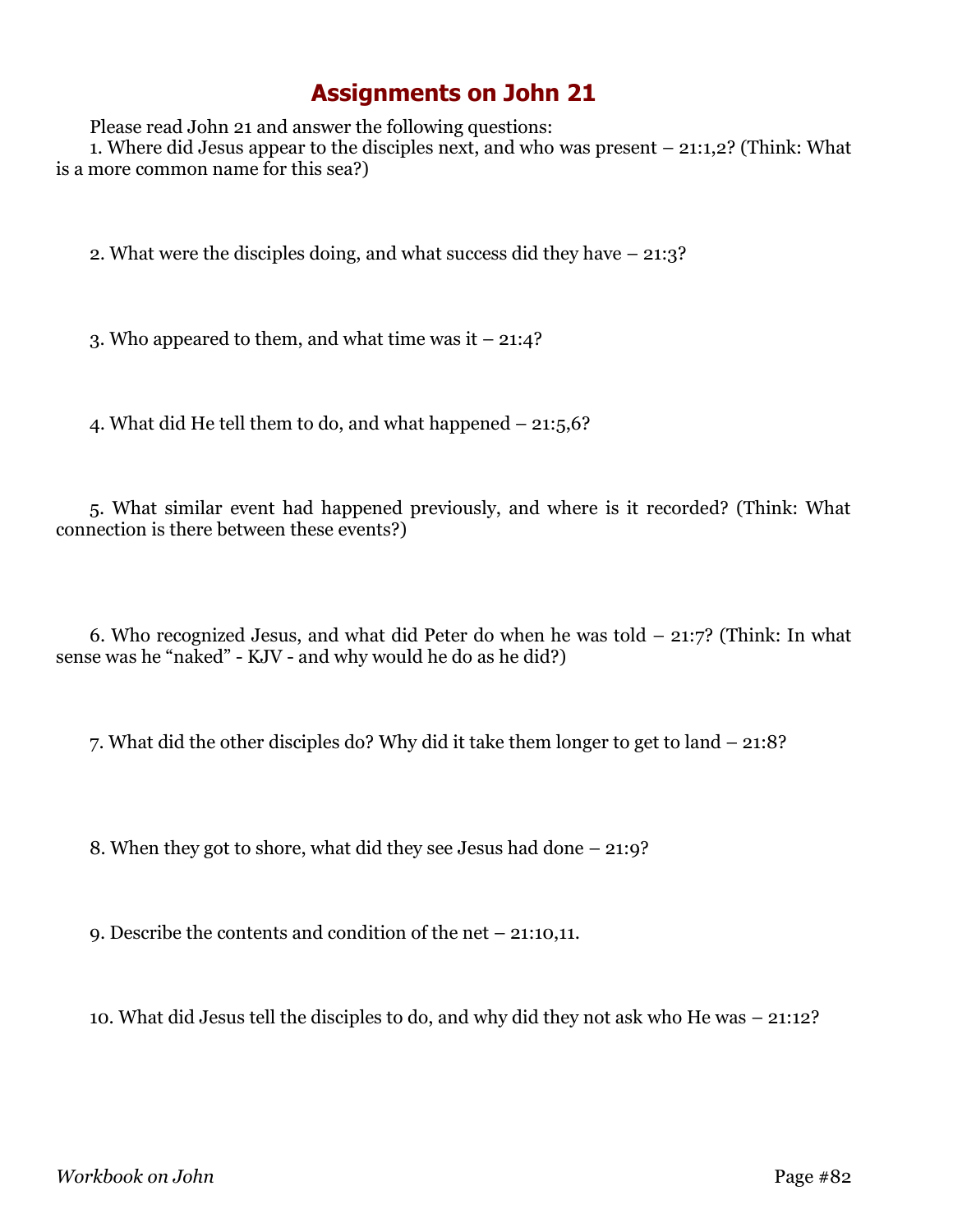11. What did Jesus ask Peter, and how did Peter answer – 21:15? (Think: Some translations show that Jesus and Peter used different words for "love." Explain the distinction.)

12. What did Jesus tell Peter to do – 21:16? (Think: What did this mean? Does it prove Peter was the first Pope as Catholicism claims?)

13. How many times was this exchange repeated – 21:15-17?

14. *Special Assignment:* Explain the significance of this exchange. Why would Jesus single out Peter for this discussion? Is there a connection to Peter's denials? If so, what? Was Jesus condemning Peter, exalting him, or restoring him to service?

15. What did Jesus predict about Peter's future. What was he talking about – 21:18,19?

16. What command did He give in 21:19, and how did it connect to the discussion in the context?

17. What other disciple did Peter ask about, and what question did he ask – 21:20,21?

18. What answer did Jesus give – 21:22? (Think: What might we learn from this?)

19. What rumor started from this, and in what way was it in error – 21:23? (Think: What can we learn from this?)

20. How does the author identify himself? What was his reason for writing – 21:24?

21 How did he describe Jesus' works in 21:25? (Think: What is the point?)